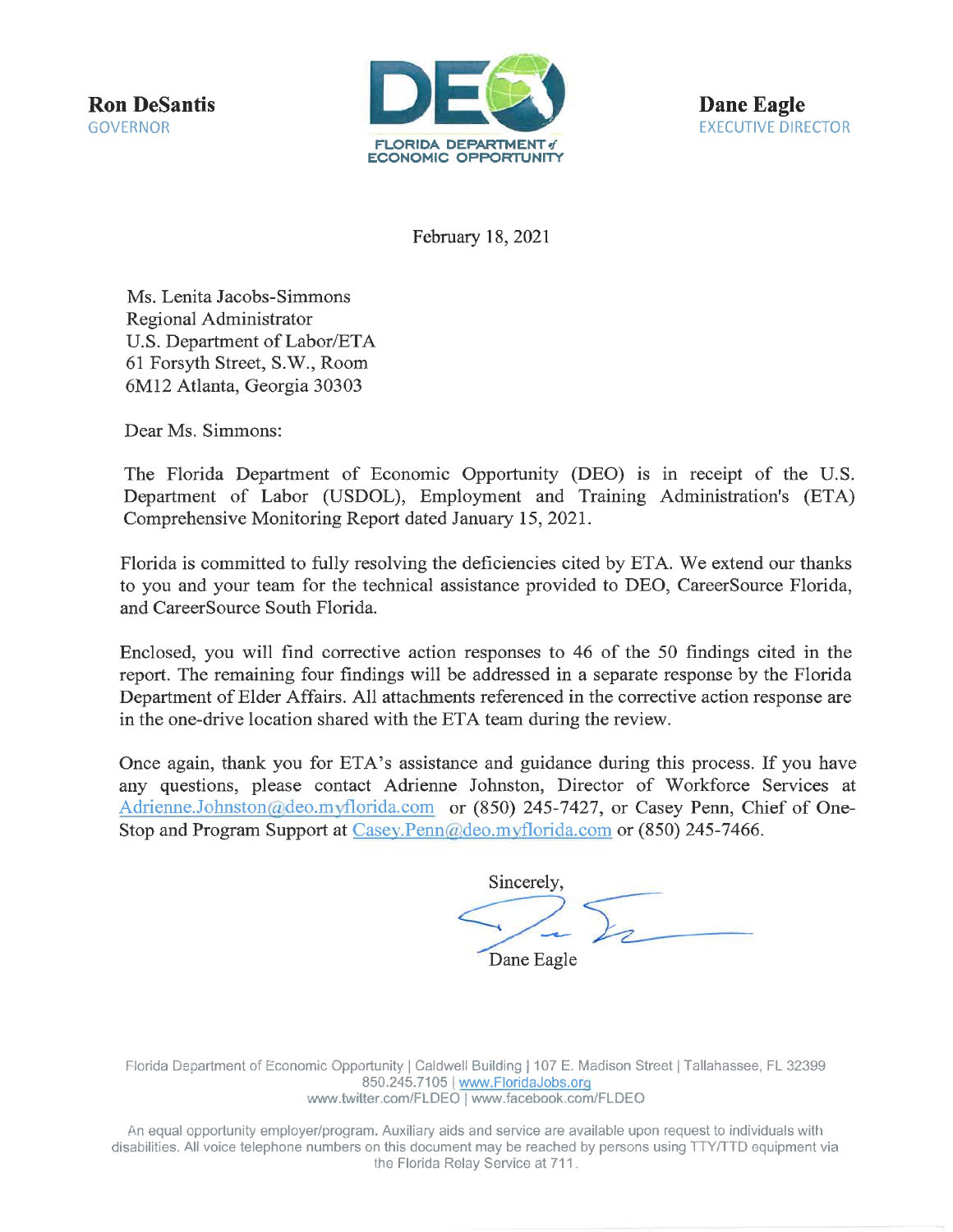

# **U.S. Department of Labor Employment and Training Administration**

**Comprehensive Review: Florida's Workforce Innovation and Opportunity Act (WIOA) Program Corrective Action Plan** 

**February 19, 2021**

### **Submitted to:**

Ms. Lenita Jacobs-Simmons Regional Administrator U.S. Department of Labor/ETA Atlanta Regional Office, Region 3 61 Forsyth St., SW, Rm6M12 Atlanta, Georgia 30303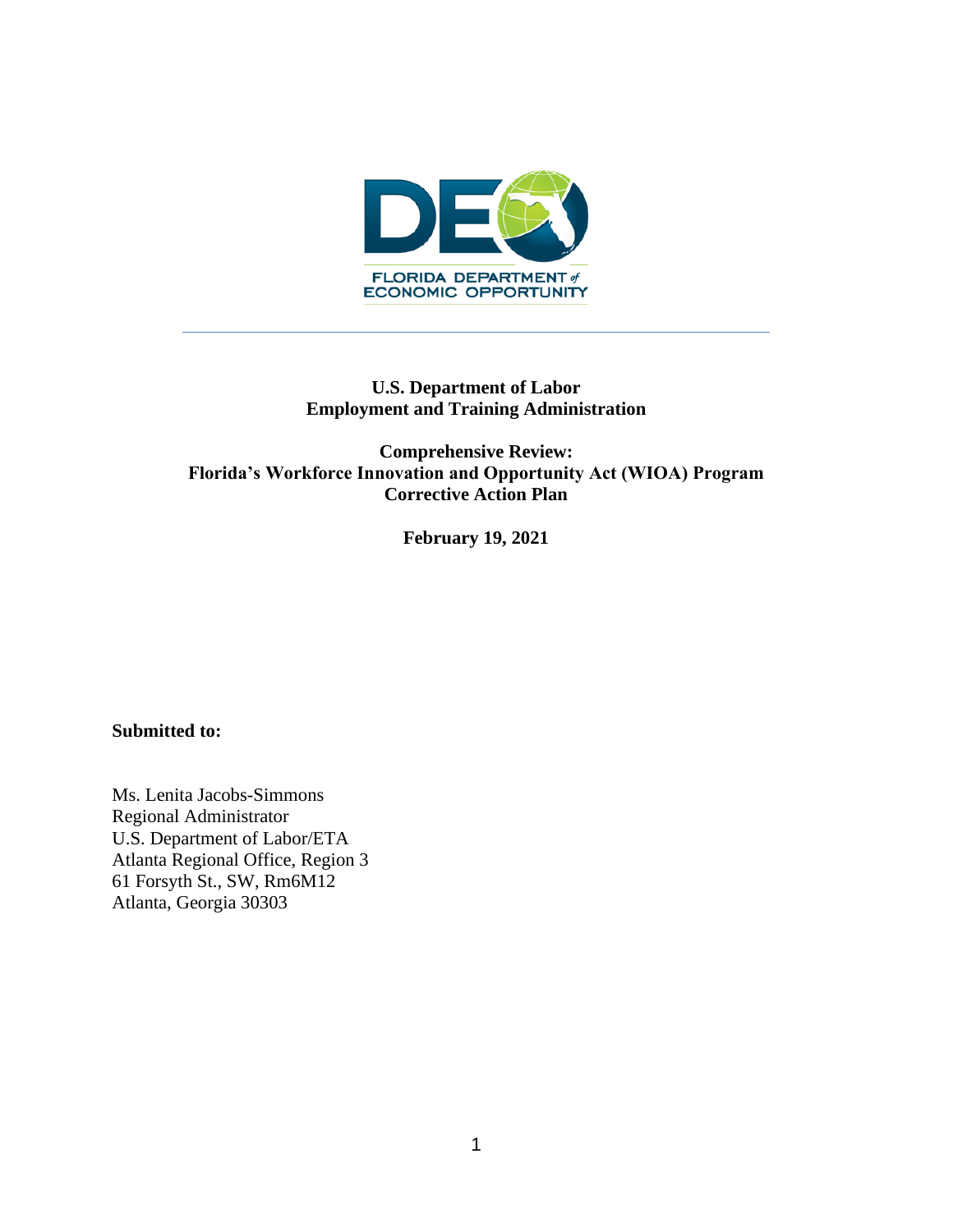The United States Department of Labor (USDOL) Employment and Training Administration (ETA) conducted a comprehensive review of several of Florida's programs to determine the state's compliance with programmatic, fiscal and administrative requirements. USDOL ETA reviewed:

- Workforce Innovation and Opportunity Act (WIOA) Adult, Dislocated Worker, and Youth
- National Dislocated Worker
- Wagner-Peyser
- Independent Initiative
- Trade Adjustment Act (TAA)
- Senior Community Service Employment Program (SCSEP)

The comprehensive review, which began on February 10, 2020 and concluded on August 7, 2020, included state and local assessments of compliance with program implementation activities and administration. USDOL issued the final report on January 15, 2021 and requires a response from the Department of Economic Opportunity (DEO) or the Department by February 19, 2021.

The report identified 50 findings of non-compliance and two areas of concern. DEO is required to submit a Corrective Action Plan (CAP) that formally responds to 46 of 50 findings. The remaining four findings will be addressed in a separate response by the Florida Department of Elder Affairs. This CAP includes corrective actions of DEO, CareerSource Florida and/or the State Workforce Development Board (SWDB), and CareerSource South Florida (CSSF) that have already been taken or are in progress.

# **STATE LEVEL**

- **1. WIOA**
- **2. WIOA Youth**
- **3. WIOA Adult/Dislocated Worker**
- **4. WIOA Fiscal**
- **5. State Level ES/WOTC**

*Section 1: WIOA*

#### **Finding #1: Noncompliance with State Board Composition Requirements State Level, WIOA CMG Indicator: 1.a.1 Strategic Planning**

**Condition:** The SWDB does not meet representation requirements for WIOA. At the time of the review, the SWDB failed to meet the following:

- The business majority requirement;
- Two (2) or more union representatives;
- One or more registered apprenticeship representatives;
- The 20 percent workforce representation requirement; and
- WIOA core programs representation.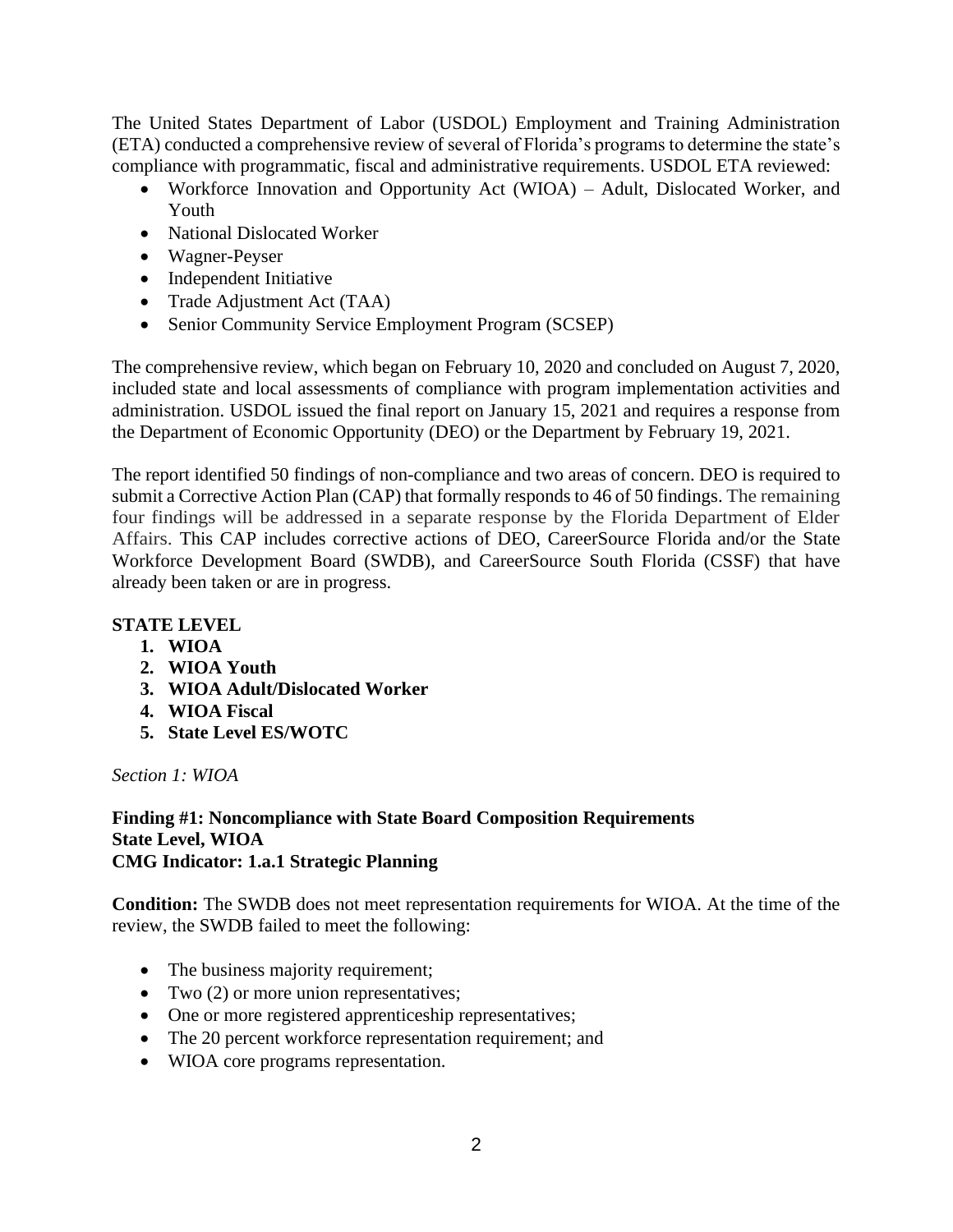It was also unclear whether the board met the unique representation requirement for Adult Education and Vocational Rehabilitation based on the information provided during the review. In addition, the State website does not reflect the State Board membership composition and its confirmed members.

**Cause:** The SWDB failed to ensure its membership composition complied with WIOA requirements.

# **Criteria:**

• 20 CFR 679.110 (b) outlines the requirements for SWDB composition.

**Corrective Action:** To resolve this finding, the State must provide a list of all current board members, identify any vacant slots, and describe the process for filling vacancies on the board.

**Corrective Action Response**: The SWDB Composition and process for appointments by the Governor is described in Chapter 445.004(3)(a)-(d), Florida Statutes. Appointments, terms and vacancies are described in the [CareerSource Florida Bylaws.](https://careersourceflorida.com/wp-content/uploads/2021/01/CareerSource_Florida_Bylaws.pdf) CareerSource Florida communicates with the Governor's Office regularly on statewide workforce issues and the need for appointments. The Governor of Florida recently made appointments to the SWDB. More appointments are expected in 2021. A copy of 445.004, Florida Statutes and the SWDB composition are provided as attachments.

- Attachment 01 Florida Statute 445.004
- Attachment 02 2020 CareerSource Florida Board

### **Finding #2: Incomplete SWDB Member Vacancy Policy State Level, WIOA CMG Indicator 1.a.1 Strategic Planning**

**Condition:** The State does not have a policy or process in place for the nomination of SWDB members when a vacancy occurs.

**Cause:** The SWDB failed to develop a process for the nomination of new SWDB members when a vacancy occurs.

# **Criteria:**

- WIOA Section  $101(b)(1)(C)(i)$ , (ii), and (iii) requires that (1) Representatives of business have been nominated by state business organizations and business-made associations; and two (2) Representatives of labor have been nominated by state labor federations.
- 20 CFR 679.110(d) establishes the requirement for the Governor to include the SWDB chair and member nomination process in the SWDB by-laws.

**Corrective Action:** To resolve this finding, the State must revise the by-laws and incorporate nomination process and procedures in accordance with WIOA regulations. The State must provide a copy of the amended by-laws.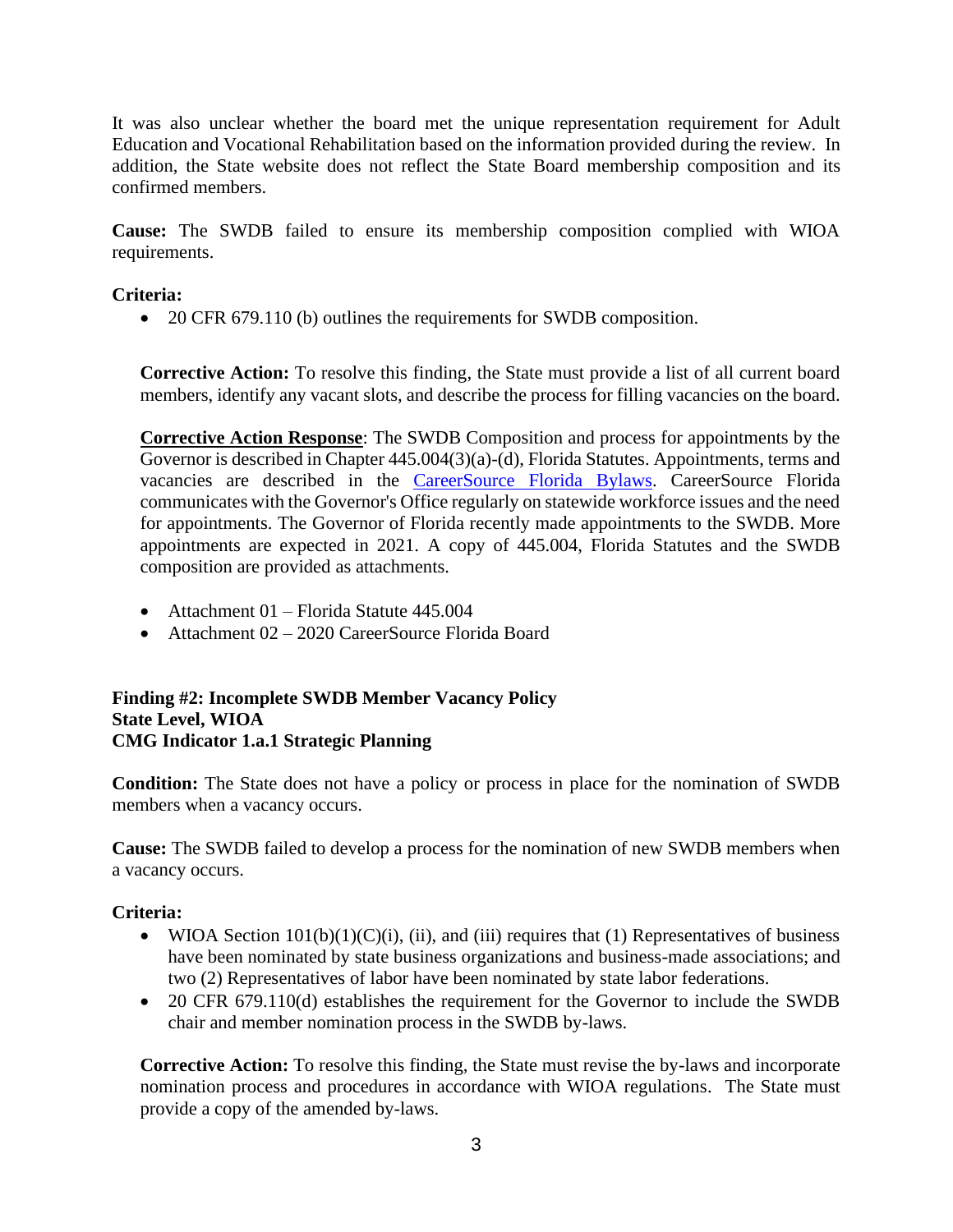**Corrective Action Response**: The SWDB Composition and process for appointments by the Governor is described in Chapter 445.004(3)(a)-(d), Florida Statutes. Appointments, terms and vacancies are described in the [CareerSource Florida Bylaws.](https://careersourceflorida.com/wp-content/uploads/2021/01/CareerSource_Florida_Bylaws.pdf) The SWDB composition can be found in *Attachment 02*. The [Current SWDB membership](https://careersourceflorida.com/boardroom/) is also available on CareerSource Florida's website. CareerSource Florida's Bylaws are scheduled for revision and will be presented at the May 2021 SWDB meeting.

CareerSource Florida does not have a board vacancy policy but abides by the requirements listed in 445.004 and the CareerSource Florida Bylaws.

### **Finding #3: Lack of SWDB Statewide Policy Development Delegation Procedures State Level, WIOA CMG Indicator: 1.a.1 Strategic Planning, Indicator 1.a.3 Coordination and Integration**

**Condition:** The State indicated that policy development activity is a function of both DEO and CSF staff. DEO is responsible for administrative policies, and CSF staff are responsible for strategic policy. Policy documents are developed and implemented in both the CSF and DEO organizations. There was evidence that the SWDB does review and approve some policy. The SWDB can delegate policy-making authority to other entities but must have written procedures in place that outline the specific functions that they choose to delegate.

**Cause:** The State failed to develop statewide policies and procedures regarding the delegation of specific functions.

# **Criteria:**

- 20 CFR 679.130(b) identifies the following as one of the functions of the SWDB: "Review" of statewide policies, programs, and recommendations on actions that must be taken by the State to align workforce development programs to support a comprehensive and streamlined workforce development system.
- 679.130(f) states, "Development and review of statewide policies affecting the coordinated provision of services through the State's one-stop delivery system described in WIOA sec.  $121(e)..."$
- 679.130(l) states, "Development of other policies as may promote statewide objectives for and enhance the performance of the workforce development system in the State."

**Corrective Action:** To resolve this issue, the State must create policies and procedures that outline the specific functions that the SWDB delegates to other entities. The State must provide a copy of these policies and procedures.

**Corrective Action Response**: The SWDB policy making authority is established in WIOA, Florida Statute, CareerSource Florida Bylaws, and the DEO and CareerSource Florida Agreement. The SWDB has not delegated its policy making authority. Subsequent to USDOL's visit in February 2020, all policies strategic and administrative have been and will continue to be presented to the SWDB for approval until such time as policy delegating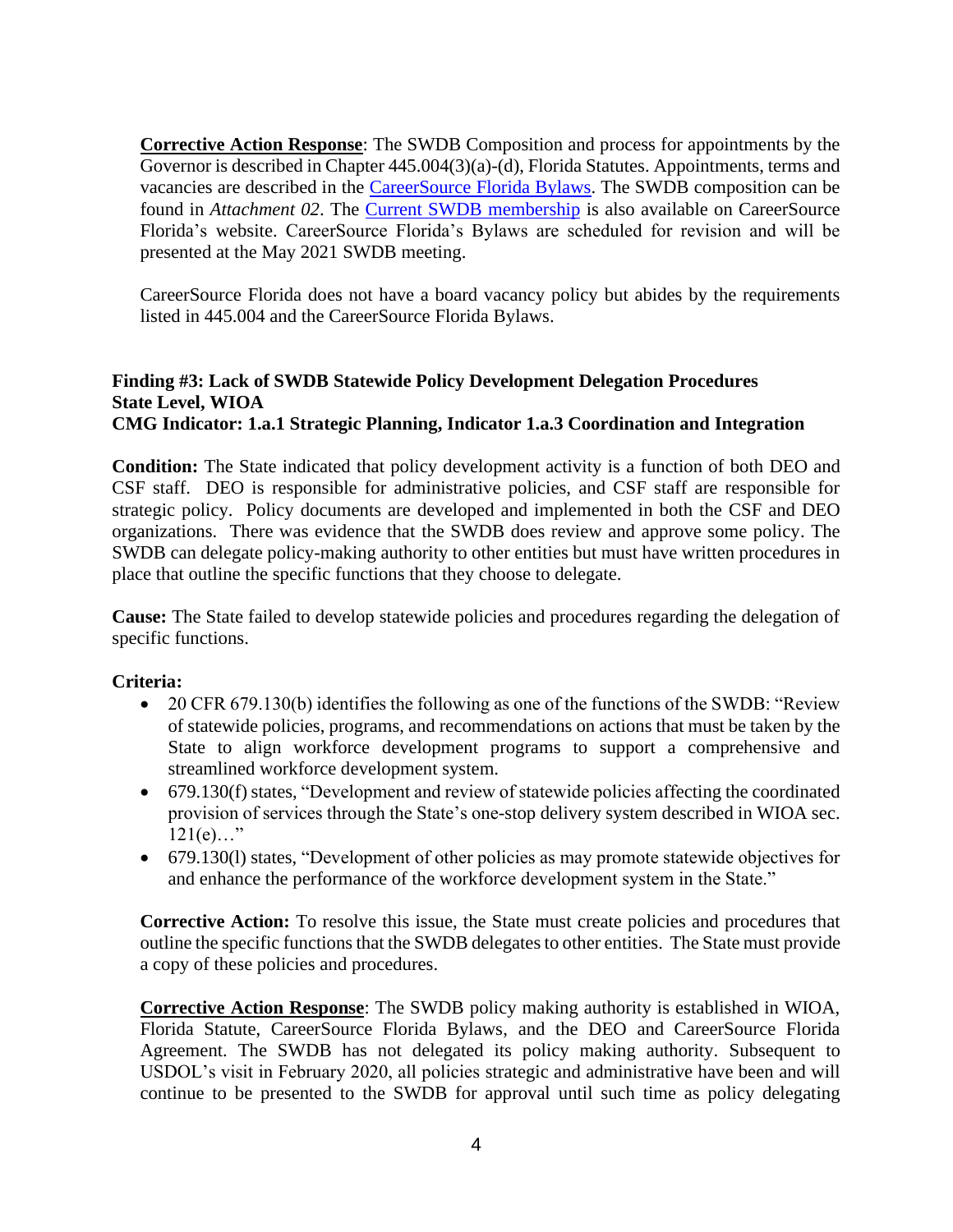authority has been created. An example of this practice is evidenced in [June 2020 Board](https://careersourceflorida.com/wp-content/uploads/2020/10/June2020_Final_Approved-Minutes.pdf)  [Minutes.](https://careersourceflorida.com/wp-content/uploads/2020/10/June2020_Final_Approved-Minutes.pdf) A copy of the DEO and CareerSource Florida Agreement is included as an attachment.

• Attachment 03 – DEO and CareerSource Florida Agreement

#### **Finding #4: Absence of SWDB Staff Hiring Policy State Level, WIOA CMG 1.b.1 Designating Personnel, Staff, Hiring**

**Condition:** The SWDB does not have a policy for hiring staff.

**Cause:** The SWDB failed to develop policies that detail the objective qualifications and other appropriate criteria for hiring staff.

### **Criteria:**

• 20 CFR 679.160 provides that the SWDB must establish and apply, in the hiring of staff, a set of objective qualifications for the position of director that ensures the individual selected has the required knowledge, skills, and abilities to carry out the functions of the SWDB. This regulation also includes salary and bonus limitations.

**Corrective Action:** To resolve this finding, the SWDB must develop a formal policy or procedure that establishes objective personnel qualifications for the director position. The required qualifications must ensure that the individual selected can effectively carry out the functions of the SWDB. The SWDB should also create a written agreement for staff serving in multiple roles for the board.

**Corrective Action Response:** Chapter  $445.004(g)$ , Florida Statutes requires the SWDB to hire an executive director for CareerSource Florida. The executive director serves as the president, the chief executive officer, and an employee of CareerSource Florida. The president of CareerSource Florida serves at the pleasure of the Governor." The duties of the President (Chief Executive Officer) and Treasurer (Chief Financial Officer) of CareerSource Florida are described in the CareerSource Florida Board Bylaws Section 5.2.

Additionally, USDOL noted that the SWDB create written agreements for staff serving in multiple roles for the board. No staff for CareerSource Florida serve in multiple roles.

Upon a vacancy in the President/CEO position, the SWDB establishes a selection process to properly assess candidate qualifications and capacity to serve in the role of President/CEO.

The selection process for the President of CareerSource Florida, qualifications for the President/CEO, and staff job descriptions are included as attachments.

- Attachment 04 CSF Executive Director Selection Process
- Attachment 05 CareerSource Florida Staff Job Descriptions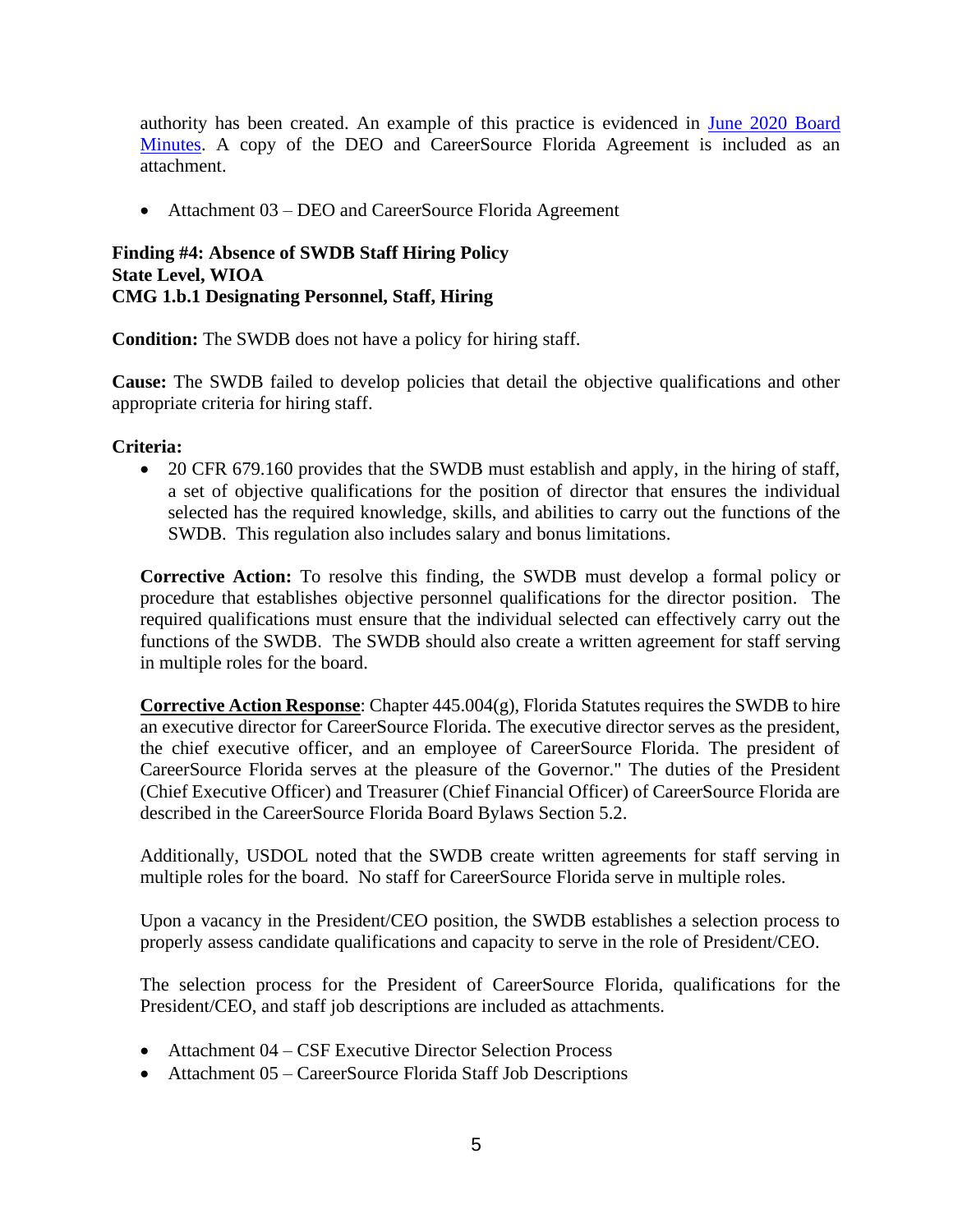### **Finding #5: Noncompliance with Local Plan Requirements State Level, WIOA CMG Indicator: 1.a.1 Strategic Planning**

**Condition:** CSSF, the local area visited as part of this review, is operating from a 2016 Local Plan. A subsequent review of 12 of the 24 LWDB websites revealed that two (2) of the local areas only provided the 2016 plan as their current, approved plan.

**Cause:** The SWDB failed to ensure all Local Areas updated their 2018 plan requirements.

### **Criteria:**

- 20 CFR 679.550 requires that each LWDB, in partnership with the appropriate local elected officials, must develop and submit a comprehensive four (4)-year plan to the Governor.
- 20 CFR 679.580 requires that the four (4)-year plan of a local workforce area be updated at the end of the first two (2)-year period in accordance with the requirements of 20 CFR 679.530, which requires the Governor to establish procedures for plan modifications.
- 20 CFR 679.500(c), requires the Governor to establish and disseminate a policy for the submission of local and regional plans to LWDBs and regional planning areas. The policy must set a deadline for the submission of the regional and local plans that accounts for the activities required in plan development outlined in 20 CFR 679.510 and 679.550.

**Corrective Action:** To resolve this finding, the State must ensure all local areas are operating under current, approved local workforce plans. The State must provide ETA a copy of the policy and procedures for local plans and plan modifications, and evidence that all LWDBs comply with the local plan requirements.

**Corrective Action Response**: The Workforce Innovation and Opportunity Act requires each LWDB to develop and deliver to the state a four-year plan. These plans were submitted in partnership with the local chief elected officials. Regulations require states and LWDBs to regularly revisit and recalibrate state plan strategies in response to changing economic conditions and workforce needs of the state (20 CFR, Unified and Combined Plans Under Title I of Workforce Innovation and Opportunity Act, §676.135). CareerSource Florida, in consultation with DEO, issues local plan instructions, as well as plan modification instructions, to the LWDBs. The local plan instructions provide the requirements and the process by which LWDBs must develop, modify, and submit their local plans. Local plans describing each LWDB's strategic vision and local operations effective July 1, 2018 through June 30, 2020 were submitted to the state and approved by the SWDB in May 2018.

- Attachment  $06$  Plan Modification Instructions for  $2018 2020$  local plans
- Attachment 07 Board Action Item Local Plan Modification Approval

[2020-2024 local plan instructions](https://careersourceflorida.com/about-us/policies-and-initiatives/) were issued to local boards in November 2019 and are available on CareerSource Florida's website. All [approved local plans](http://www.floridajobs.org/local-workforce-development-board-resources/programs-and-resources/local-workforce-development-area-wioa-plans) are posted on the DEO website. Twenty-two of the 24 WIOA Local plans for 2020-2024 have officially been approved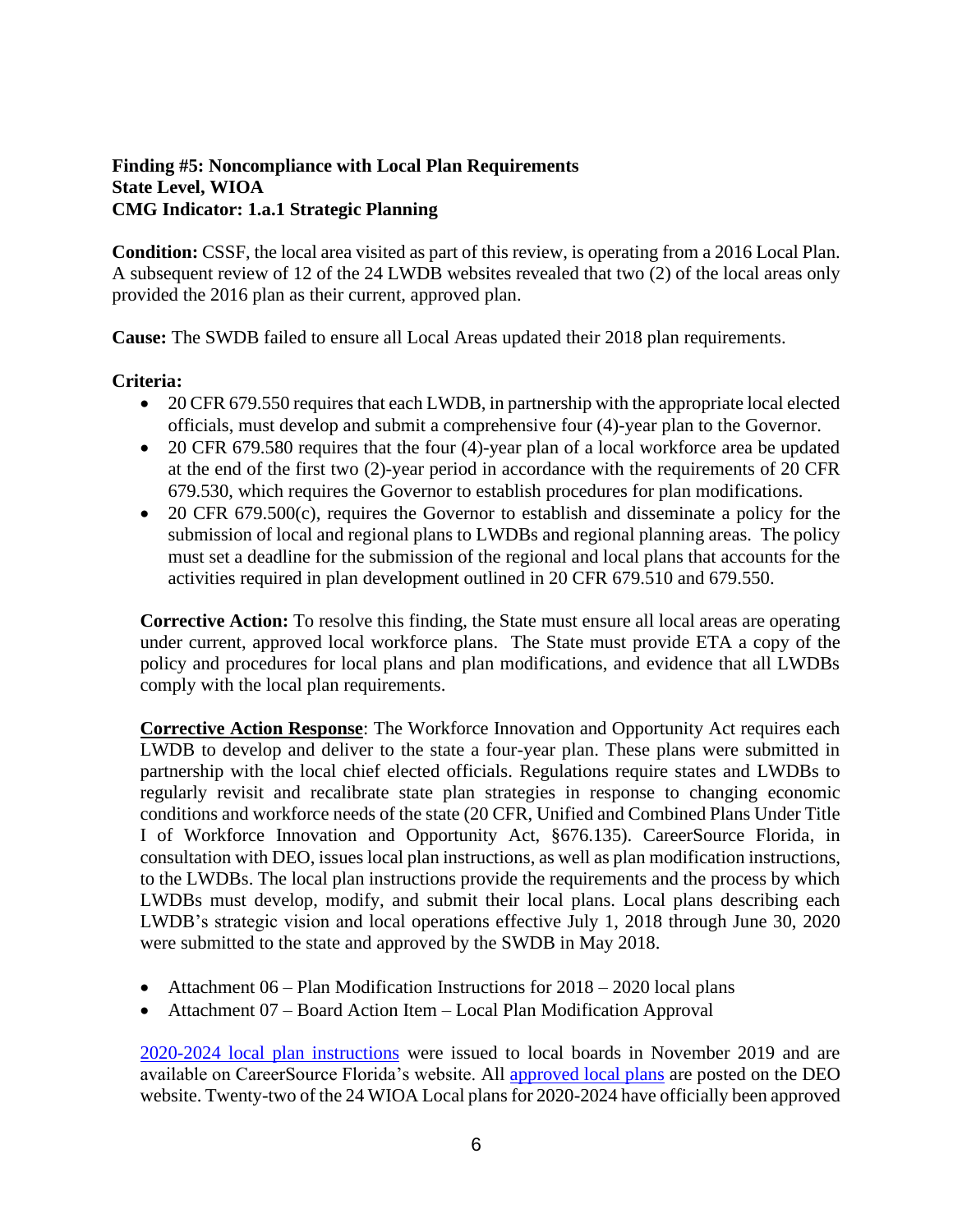by the SWDB. Two of the local board plans were conditionally approved pending final signatures and/or other elements required by the Department. DEO will follow-up with these local areas for outstanding elements to finalize approval of the local plans for the two areas.

DEO will incorporate an annual review of all LWDB websites to ensure that local plans and plan modifications are timely posted to each LWDB's website, once approved by the SWDB.

To ensure all local areas are operating under current approved local workforce plans, when programmatic monitoring notification letters are sent to each LWDB, the letter includes an enclosure identifying a list of required documents that must be made available. During the desk review, DEO's monitors collects, compiles, and analyzes this information that could include a review of sections of the approved local plans. During the review process LWDB staff may be interviewed to ensure that they know and understand the operational requirements outlined in the local area's most recently approved local plan and policies. The attachments below have been revised to clearly specify the requirement to include the LWDB's current and approved WIOA local plans for review.

- Attachment 08 2020 2021 Onsite Notification Letter Enclosure
- Attachment 09 2020 2021 Local Board Governance Review Tool

# **Finding #6: Noncompliance with "Sunshine Provision" State Level, WIOA CMG Indicator: 3.a.3. Compliance with Applicable Laws and Regulations**

**Condition:** Florida State Policy 2018.09.26.A.1 identifies a number of items that must be available via website by the State and local boards to meet the Sunshine Provision requirements. The following items were missing from the CSF website: the SWDB meeting minutes, the by-laws, and the new 2020 State Plan. Only one (1) local area of the 12 reviewed was in compliance with both Sunshine Provision requirements and State policy. The absence of these items conflicts with both the federal Sunshine Provision requirements, in addition to State policy.

**Cause:** The SWDB failed to monitor the local areas to ensure compliance with the Sunshine Provision.

# **Criteria:**

- 20 CFR 679.140 describes the State's requirement to conduct business in an open manner under the "Sunshine Provision" of WIOA.
- 20 CFR 679.390 describes the LWDB's requirement to conduct business in an open manner under the "Sunshine Provision" of WIOA.

**Corrective Action:** To resolve this finding, the State must provide evidence that it is meeting the Sunshine Provision requirements in WIOA and the State policy. The State must also provide a plan for ensuring that the LWDBs comply with the State policy. The State must provide confirmation that all LWDBs are meeting this requirement.

**Corrective Action Response**: Chapter 445.004(1), Florida Statutes states "The [Florida] Legislature finds that public policy dictates that CareerSource Florida operate in the most open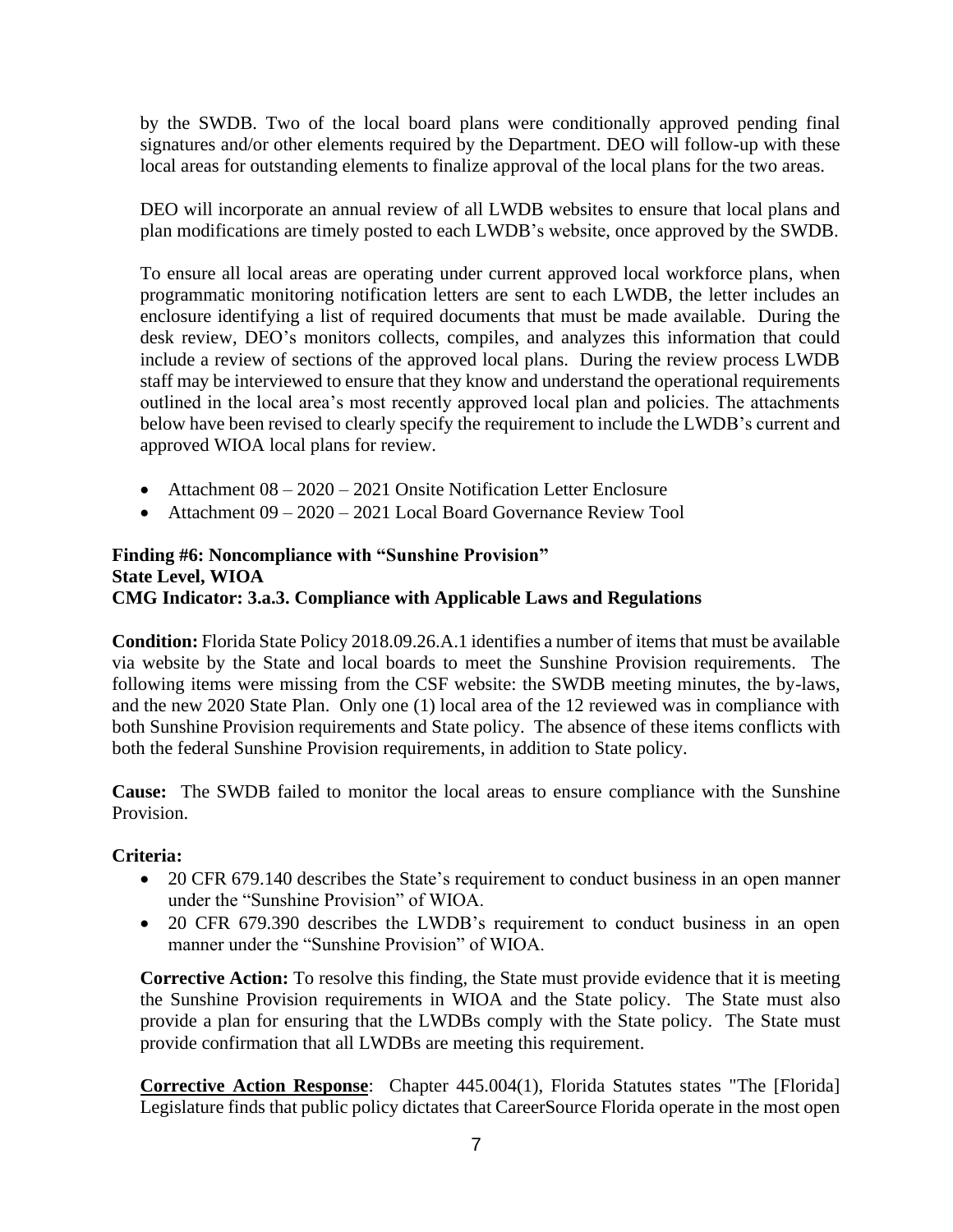and accessible manner consistent with its public purpose. To this end, the Legislature specifically declares that CareerSource Florida, its board, councils, and any advisory committees or similar groups created by CareerSource Florida are subject to the provisions of chapter 119 relating to public records, and those provisions of chapter 286 relating to public meetings."

The ["Boardroom"](https://careersourceflorida.com/boardroom/) section of CareerSource Florida's website provides access to the following public records and resources:

- Executive Committee & Board Councils
- Executive Committee Charter
- Finance Council Charter
- Strategic Policy & Performance Council Charter
- Board & Council Meeting Schedule, Materials and Minutes
- Board-Approved Policies
- Bylaws of CareerSource Florida
- Travel Guidelines
- Workforce System Overview

Policies and Initiatives, WIOA Unified Plans and Two-Year Modifications, and local plans are also published on the CareerSource Florida's website: [https://careersourceflorida.com/about](https://careersourceflorida.com/about-us/policies-and-initiatives/)[us/policies-and-initiatives/.](https://careersourceflorida.com/about-us/policies-and-initiatives/)

To ensure that LWDBs are compliant with the sunshine provisions, the state's updates to the Grantee-Subgrantee Agreement incorporates the mandates outlined in 20 CFR 679.390 and the instructions in Florida's Strategic Policy 2018.09.26.A.1, which requires the boards to conduct business in an open manner under the Sunshine Provision of WIOA. Additionally, in February 2021 an administrative policy on Local Workforce Development Area and Board Governance will be presented to the SWDB for approval. The policy provides direction and instruction on local area governance, including transparency under the WIOA Sunshine Provision. As a part of the department's Board Governance and Compliance review strategy, the Department will conduct a periodic review of all LWDB websites to ensure that requirements outlined in the grantee-subgrantee agreement, administrative policy (once approved), and Strategic Policy 2018.09.26.A.1 are being followed. The periodic review of these requirements will occur once per year, at a minimum. The Department has also begun the process of monitoring for compliance with these requirements during the 2020 – 2021 monitoring cycle by reviewing local board websites for the required elements. LWDBs compliance with these requirements are accomplished through the financial monitoring using the [2020-2021 Financial Monitoring](http://www.floridajobs.org/docs/default-source/division-of-finance-and-administration/financial-monitoring-and-accountability/tools-and-templates/2020-21-financial-monitoring-tool.pdf?sfvrsn=db374ab0_2)  [Tool.](http://www.floridajobs.org/docs/default-source/division-of-finance-and-administration/financial-monitoring-and-accountability/tools-and-templates/2020-21-financial-monitoring-tool.pdf?sfvrsn=db374ab0_2) The updated Grantee Subgrantee Agreement template is provided as an attachment and the Local Area and Board Governance Administrative Policy will be provided to USDOL in March 2021.

• Attachment 10 – Grantee-Subgrantee Agreement

# **Finding #7: Eligible Training Provider List does not Include Required Information State Level, WIOA**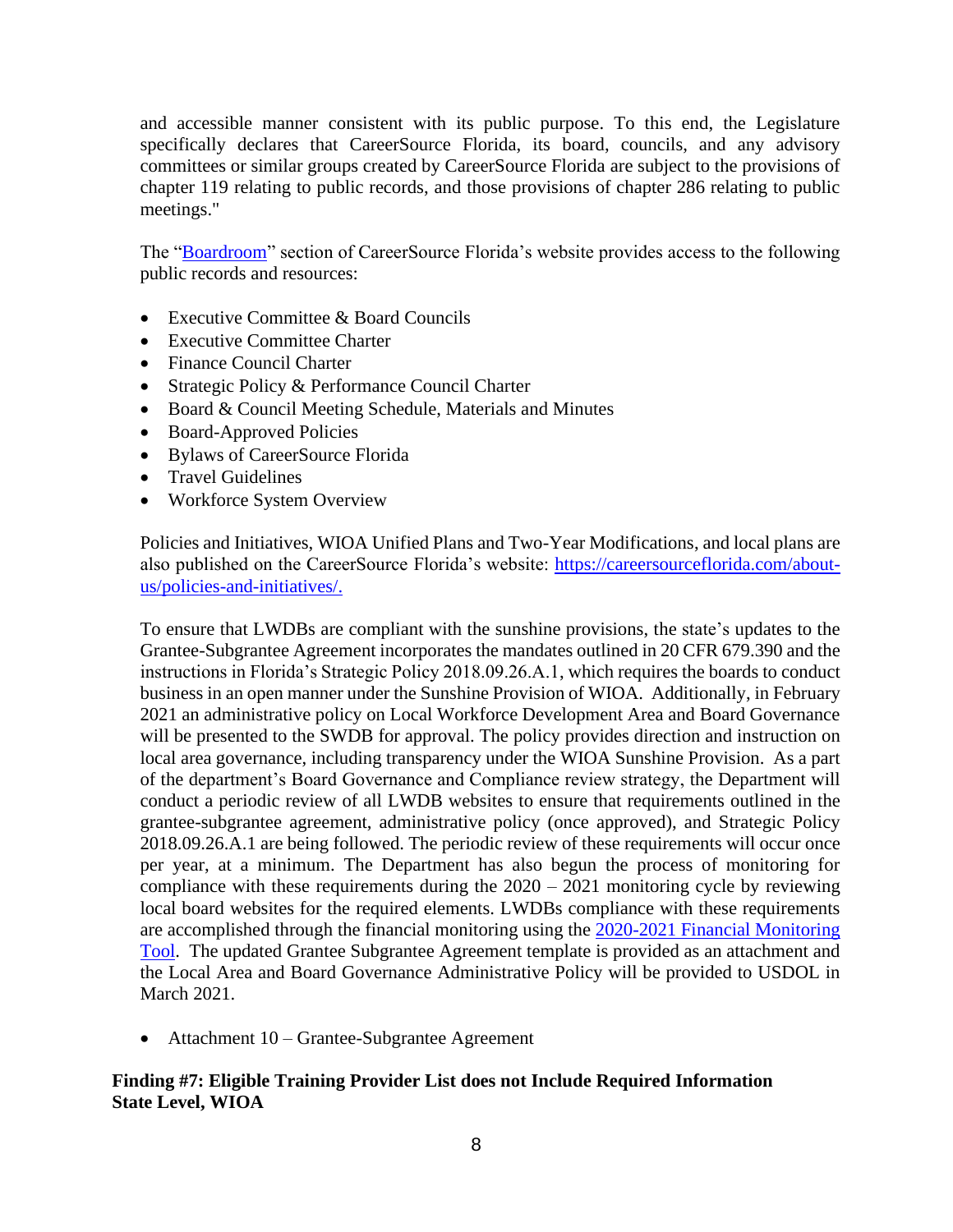# **CMG Indicator: 1.c.2 Product Development**

**Condition:** The LWDB Eligible Training Provider Lists (ETPLs) for LWDAs 2, 9 and 23 does not include required performance information.

Florida provides its ETPL via two (2) different websites. One (1) ETPL is available on the Employ Florida Marketplace (EFM), the other on the DEO Florida Jobs website. The DEO website provides a separate ETPL for each LWDB in Florida, but they are not displayed in a standardized format and information about training programs varied greatly among them.

In Florida, occupational training providers apply to the EF ETPL via an online application. The EF ETPL application asks training providers to include the following information: description of training, duration, costs, class size, skills acquired, performance information and an attestation that the program is certified by a LWDB.

**Cause:** The State failed to ensure that training providers were submitting all required information when adding their programs to the ETPL. The table below summarizes the training programs reviewed and the missing required information:

| <b>Training Provider</b>                                                         | <b>Program</b>                                        | <b>LWDA/s</b><br><b>Certification</b>               | <b>Missing information</b>                                                                                      |
|----------------------------------------------------------------------------------|-------------------------------------------------------|-----------------------------------------------------|-----------------------------------------------------------------------------------------------------------------|
| Seminole<br>State<br>College of Florida                                          | AC Refrigeration $\&$<br><b>Heating Technology</b>    | CareerSource<br>Central Florida                     | Duration, class<br>size,<br>program prerequisites, skills<br>acquired, performance<br>information               |
| Hendry<br>County<br>Schools<br>$\longrightarrow$<br>Clewiston<br>Adult<br>School | Applied Welding<br>Technologies                       | CareerSource<br>Southwest Florida                   | Class<br>size,<br>program<br>prerequisites, performance<br>information                                          |
| <b>Broward</b><br>College-<br>CS                                                 | Cybersecurity                                         | CareerSource<br><b>Broward</b>                      | Class<br>size,<br>program<br>skills<br>prerequisites,<br>acquired, performance<br>information                   |
| Bethune-Cookman<br>University                                                    | Accounting<br>Technology                              | <b>CareerSource</b><br>Flagler Volusia              | Description, duration, costs,<br>class size, skills acquired,<br>performance information                        |
| Concorde<br>Career<br>Tampa<br>Institute $-$<br>(Polk)                           | <b>Medical Assistant</b>                              | Unknown<br><i>(information)</i><br>not<br>provided) | Costs, class size, LWDB<br>certification, skills acquired,<br>program prerequisites,<br>performance information |
| School<br>AAA<br>of  <br>Dental Assistance,<br>$Inc. - Polk$                     | Dental<br><b>Assisting</b><br>w/Expanded<br>Functions | CareerSource Polk                                   | Description, class<br>size.<br>program prerequisites, skills<br>acquired, performance<br>information            |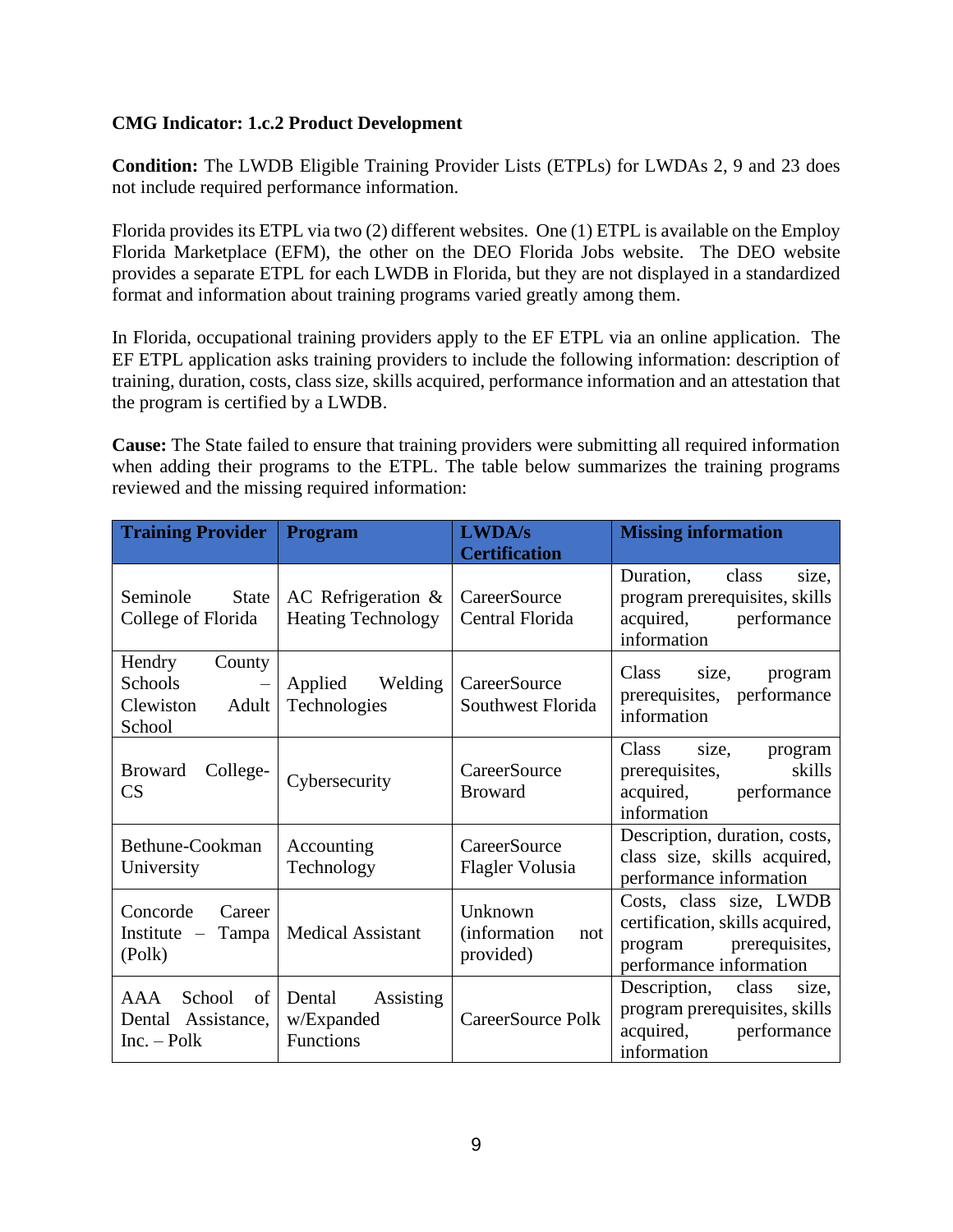| Pasco-Hernando<br><b>State College-Cs</b>  | Practical Nursing-C                         | Certified by nine<br>different LWDAs                                             | Description, duration, class<br>size, program prerequisites,<br>performance information                     |
|--------------------------------------------|---------------------------------------------|----------------------------------------------------------------------------------|-------------------------------------------------------------------------------------------------------------|
| Academy of<br>The T<br>South Florida-State | <b>Network Technician</b>                   | CareerSource<br>and<br><b>Broward</b><br>CareerSource<br>Beach<br>Palm<br>County | Description, class<br>size,<br>program prerequisites, skills<br>acquired,<br>performance<br>information     |
| Miami<br>Dade<br>College $-315799$         | Respiratory Therapy<br>Technician/Assistant | CareerSource<br><b>Broward</b><br>and<br>CareerSource<br>South Florida           | Description,<br>class<br>size,<br>program prerequisites, skills<br>acquired, performance<br>information     |
| Santa Fe College-<br><b>CSNCFL</b>         | Emergency Medical<br>Technician-C           | CareerSource<br>North<br>Central<br>Florida                                      | Description, duration, class<br>size, program prerequisites,<br>skills acquired, performance<br>information |

### **Criteria:**

- 20 CFR  $680.450(e)$  and 20 CFR  $680.460(f)(1)$  list the performance information requirements for initial and continued eligibility of training programs included on the ETPL.
- State Administrative Policy 90: WIOA Eligible Training Provider List (Policy 90) describes CSF initial and continued training program eligibility requirements.

**Corrective Action**: To resolve this finding, the State must demonstrate that training provider programs on its LWDB and statewide ETPLs include all required information.

**Corrective Action Response**: DEO is currently working with Geographic Solution Incorporated in the development of an integrated online State and local ETPL application solution within the State's case management and labor exchange system, Employ Florida. The design will allow LWDBs the ability to upload and manage its local ETPL in addition to allowing training providers to apply for inclusion on the State's ETPL through an online application process. The application process will comply with 20 CFR 680.450(e) and 20 CFR 680.460(f)(1), State Administrative Policy 90 to include all the requirements outlined in Training and Employment Guidance Letter (TEGL) 8-19 such as: description of training, duration, costs, class size, skills acquired, performance information and if appropriate, an attestation that the program is certified by a LWDB. DEO will complete these actions and submit a link to the revised ETPL section of Employ Florida by June 2021.

#### **Finding #8: Lack of a Needs-Related Payment Policy State Level, WIOA CMG Indicator: 1.e Participant Services, 1.e.6: Supportive Services**

**Condition:** The State does not have a Needs-Related Payment policy to define the method for determining level of needs-related payments, the eligibility criteria and the payment amount.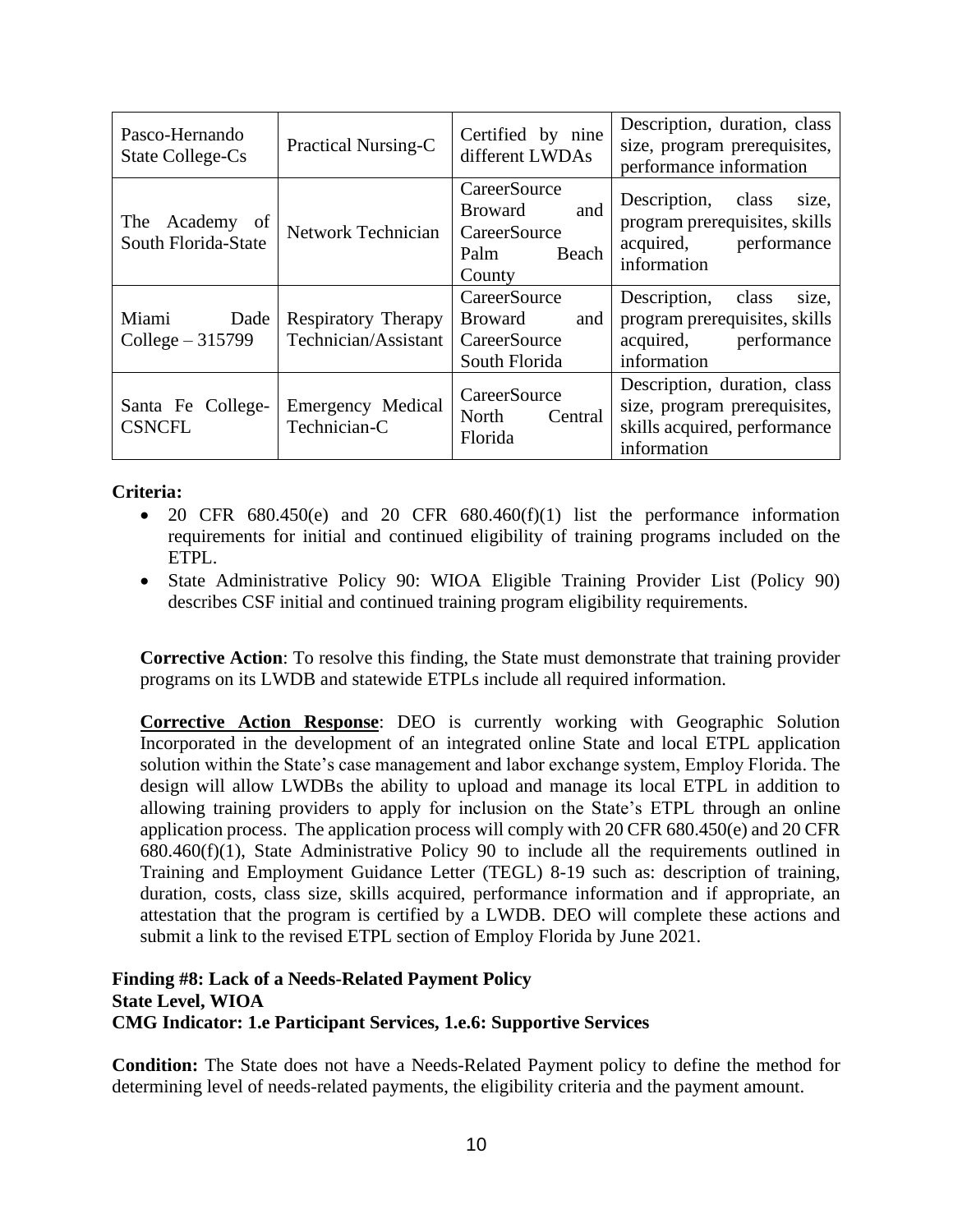**Cause:** The State failed to develop the required Needs-Related payment policy as required by WIOA to ensure the provision of consistent direction across the State.

### **Criteria:**

• 20 CFR 680.930 – 680.970, states that the State Workforce Development Board must establish the payment level for participants of statewide projects.

**Corrective Action**: To resolve this finding, the State must develop a Needs Related Payment Policy. The State must provide a copy of the policy.

**Corrective Action Response**: Administrative Policy 109: Supportive Services and Needs-Related Payments was approved by the SWDB in December 2020. This policy has been revised to address the requirement for the SWDB to establish the payment levels for statewide projects. The revised policy is scheduled for consideration by the SWDB at the February 2021 meeting. DEO will submit a copy of the policy to ETA by March 2021.

#### **Finding #9: Noncompliance with Incumbent Worker Training Policy Requirements State Level, WIOA CMG Indicator: 1.e Participant Services, 1.e.7: Training Services**

**Condition:** CareerSource Florida has not updated its current Incumbent Worker Training Policy to meet WIOA regulations. CareerSource Florida created its current policy, FG-OSPS 89, on January 11, 2016, before ETA published the WIOA regulations. The policy does not list the correct citations.

**Cause:** The State failed to update its Incumbent Worker Training policy to align with WIOA guidelines and regulations.

# **Criteria:**

- 20 CFR 680.780-820; 682.210(b), 682.320(b)(4)
- WIOA sec. 134(d)(4), (B), 134(a)(3)(A)(i) and (ii), 134(d)(4)(C) and 134(d)(4)(D) (i)-(iii) and  $134(d)(4)(ii)(C)$  and (D).

**Corrective Action**: To resolve this finding, the State must update its policy to comply with WIOA regulations. The State must submit a copy of the policy.

**Corrective Action Response**: Administrative Policy 100: Work-Based Training, which includes the state's requirements for Incumbent Worker Training, was approved by the SWDB in February 2020. DEO will review and update Administrative Policy 109 to ensure complete alignment with WIOA guidelines and regulations as well as the inclusion of the required citations. DEO will review FG-OSPS 89 for continued relevance and to determine if Administrative Policy 100 should rescind and supersede this guidance. The revised policy will be presented for consideration by the SWDB by June 2021. DEO will submit a copy of the policy to ETA in July 2021.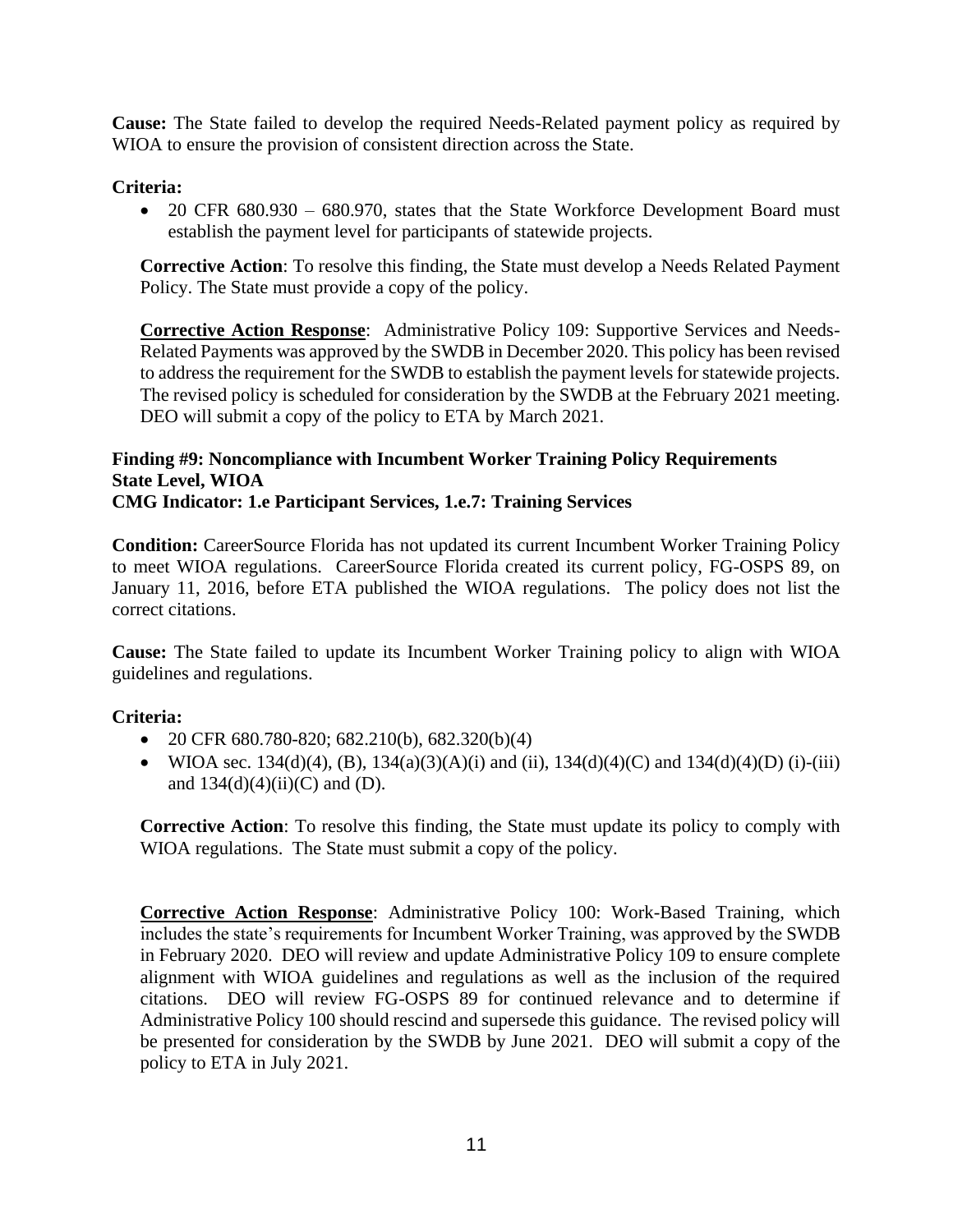#### *Section 2: WIOA Youth*

### **Finding #10: Inadequate Monitoring and Oversight of the LWDB Youth Program Design and Fiscal Requirements State Level, WIOA Youth CMG Indicator: 2.f.4 Sub-recipient Monitoring**

**Condition**: The State's monitoring tool is insufficient to adequately assess and ensure LWDBs compliance with federal, state, local, and other requirements for the Youth program. The State conducts annual participant file reviews and monitoring of the WIOA Adult, Dislocated Worker (DW), Youth and Employment Service program in each of the 24 LWDBs. The State also indicated that they conduct quarterly desk reviews for some programs, but that the Youth program is not included in this process.

The State did not have a process in place for routine monitoring, identifying, and addressing LWDBs not meeting their 75 percent OSY or 20 percent Work Experience (WEX) requirements. The State tracks the Local Youth Program OSY and WEX expenditures; however, the State did not report having any process in place to respond to or address the local area's failure to comply with the 75 percent OSY or 20 percent WEX requirements.

**Cause:** The SWDB failed to develop a process and monitoring tool that allow for adequate oversight of the Youth program requirements.

#### **Citation:**

- 20 CFR  $682.200(i)$ , 20 CFR  $683.220$ , and 20 CFR  $683.410$  identify the State's oversight and monitoring responsibility.
- The Uniform Administrative Requirements at 2 CFR 200.328(a), 2 CFR 200.331, 2 CFR 200.333, and 2 CFR 200.338 encompass overarching State requirements that require the non-federal entity to monitor its activities under federal awards to assure compliance with federal requirements and to ensure performance expectations are being achieved. In addition, these sections cover the requirement that the non-federal entity "monitor the activities of the sub-recipient as necessary to ensure that the sub-award is used for authorized purposes, in compliance with Federal statutes, regulations, and the terms and conditions of the sub-award."

**Corrective Action:** To resolve this finding, the State must develop a monitoring plan and tool that includes programmatic monitoring. The State must provide copies of the monitoring plan, monitoring tool and monitoring schedule for the State's review of local areas.

**Corrective Action Response**: DEO has a long-established process for routine monitoring, identifying, and addressing LWDBs not meeting their required WIOA Title 1 B earmarks, including the 75 percent OSY and 20 percent Work Experience (WEX) requirements. DEO's Bureau of Financial Management performs, no less than quarterly, a review of these earmarks and communicates the results with the Bureau of One-Stop Program Support (OSPS). Any boards that are considered to be at risk of not meeting their required earmarks are contacted by BFM and OSPS to ensure they are recording their expenditures correctly and/or to provide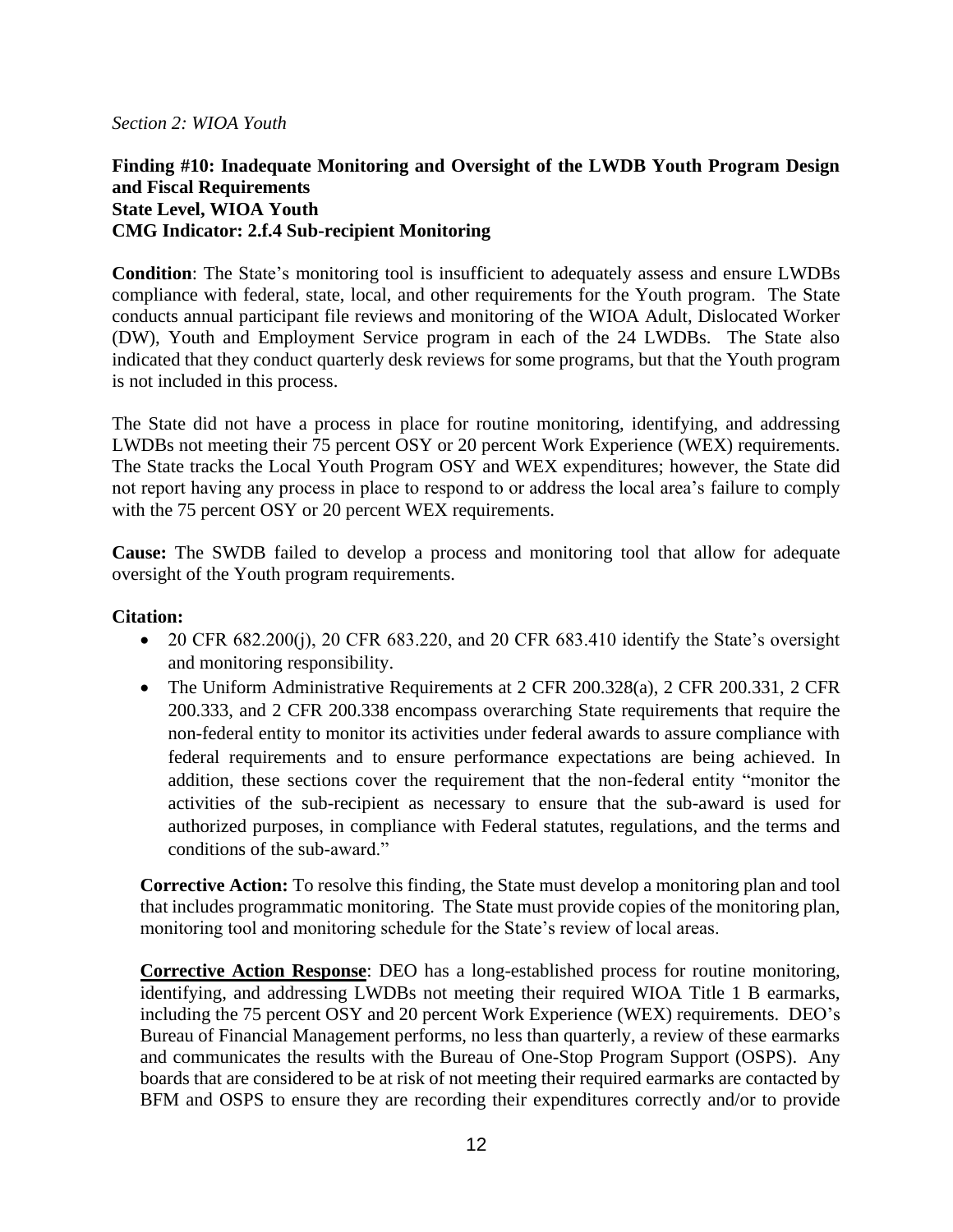technical assistance. If it is determined that, after technical assistance, a board is unable to meet an earmark, a performance improvement plan may be required. Attached is a copy of the Bureau of Financial Management's procedure.

• Attachment 11 – BFM Quarterly Analysis of WIOA Earmarks.

#### **Finding #11: Lack of Required Youth Statewide Activities for Youth Eligible Provider List State Level, WIOA Youth CMG Indicator: 1.c. Products & Deliverables**

**Condition:** The State is not disseminating the list of eligible providers of youth activities.

**Cause:** The SWDB failed to disseminate the list of eligible providers of youth activities, as required.

# **Criteria:**

• 20 CFR 682.200(b)(6) "Disseminating by various means... A list of eligible providers of youth activities as described in WIOA sec. 123…"

**Corrective Action:** To resolve this finding, the State must disseminate a list of eligible providers of youth activities throughout the State.

**Corrective Action Response**: DEO is compiling a statewide list of eligible providers for youth activities. DEO will disseminate the statewide list of eligible youth providers via the DEO website as well as via email to the LWDBs by March 2021. A link to the direct webpage and a copy of the email communication to the LWDBs will be provided to ETA in April 2021.

# **Finding #12: Lack of SWDB Criteria for Selection of Youth Providers State Level, WIOA Youth CMG Indicator: 1.b. Implementation, 1.b.5 Contracts and Sub-awards, 2.d.2 Competition, 2.f.1 Sub-recipient and Contractor**

**Condition:** The State has not developed the criteria that local boards must use in awarding grants for youth workforce investment activities, nor have they issued procurement guidance for youth provider selection process. The State indicated that it instructed the LWDBs to describe the criteria for youth provider procurement; however, it was not included in the local planning guidance or in the local plans.

**Cause:** The SWDB failed to create statewide criteria for the selection of youth services providers.

# **Criteria:**

• 20 CFR 681.400, the LWDBs are required to identify youth service providers based on the criteria established in the State plan.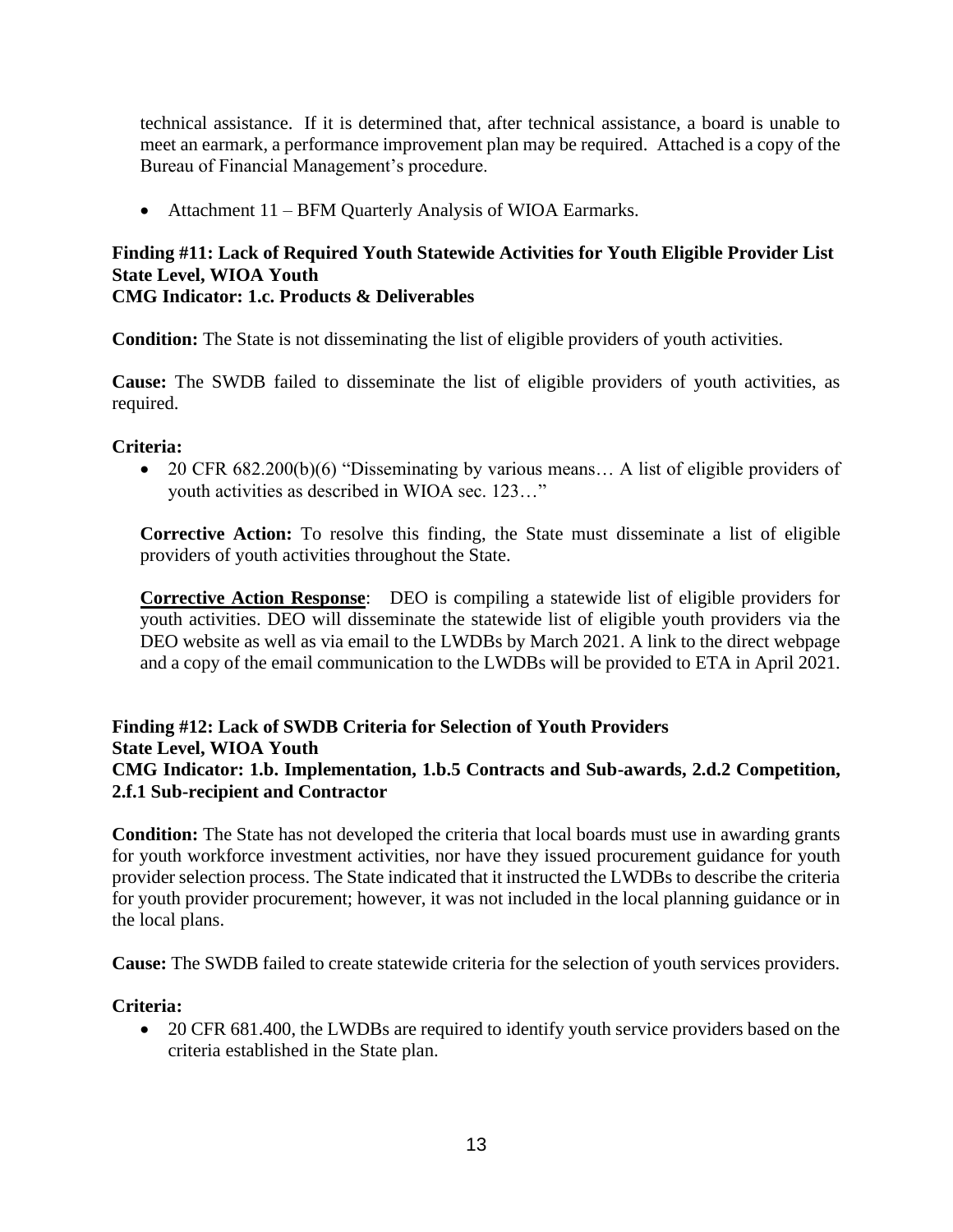**Corrective Action:** To resolve this finding, the SWDB must reevaluate the youth program design and service delivery requirements, provider selection criteria, and related youth policies for the statewide workforce system. The State must develop criteria the local boards must use in the provider selection process and edit existing policies accordingly. The State must provide a copy of the updated policy.

**Corrective Action Response:** DEO is drafting a Youth Program Design Administrative Policy which will include the requirements that LWDBs must follow when selecting eligible youth service providers. The policy will be presented for consideration by the SWDB by June 2021 and provided to ETA in July 2021.

### **Finding #13: Noncompliance with Youth Policies and Guidance State Level, WIOA Youth CMG Indicator: 1.a.2 Service Design and 1.c.2 Product Development**

**Condition:** The State's policies and procedures are incomplete and inconsistent with WIOA Youth program federal regulations and guidance.

- Low-Income Exception: With regard to basic eligibility criteria, State Policy 95 incorrectly states that the low-income exception is in relationship to the "requires additional assistance" barrier.
- State Requirements for In-School-Youth and Out-of-School Youth Criteria: The State plan does not provide guidance explaining the State's interpretation of In-School-Youth (ISY) and Out-of-School Youth (OSY) by providing clear definitions of, and requirements for, determining participant statuses of "attending school" and "not attending school."
- Basic Skills Deficient Criteria: The State plan defers the responsibility of defining the basic skills deficient criteria with the LWDBs; this is inconsistent with State Policy 95, which sets forth a basic skills deficient definition, and does not reference the requirement for the LWDBs to fulfill this responsibility.

Without clear guidance and clarification of the full eligibility requirements, local area program staff are often unable to accurately and effectively understand and validate the individual's true eligibility status. This can lead to errors in eligibility determination, resulting in disallowed costs if participants are enrolled who are not eligible, or it could unnecessarily limit and restrict potentially eligible youth from qualifying.

**Cause:** The SWDB failed to provide clear State guidance for determining youth participant eligibility to LWDBs.

# **Criteria:**

- 20 CFR 681.210-681.310 provides the eligibility criteria for the youth program.
- TEGLs 8-15 and 21-16 further explain the requirements set forth in 20 CFR 681.210-681.310.
- 20 CFR 681.600 and TEGL 21-16 establish and explain the WEX requirements.
- 20 CFR 679.130 gives the SWDB the responsibility of developing policies to conduct continuous improvement and to promote statewide objectives for and enhance the performance of the workforce system.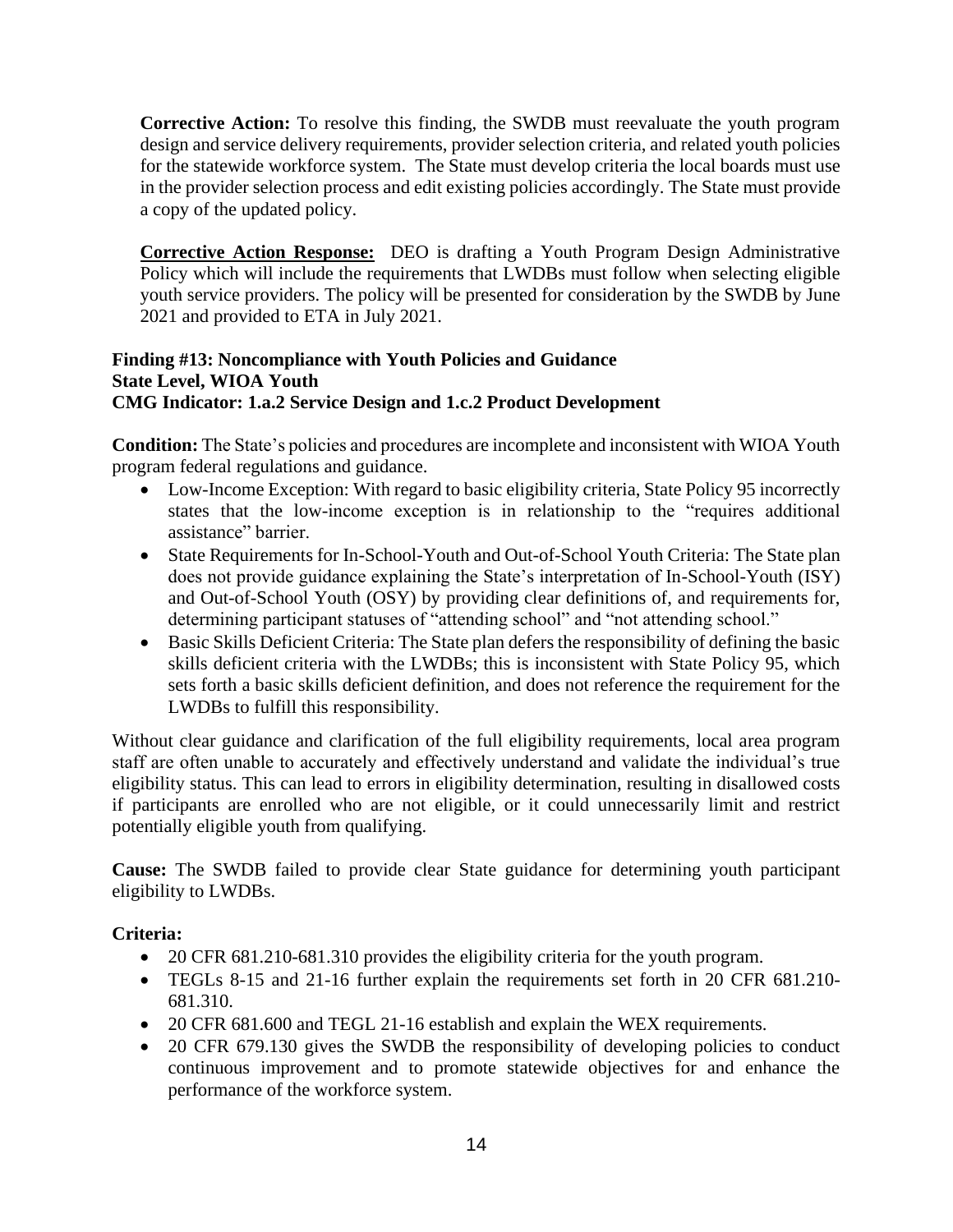• 20 CFR 683.410 provides that recipients are responsible for oversight of sub-recipients and contractors to determine whether there is compliance with WIOA and other federal regulations.

**Corrective Action**: To resolve this finding, the SWDB must revise or develop comprehensive youth policy guidance to address the issues identified in this finding. The State must then update the State plan where appropriate to ensure consistency.

**Corrective Action Response**: Administrative Policy 95: Youth Program Eligibility is being revised to update the language related to low-income exception and basic skills deficient definition/criteria. The policy will be presented for consideration by the SWDB by June 2021.

The state's requirement for In-School Youth and Out-of-School Youth criteria, as outlined for the state's definition for not attending school and attending school, is included in [Florida's](https://careersourceflorida.com/wp-content/uploads/2020/09/2020-2024-WIOA-Unified-Plan.pdf)  [approved WIOA Unified Plan for the period of July 1, 2020 through June 30, 2024.](https://careersourceflorida.com/wp-content/uploads/2020/09/2020-2024-WIOA-Unified-Plan.pdf)

#### **Finding #14: Inaccurate MIS Youth Program Service Codes and Descriptions State Level, WIOA Youth CMG Indicator: 2.e. Performance Management; 3.6 Internal Controls**

**Condition:** Case managers in CSSF are not properly capturing and reporting program element services provided to participants. They did not enter into the system several services that were required and incorporated into their service strategies for youth participants. Several of the codes do not align to the regulatory description and requirement of the youth program service. In some instances, case managers were using service codes for Adult Mentoring and Counseling.

**Cause:** DEO failed to align the MIS service codes with the youth program elements accurately, and failed to ensure that the local areas were using the correct youth codes in the MIS system.

# **Criteria:**

- 2 CFR 200.303 and 200.61, the State Workforce Agency must have effective internal controls in place that provide "reasonable assurance" around the reliability of internal and external reporting.
- TEGL 21-16

**Corrective Action:** To resolve this finding, the State must clearly define the service codes in the EF system to align with the program element definitions. In its response to this report, the State must verify changes made in the EF system and describe training provided to address this issue.

**Corrective Action Response**: DEO is currently reviewing the Employ Florida (EF) Service Code Manual to ensure the service codes are properly mapped to EF and they clearly aligns with the WIOA youth program element definitions. DEO will disseminate the EF Service Code Manual via the Department's website as well as a memorandum that provides direction on accessing the manual and its proper use to the Local Workforce Development Boards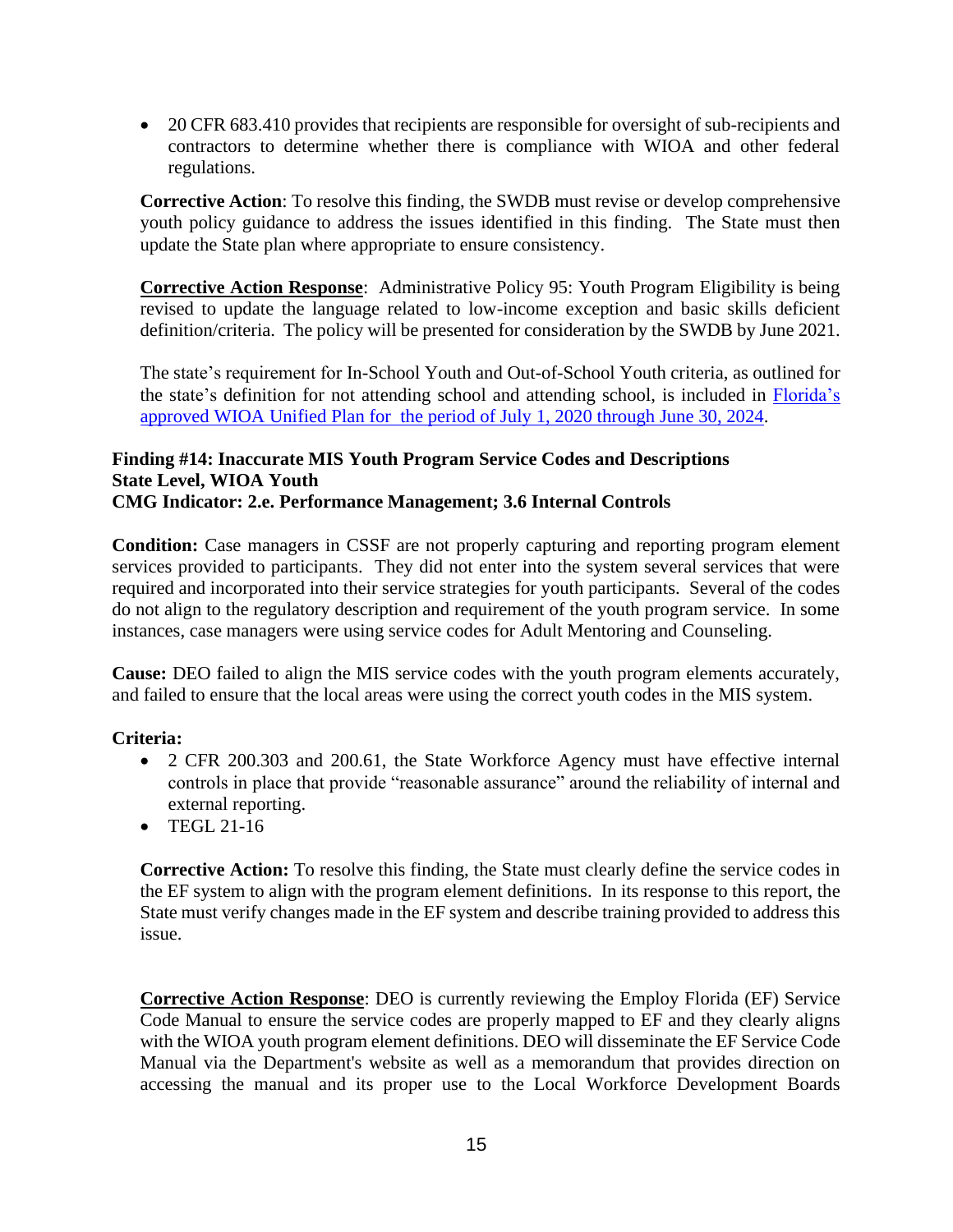(LWDBs) in May 2021. A copy of the memorandum notifying the LWDBs will be provided to ETA in May 2021.

# *Section 3: WIOA Adult/Dislocated Worker*

### **Finding #15: Lack of Adult Priority of Service Policy State Level, WIOA Adult CMG Indicator: 1.e Participant Services, 1.e.2: Priority of Service**

**Condition:** The State does not have an Adult Priority of Service Policy.

**Cause:** The State failed to develop priority of services and special population's policies as required by WIOA regulations to provide consistent direction across the state.

### **Criteria:**

- 20 CFR  $680.600 680.680$ , requires the state to develop a priority and special population's policy.
- 20 CFR 680.230 and 20 CFR 680.150(b), State must comply with regulations by developing priority of services and special population policy.
- WIOA sec.  $134(c)(3)(E)$ , WIOA sec.  $3(5)$  'basic skills deficient'', WIOA sec.  $3(24)$ "individuals with barriers to employment", and WIOA sec.  $3(36)(A)(i)$  and (vi).

**Corrective Action**: To resolve this finding, the State must develop a priority of service and special population policy. The State must provide a copy of this policy.

**Corrective Action Response**: Administrative Policy 105: Priority of Service was approved by the SWDB in February 2020.

• Attachment 12 – Administrative Policy 105: Priority of Service

#### **Finding #16: Lack of Dislocated Worker Policies State Level, WIOA DW CMG Indicator: 1.e Participant Services, 1.e.3: Eligibility/Enrollment**

**Condition:** The State does not have a Dislocated Worker eligibility policy.

**Cause:** The SWDB failed to develop policies to include WIOA guidelines and regulations for eligibility determination of dislocated workers.

#### **Criteria:**

- WIOA sec.  $3(15)(B)(ii)$  or (iii), requires States to create policies to define terms such as "general announcement" of a plant closing
- WIOA sec.  $3(15)(A)(iii)$  and 20 CFR 680.600 "unemployed as a result of general economic conditions in the community in which the individual resides or because or natural disasters," and "unlikely to return to a previous industry or occupation" .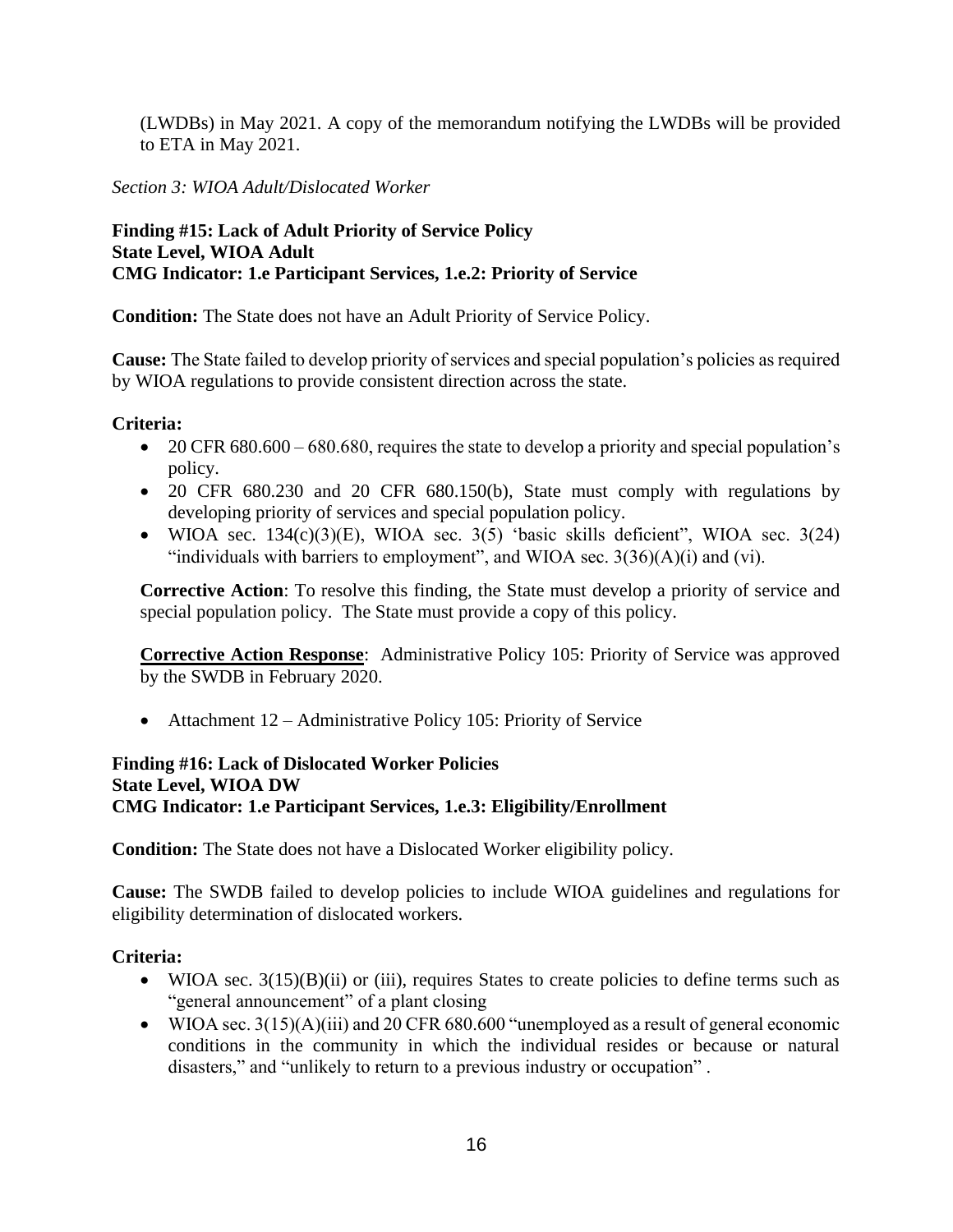**Corrective Action**: To resolve this finding, the state must develop policies for determining the eligibility of dislocated workers. The State must provide a copy of this policy.

**Corrective Action Response**: DEO is drafting an Adult and Dislocated Worker Eligibility Administrative Policy which will include WIOA guidelines and regulations for eligibility determinations for adults and dislocated workers. The policy will be presented for consideration by the SWDB by June 2021. A copy of the approved policy will be provided to ETA by July 2021.

*Section 4: Fiscal*

#### **Finding #17: Noncompliance with Pass-through Entity Requirements State Level, Fiscal CMG Indicator: 2.f.3 Post Sub-award Responsibilities**

**Condition:** The State's sub-award agreement does not reflect the provision of workforce development activities as prescribed in the WIOA regulations and the Uniform Administrative Requirements. The Grantee/Sub-grantee Agreement template provided was from the year 2012, which predates the implementation of WIOA and the Uniform Administrative Requirements.

**Cause:** The SWDB failed to update its sub-award agreement to incorporate the provisions of workforce development activities as prescribed in the WIOA regulations and Uniform Administrative Requirements.

# **Criteria:**

- 2 CFR 200.331 requires all pass-through entities must: (a) Ensure that every sub-award is clearly identified to the sub-recipient as a sub-award
- §200.331(2)(3) further requires the sub-award to include: (2) All requirements imposed by the pass-through entity on the sub-recipient so that the Federal award is used in accordance with Federal statutes, regulations and the terms and conditions of the Federal award; and

**Corrective Action:** To resolve this finding, the State must update the Grantee/Sub-grantee Agreement, and incorporate into the agreement required provisions of the WIOA and Wagner-Peyser Act. The State must provide a timeline by when the updated sub-award agreements will be signed and fully executed with LWDBs.

**Corrective Action Response**: Since the implementation of 2 CFR 200, the Department has been in compliance with the requirements of 2 CFR 200.331. Paragraph C of the Fiscal and Administrative Controls Section of the previous Grantee-Subgrantee Agreement states, "The Board shall receive its level of allocated funding and other funding by way of a Notice of Fund Availability (NFA). These notices may contain more specific instructions regarding the expenditure of funds and additional terms and conditions tied to the specific awards." The NFAs issued to the its subrecipients clearly identify each sub-award as a sub-award, requires that the subrecipient follow applicable laws, rules, regulations and requires that the funding be used consistent with the applicable federal funding agreement. In addition, each NFA provides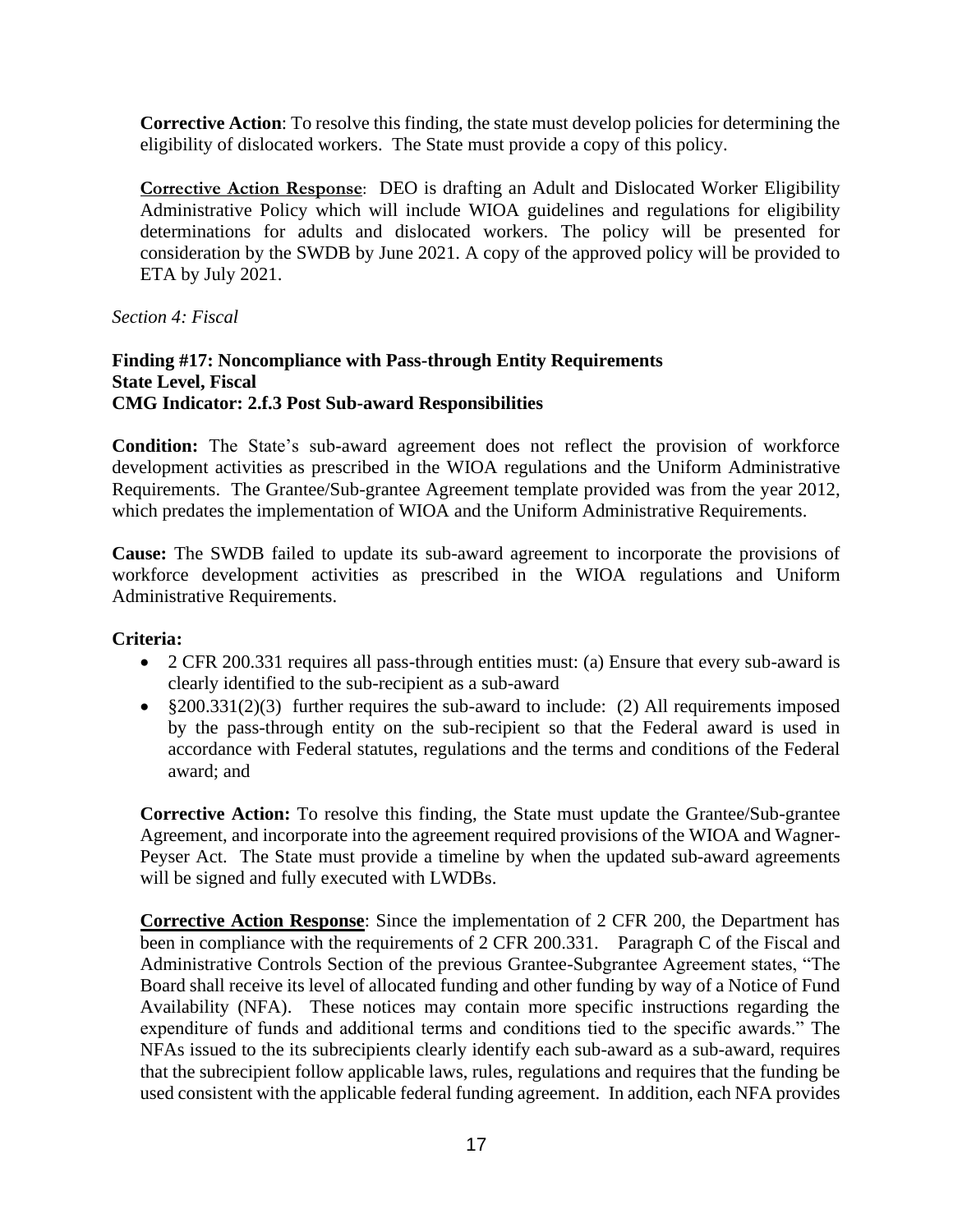a link to the federal funding agreement on DEO's public facing website for reference by the subrecipient.

Furthermore, the Department revised its Grantee-Subgrantee Agreement, effective July 1, 2020, which ensures the requirements of 2 CFR 200.331 are met in the same way as the previous agreement via the NFA process. See *Attachment 12* for the revised agreement. All agreements were executed by September 30, 2020, with the majority of agreements executed prior to August 1, 2020. The executed agreement with CSSF is provided as an attachment.

• Attachment 13 – LWDB 23 Executed Grantee Subgrantee Agreement

# **Finding #18: Lack of Adult and DW Funds Transfer Policy State Level, Fiscal CMG Indicator: 2.f.4 Sub-recipient Monitoring**

**Condition:** LWDBs may transfer 100 percent of funds between the two (2) programs; however, the current transfer policy does not establish factors and criteria to allow for the transfer of funds between Adult and DW programs.

**Cause:** The SWDB failed to establish criteria or factors governing the transfer of funds between Adult and Dislocated Worker programs.

# **Criteria:**

• 20 CFR 683.130(c) requires, "Before making any transfer described in paragraph (a) of this section, a Local WDB must obtain the Governor's written approval. The Governor's written approval must be based on criteria or factors that the Governor must establish in a written policy, such as the State Unified or Combined Plan or other written policy".

**Corrective Action:** To resolve this finding, the State must update its policy for transferring funds between Adult and DW programs. The State must provide a copy of this updated policy.

**Corrective Action Response**: DEO is drafting an Adult and Dislocated Worker Transfer Authority Administrative Policy which will include the factors and criteria to allow for the transfer of funds between these programs. The policy will be presented for consideration by the SWDB by June 2021. A copy of the approved policy will be provided to ETA by July 2021.

#### *Section 5: ES/WOTC*

**Finding #19: Incomplete Processes in Employment Services and Employment-Related Law Complaint Policy State Level, ES CMG Indicator: 2.i.4 Grievance and Complaint System**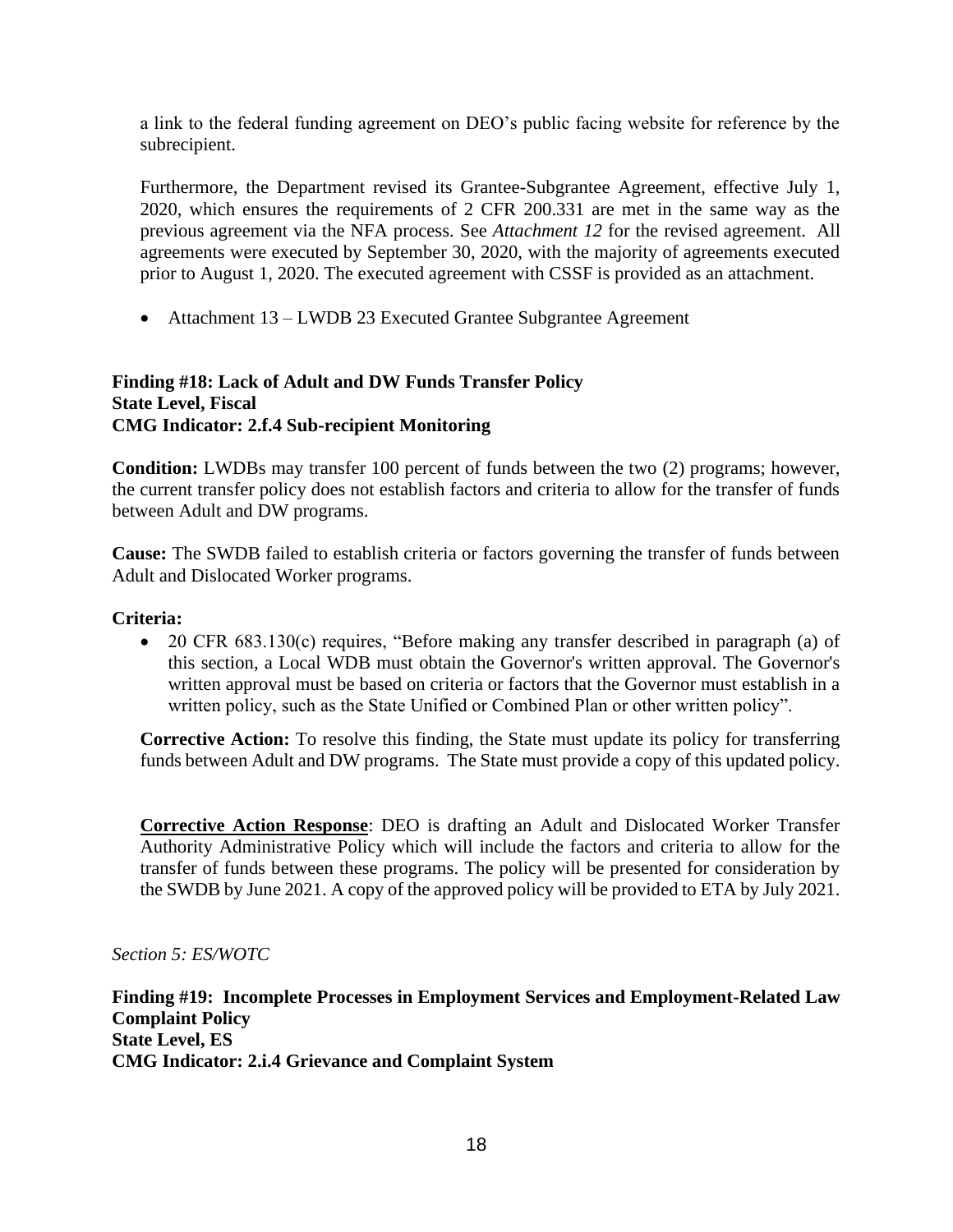**Condition:** Florida provided the DEO Employment Service Complaint Resolution System Handbook as its Employment Services (ES), employment-related law, and discrimination complaint policy. Several parts of the policy did not comply with federal regulations.

**Cause:** DEO's ES complaint policy failed to include all required complaint processing requirements.

### **Criteria:**

• 29 CFR 38.35, 29 CFR 38.69, 20 CFR 658.411, and 20 CFR 658.417, provide all requirements for processing ES and employment-related law complaints.

**Corrective Action**: To resolve this finding, the State must revise its ES and employmentrelated law complaint policy to correct the inaccurate and incomplete processes noted above. The State must provide a copy of the revised policy.

**Corrective Action Response**: The Employment Service and Employment-Related Law Handbook has been revised to include all required complaint processing requirements. The handbook will be finalized and disseminated to the LWDBs in March 2021. A copy of the final handbook will be provided to ETA by April 2021.

### **Finding #20: WOTC Quarterly Audits Were Not Completed as Required State Level, WOTC CMG Indicator: 2.a.1 Specific Award Conditions**

**Condition:** The period of performance for the current Florida WOTC grant is from 10/01/2018 to 09/30/2020. Quarterly audits were not performed for Fiscal Year (FY) 2018 Quarter 4 (July – September 2018), FY 2019 Quarter 3 (April – June 2019), and FY 2020 Quarter 1 (October – December 2019).

**Cause:** DEO staff failed to conduct required quarterly audits.

# **Criteria:**

- TEGL 10-18 and the WOTC grant agreement require that the grantee "establish and maintain an orderly system for regularly verifying the eligibility of a random sample of individuals certified under WOTC…"
- ETA Handbook 408 defines the WOTC audit process as "the post-issuance examination, performed on a quarterly basis by someone other than the person who approved the Certification, of a prescribed random sample of Certifications and supporting documentation."

**Corrective Action**: To resolve this finding, DEO must complete WOTC audits for the three quarters identified above. The State must provide a copy of the completed audits.

**Corrective Action Response**: DEO has developed internal guidance on Certification Verification and Audit Requirements for staff to prevent this from oversight of this requirement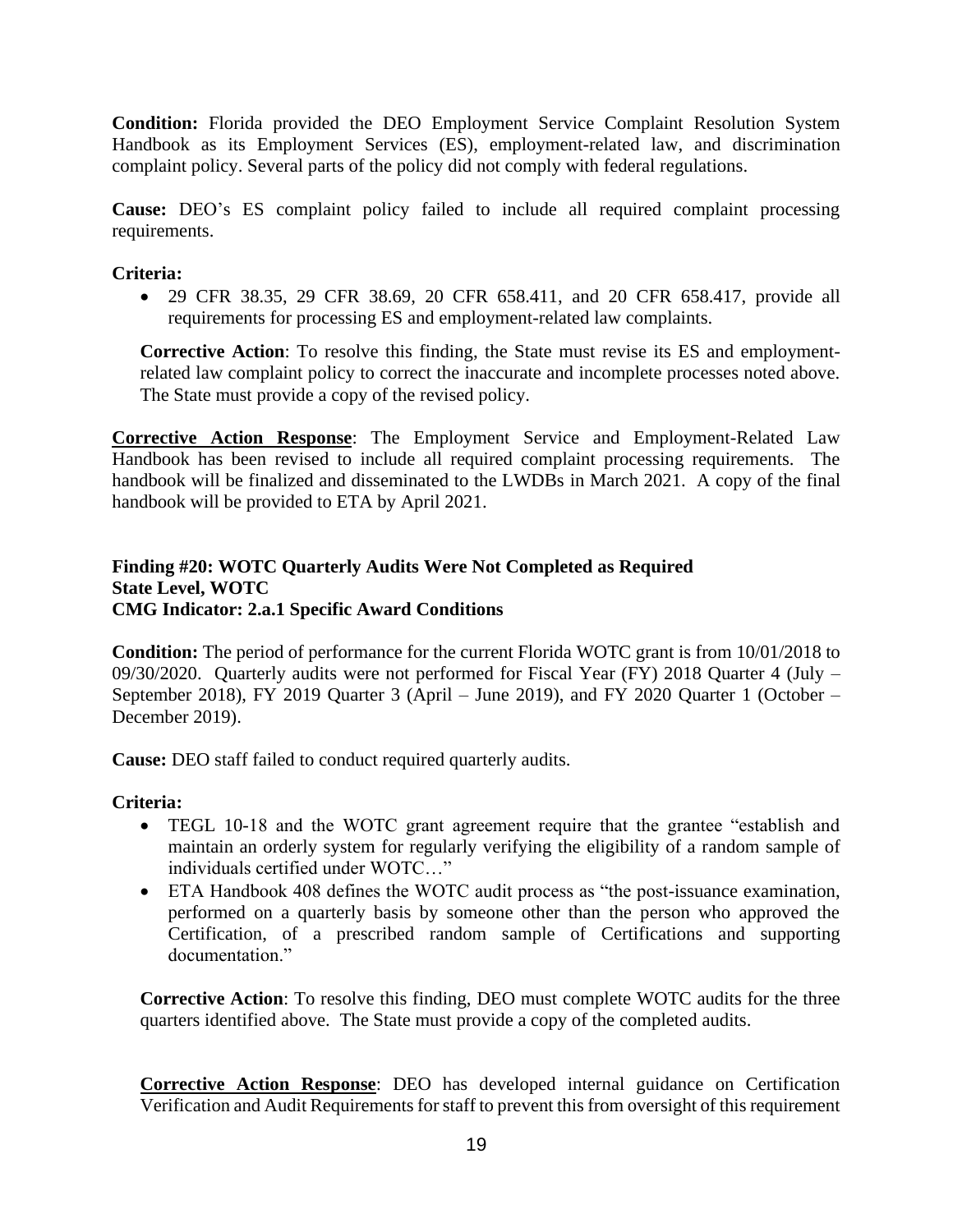from occurring in the future. The required audits will be conducted in February 2021. The audit reports and internal guidance will be provided to ETA in March 2021.

# **LOCAL LEVEL FINDINGS**

- **1. WIOA**
- **2. WIOA Youth**
- **3. WIOA Adult/DW**
- **4. Fiscal**
- **5. SCSEP/MSFW/TAA/All Programs**

*Section 1: WIOA*

# **Finding #21: Noncompliance with "Sunshine Provision" Local Level, WIOA CMG Indicator: 3.a.3. Compliance with Applicable Laws and Regulations**

**Condition:** CSSF does not meet the WIOA Sunshine Provision requirements in the areas of affiliation of LWDB members, selection of one-stop operators, award of grants or contracts to eligible training providers of workforce investment activities, including providers of youth workforce investment activities, minutes of formal LWDB meetings, and LWDB by-laws.

**Cause:** The LWDB failed to comply with the required Sunshine Provision.

# **Criteria:**

- 20 CFR 679.390 describes the requirements for LWDBs to conduct business in an open manner under the "Sunshine Provision" of the WIOA.
- Florida State Policy 2018.09.26.A.1 identifies a number of items that must be available via website by the state and local boards in order to meet the Sunshine Provision requirements.

**Corrective Action:** To resolve this finding, the local area must provide evidence that it is meeting all requirements of the Sunshine Provision.

**Corrective Action Response**: In accordance with the requirements detailed in WIOA sec. 107(e) Sunshine Provision and 20 CFR 679.390, CareerSource South Florida, through open meetings and electronic means (i.e., website postings, ads placed in local papers, email blasts, community forums, etc.) makes meetings, the local plan, LWDB membership, designation and certification of one-stop operators, grant awards/contracts to eligible youth providers, and board minutes available to the public as required. In response to USDOL's report, CSSF added each board member's affiliation and by-laws to the website. The [Board Home Portal](http://www.careersourcesfl.com/board/) is a landing page that provides quick access to all required postings. Some direct links are included below:

• Board Home Portal - <http://www.careersourcesfl.com/board/>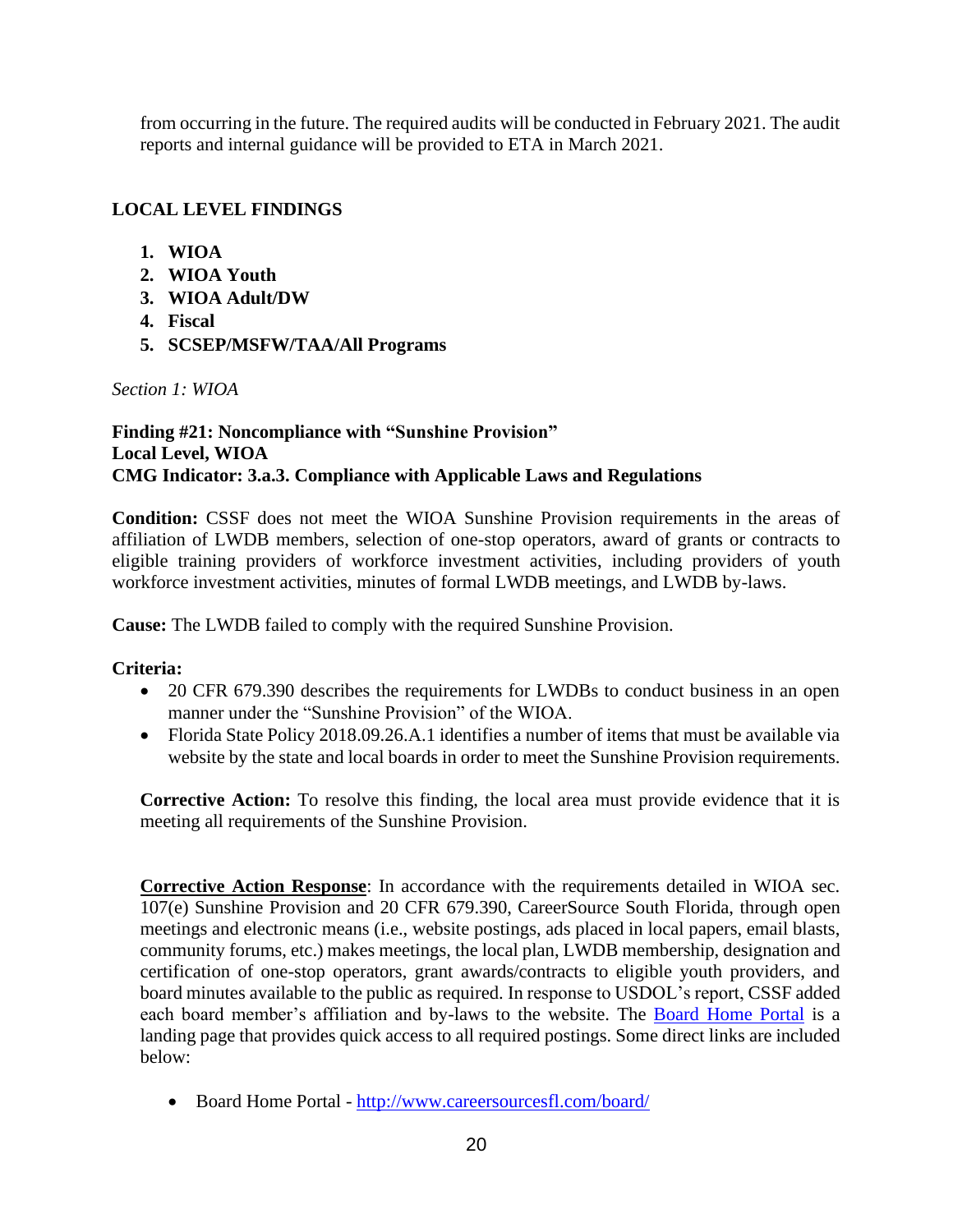- Board Members <http://www.careersourcesfl.com/members/>
- 2020-2024 CSSF WIOA Local Plan <http://www.careersourcesfl.com/>
- Bylaws <http://www.careersourcesfl.com/wp-content/uploads/SFWIB-By-Laws.pdf>

# **Finding #22: Noncompliance with IEP Development Requirements Local Level, WIOA**

# **CMG Indicator: 1.e Participant Services, 1.e.5: Participant Services Plan, 1.e.7: Training Services**

**Condition:** The review found that the CSSF is not using participant assessment results to develop an IEP and identify the need for WIOA training services. Assessments may include diagnostic testing, other assessment tools and in-depth interviewing and evaluation to identify employment barriers and appropriate employment goals and development of an IEP.

**Cause:** The LWDB failed to develop the proper guidance, processes, and procedures to guide the local service delivery system to comply with identifying a need for WIOA training services.

# **Criteria:**

- WIOA sec.  $134(C)(2)(A)(xii)(I)$  and  $(II)$  and  $20 CFR$  680.170 outlines services an individual must receive before a determination for training is made.
- WIOA sec.  $134(c)(3)(A)(i)$  and 20 CFR 680.210, "an individuals must, at a minimum receive either an interview, evaluation or assessment, and career planning or any other method through which the one-stop center or partner can obtain enough information to make an eligibility determination to be determined eligible for training services"
- 20 CFR 680.220(b), "the case file must contain a determination of the need for training services as determined through the interview, evaluation, or assessment, and career planning informed by the local labor market information and training provider performance information, or through any other career services received."

**Corrective Action**: To resolve this finding, CSSF must provide justification of the determination to provide training services for mass-recruited employed worker participants who have not completed an evaluation to determine a need for training services. CSSF must also develop an assessment policy that identifies how to document and utilize current one-stop assessments in determining the need for training. The State must provide a copy of the policy.

**Corrective Action Response**: CSSF identified that the mass-recruited employed worker participants were supposed to be enrolled as Incumbent Worker Training participants but were incorrectly coded as customized training participants. CSSF is requesting the full list of participants that resulted in this finding so that the issue may be remedied.

CSSF established guidance through training that documents the usage of assessments to determine the need for WIOA training services. CSSF will also develop an assessment policy that identifies how to document and utilize current one-stop assessments in determining the need for training and provide the policy to DEO by April 2021. CSSF's IEP Training Presentation is included as an attachment.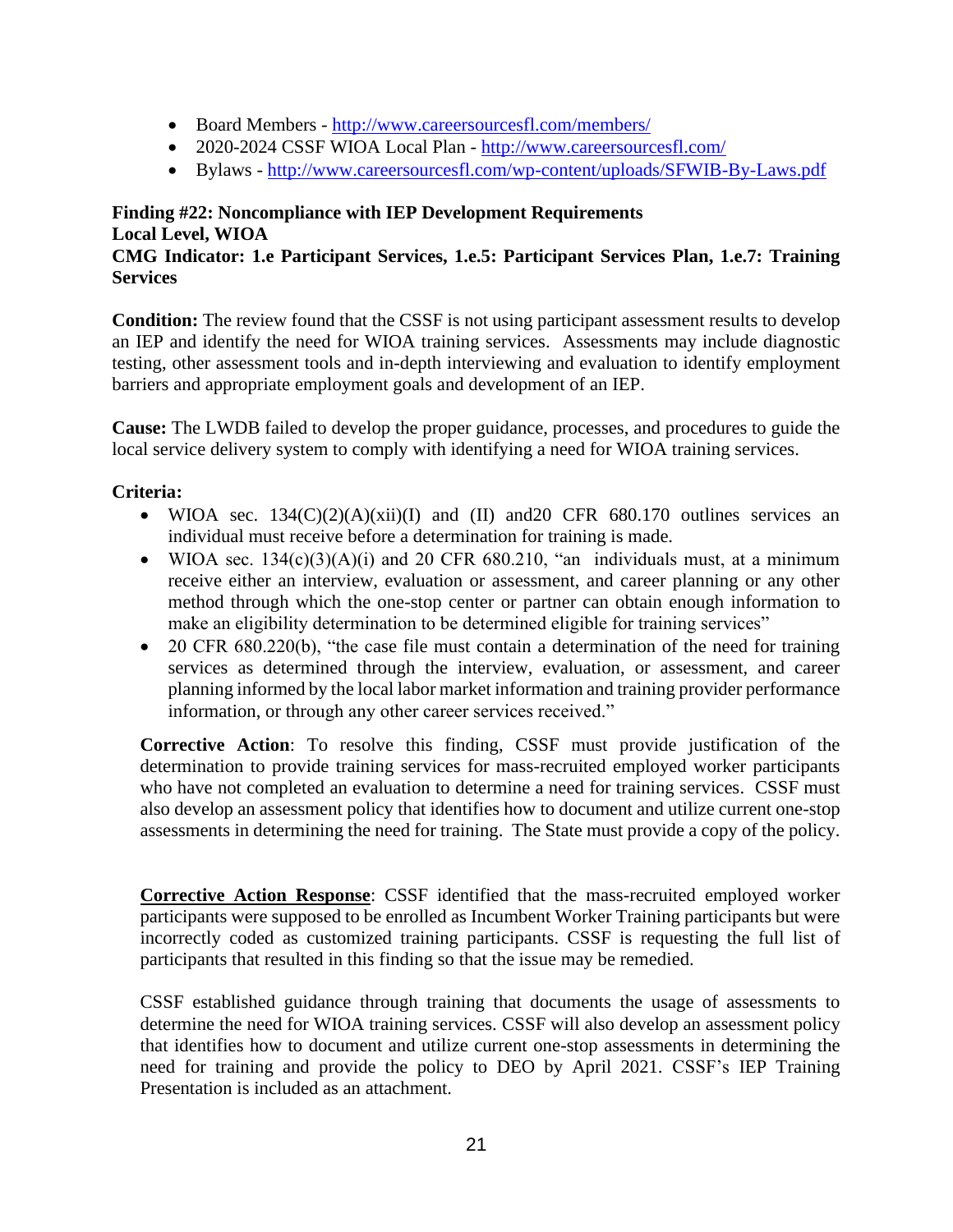• Attachment 14 – IEP Training Presentation 2018

# **Finding #23: Lack of Customized Training Policy and Guidance Local Level, WIOA CMG Indicator: 1.e Participant Services, 1.e.7: Training Services**

**Condition:** The participant files reviewed showed enrollment of participants employed after a mass recruitment with an employer into WIOA and then into customized training. In addition, files lacked documentation that the employer paid for any of the training cost. Employed Worker Training contracts were missing in some files, and in those that had contracts, the file stated employers may be reimbursed a percentage of the total training cost for workers, which is out of compliance. As a result of missing policy and guidance from the LWDB the participant enrolled did not meet the requirements for customized training.

**Cause:** The LWDB has failed to develop the appropriate guidance for customized training and does not comply with the definition of customized training.

# **Criteria:**

- WIOA sec. 134(c)(3)(D) and in paragraphs (a) through (k) lists types of training services.
- 20 CFR 680.760 and 680.770 "Customized training is conducted with a commitment by an employer or group of employers to employ an individual upon successful completion of the training."

**Corrective Action**: To resolve this finding, CSSF must comply with regulations for customized training, and develop customized training policy, processes and procedures for program participation. The State must provide a copy of the policy.

**Corrective Action Response**: CSSF will review and revise its current customized training policy to comply with regulations, state law and state [Administrative Policy 100.](http://www.floridajobs.org/docs/default-source/lwdb-resources/policy-and-guidance/guidance-papers/2020-guidance-papers/adminpolicy100_-work-basedtrng---final.pdf?sfvrsn=a88143b0_2) CSSF will submit the revised policy to DEO by April 2021. DEO will submit CSSF's policy to ETA by May 2021.

**Finding #24: Lack of Incumbent Worker Training Policy Local Level, WIOA**

# **CMG Indicator: 1.e Participant Services, 1.e.7: Training Services**

**Condition:** CSSF has not established up-to-date policies and definitions to determine which workers, or groups of workers, are eligible for incumbent worker services.

**Cause:** The LWDB failed to develop an Incumbent Worker policy.

**Criteria:** The following regulations establish the requirements for the development of an Incumbent Worker Policy:

- 20 CFR 680.780-820, 682.210(b), 682.320(b)(4)
- WIOA sec. 134(d)(4), (B), 134(a)(3)(A)(i) and (ii), 134(d)(4)(C) and 134(d)(4)(D) (i)-(iii) and  $134(d)(4)(ii)(C)$  and  $(D)$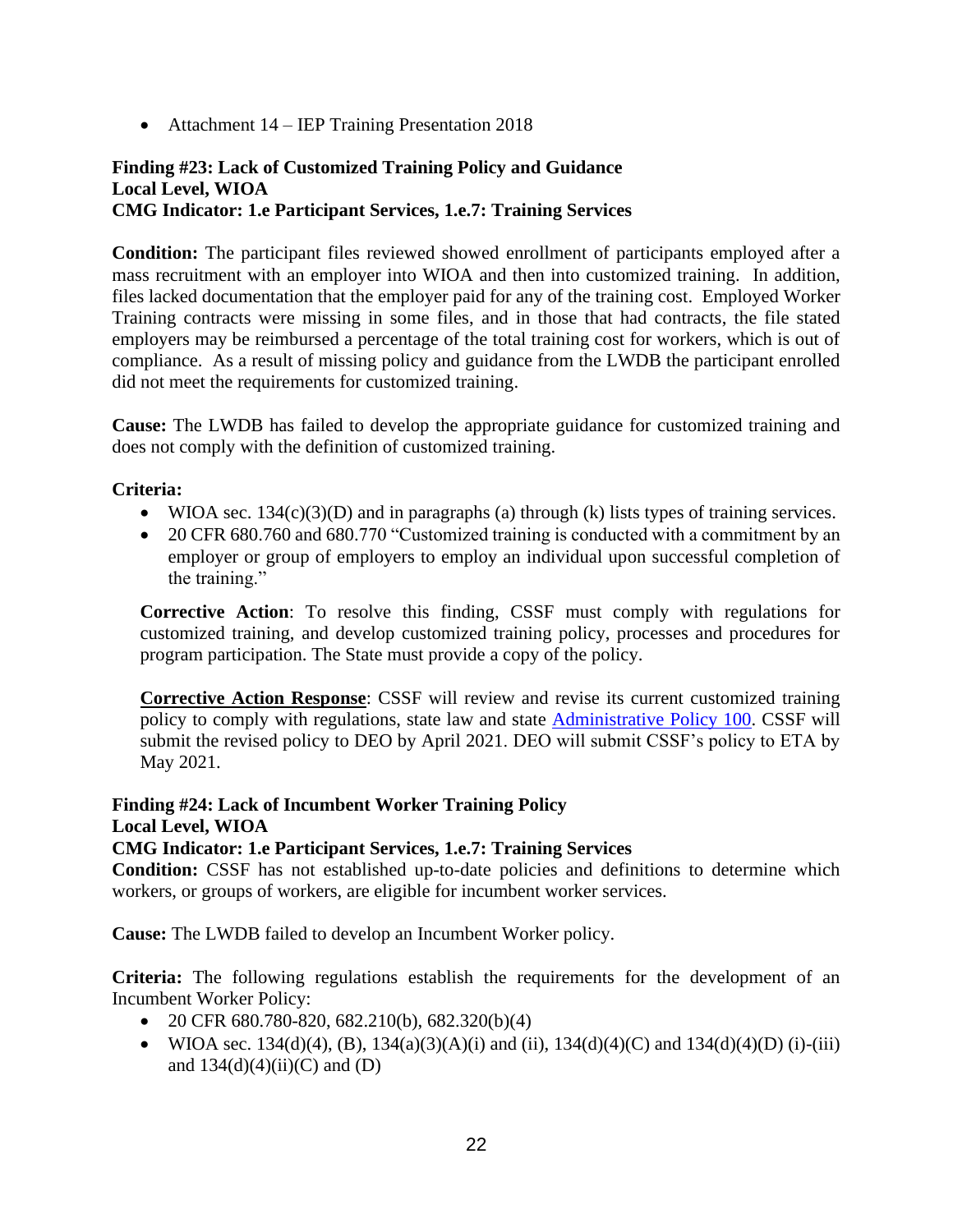**Corrective Action**: To resolve this finding the LWDB must develop an incumbent worker training policy. The State must provide a copy of this policy.

**Corrective Action Response**: CSSF has an active Incumbent/Employed Worker Training Policy that was approved by the South Florida Workforce Investment Board (SFWIB) in August 2015. However, CSSF acknowledges that this policy was approved prior to the final regulations being issued for WIOA.

CSSF is aware that the state intends to revise Administrative Policy 100: Work-based Training and that, upon issuance of the state's revised policy, CSSF will be required to review, update and obtain local board approval of its local Incumbent Worker/Employed Worker Training policy within 180 days. The state expects Administrative Policy 100 to be issued in June 2021, therefore, CSSF will provide DEO with a copy of its updated local policy by December 2021.

#### **Finding #25: Approved Occupational Training from non-ETPL Providers Local Level, WIOA Indicator 1.e.7: Training Services**

**Condition:** During the review of case files, two (2) participants (IDs # 15006764 and 8486531) received training from courses that are not on the ETPL. One Youth Program participant received Certified Nursing Assistant (CNA) training from the Jackson Training Center. The Individual Service Strategy in the case file notes that Jackson Training Center is a "non-approved" provider. The Farmworker Career Development Center, also a WIOA Youth provider in CSSF, confirmed that other participants received CNA training from this provider. Another Adult Program participant received "Hospitality Institute" training from the Miami-Dade College. This training program is also not included on the Florida ETPL.

**Cause:** CSSF failed to ensure that customers received training from approved ETPL programs.

#### **Criteria:**

• 20 CFR 680 Subpart D requires occupational training providers to apply for inclusion on the State's eligible training provider list (ETPL).

**Corrective Action:** To resolve this finding, the State must work with CSSF to ensure that all WIOA Adult, DW, and Youth participants can only receive WIOA-funded occupational training from providers on the ETPL.

**Corrective Action Response**: The Department will conduct an audit of the files that resulted in this finding and determine what funding source was used to train these individuals. DEO will provide the results of the Department's analysis upon completion. If additional action is warranted as a result the review and analysis, the action plan will be included as part of the Department's final analysis.

#### **Finding #26: Improper Extension of Enrollment Dates for Adult, DW, and Youth Participants Local Level, WIOA**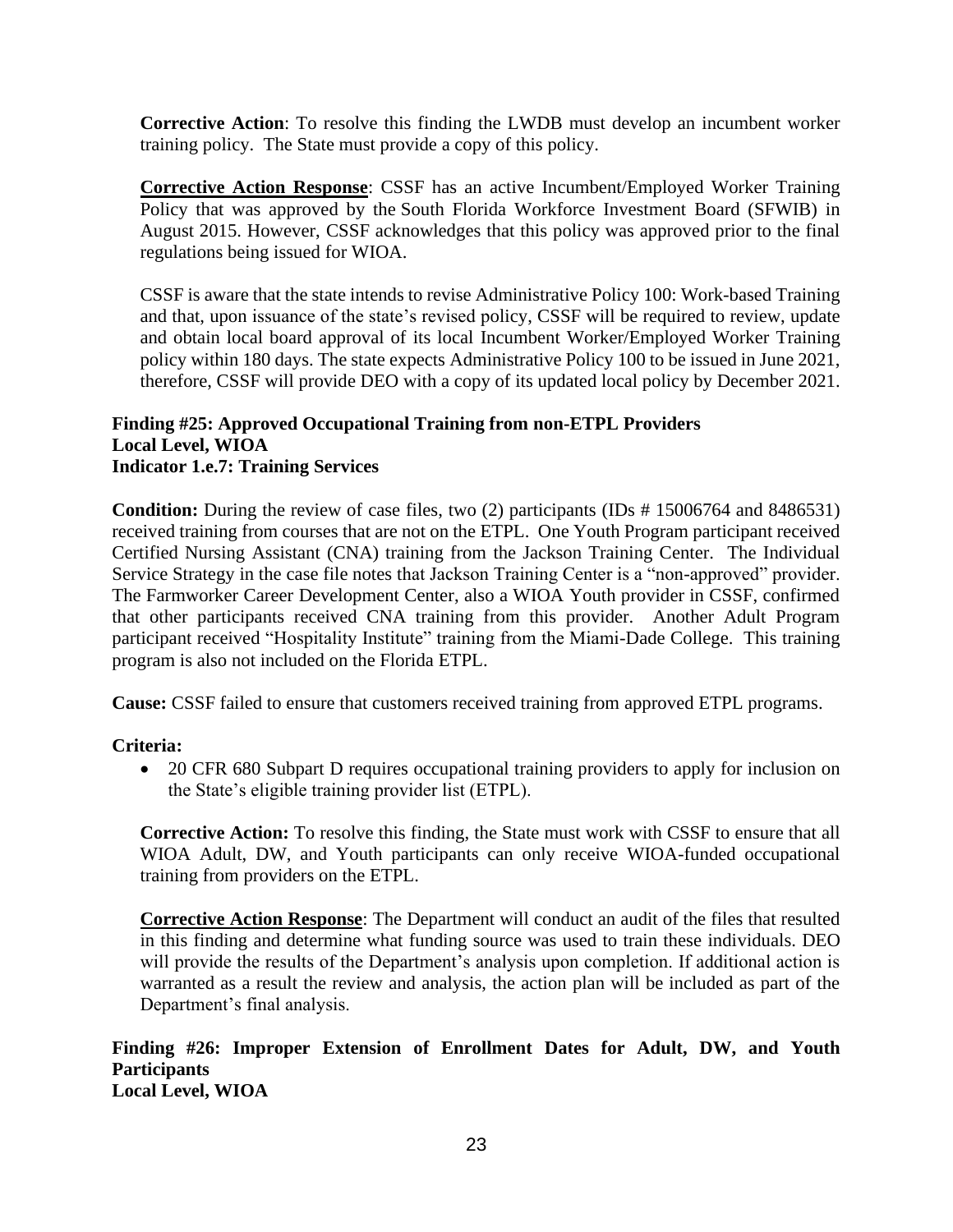### **CMG Indicator: 1.a.2 Service Design Indicator 1.e.1: Service Delivery**

**Condition:** Case file review found that AJC staff manually extended participants' enrollment in the WIOA Adult, DW and Youth programs when participants had no services for 90 days and no planned additional services.

This occurred in the following sample case files in CSSF (7901062, 15006764, 8486531, 14522452, 14294091, 9804424, 15052494, and 59391429). Case notes in these files indicate that career center staff manually extended program enrollment by stopping the "soft exit" when a participant approached 90 days without a recorded career service.

Several current WIOA participants whose enrollment period extends more than multiple years were also identified. Title I program enrollments over multiple years indicate that these Title I customers' enrollment are manually extended after ninety days, without career services. Case notes indicate that staff spend time calling customers enrolled in WIOA for multiple years to inquire about their employment status and rate of pay. Career center staff dedicate significant time to calling participants who remain incorrectly enrolled. This is not an allowable grant activity and may result in questioned costs if identified in subsequent reviews.

**Cause:** CSSF staff failed to detect improper extensions of enrollments during programmatic monitoring.

# **Criteria:**

• 20 CFR 677.150(c)(1) defines the date of exit as the last date of service for Title I Adult, DW, and Youth programs. The last day of service cannot be determined until at least 90 days have elapsed since the participant last received a staff-assisted career service.

**Corrective Action:** To resolve this finding**,** the State must work with CSSF to exit all participants within 90 days of employment.

**Corrective Action Response**: DEO will work with CSSF to review, identify and exit participants as required. DEO expects to complete the analysis of participants that need to be exited by June 2021 and will instruct CSSF accordingly.

DEO is currently coordinating the development of a Common Exit Administrative Policy which will include but not be limited to:

- A program exit must occur when a participant has not received any WIOA, or partner funded services for 90 consecutive calendar days, has no planned gap in services, and is not scheduled for future services. The date of the exit is the last day on which the participant received a WIOA, or partner funded service.
- Exits will not be prolonged by extending service dates or opening new services unless it is demonstrated and documented that the participant has unmet needs and is actively being served.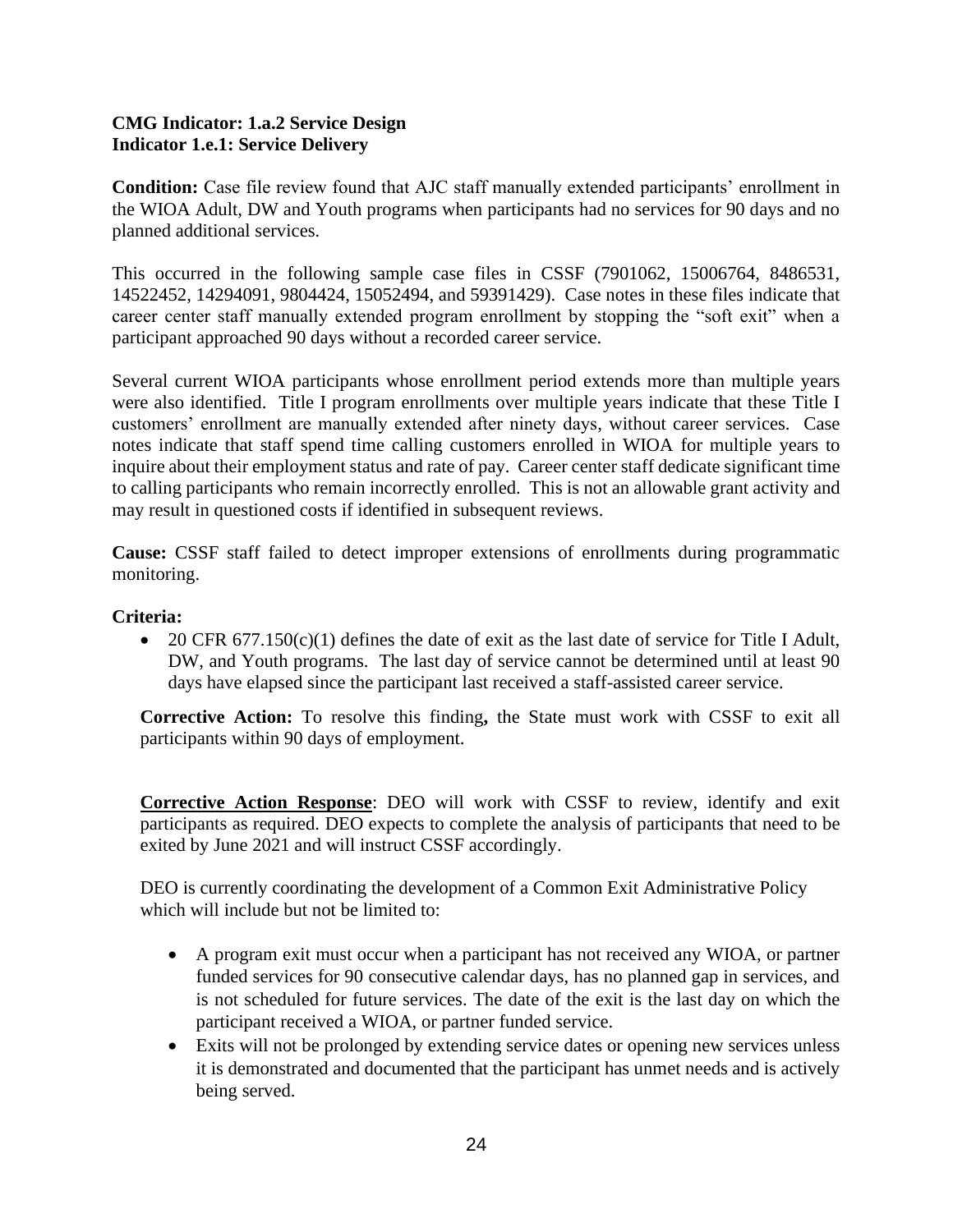• Prolonging exit due to the inability to contact a participant is inappropriate.

The policy will be presented for consideration by the SWDB by May 2021. A copy of the approved policy will be provided to ETA by June 2021.

CSSF has developed a WIOA follow-up policy. The policy is scheduled to be presented for approval at the SFWIB February 18, 2021 meeting. CSSF will submit the board approved policy to DEO by April 2021. DEO will submit CSSF's WIOA follow-up policy to ETA by May 2021.

CSSF is aware that the state intends to issue a common exit policy and upon issuance of the state's policy, CSSF will be required to review, update and obtain local board approval of local policies related to exiting program participants. CSSF will submit all relevant policy revisions to DEO by December 2021.

### *Section 2: WIOA Youth*

#### **Finding #27: Lack of 14 Youth Element Design Framework in Local Plan Local Level, WIOA Youth CMG Indicator: 1.a.1 Strategic Planning**

**Condition:** The local plan does not describe the method for ensuring that the 14 youth program elements are available. The plan lists some services available through the local WIOA Youth program, but the description and specific reference to the availability of the 14 elements within the framework is missing.

**Cause:** The LWDB failed to develop a proper youth program design framework that ensures that all 14 youth elements are available.

#### **Citation:**

• 20 CFR 681.420 (b) require that the local plan describe the design framework for the youth program and how the 14 program elements are to be made available in this framework.

**Corrective Action:** To resolve this finding, the State must work with the local area to amend its local plan to include a description that ensures that the 14 program elements are available. The State must provide a copy of the amended plan.

**Corrective Action Response**: A description of the availability of the 14 youth program elements are provided on pages 97 and 98 of [CSSF's 2020-2024 WIOA Local Plan](http://sharepoint.careersourcesfl.com/mwg-internal/de5fs23hu73ds/progress?id=_z43QNUEZOFWiNCcKq7gusRli0CBvnPBDA97K-lwqC4,) under Program Design.

### **Finding #28: Lack of Career Pathways in Standard Youth Service Provisions Local Level, WIOA Youth CMG Indicator: 1.e.1 Service Delivery, 1.e.5 Participant Service Plan, 1.d.2 Career Pathways**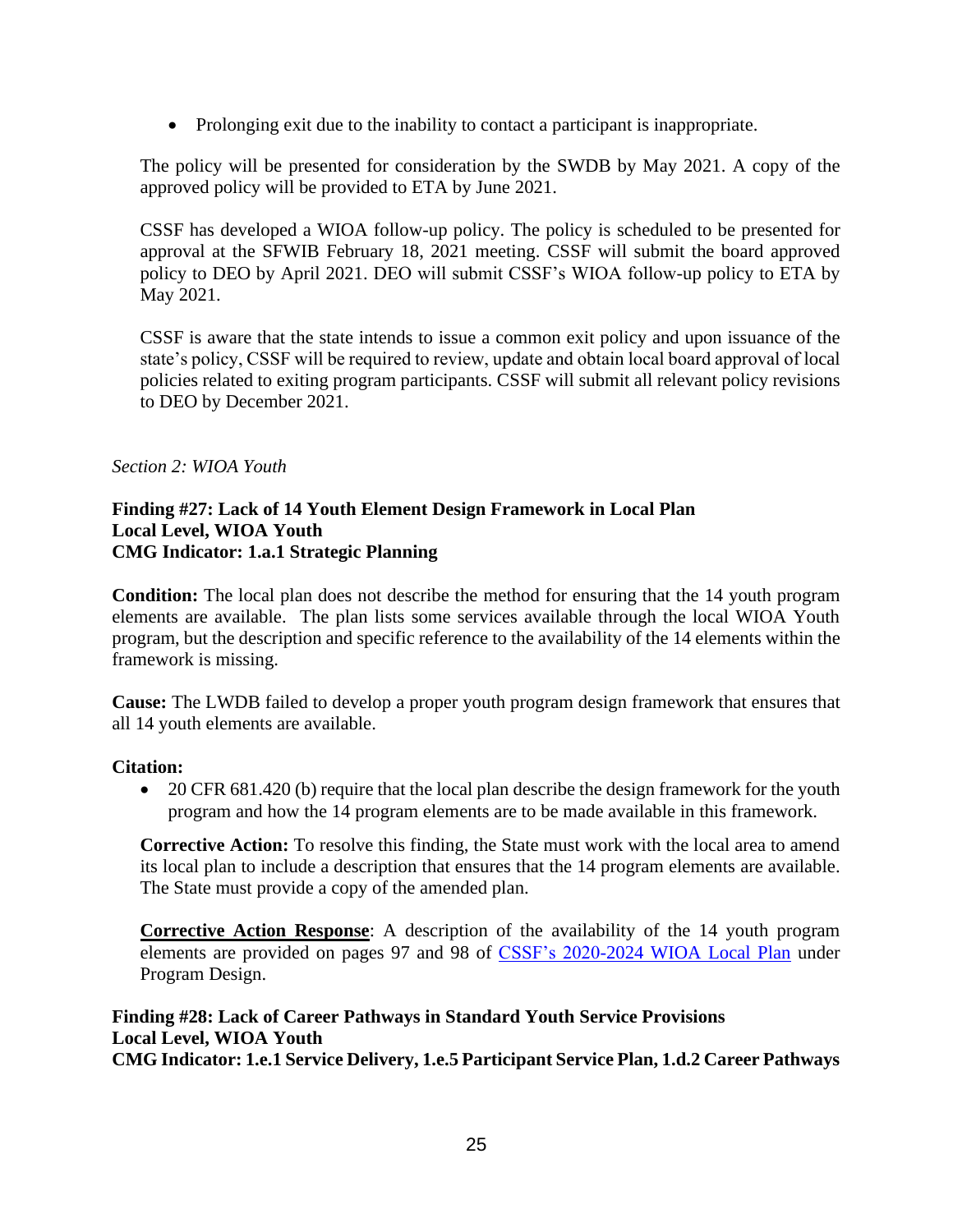**Condition:** The youth participants' Individual Service Strategy (ISS) plans template fail to incorporate Career pathways as a standard requirement. The LWDB is responsible for establishing the requirements of the ISS as part of designing the framework of services, and ensuring that program services comply with these requirements.

**Cause:** The LWDB failed to establish clear guidance for implementing Career Pathways into youth Individual Service Strategy plans.

# **Criteria:**

- 20 CFR  $681.420(a)(2)$  requires the LWDB to design the framework of youth program services to include an ISS that identifies career pathways.
- 20 CFR 679.370(f) requires LWDBs to develop and implement career pathways within the local area.

**Corrective Action:** The LWDB must develop guidance to incorporate Career Pathways into the development of ISS plans. LWDB must provide a copy of the guidance.

**Corrective Action Response**: CSSF will develop guidance to ensure that career pathways are required in each participant's ISS and is directly related to the outcome of the participant's objective assessment. The Career Pathways requirement will also be implemented in the Program Delivery portion of the service contract in (Exhibit AA Section II under program elements). CSSF expects to have the career pathways guidance completed and implemented in the Program Delivery portion by April 2021. CSSF will submit the required documentation of the career pathway guidance and proof that it has been incorporated into the provider service delivery contract to DEO by April 2021. DEO will submit verification to ETA by May 2021.

#### **Finding #29: LWDB Lacks Parent and Youth Involvement in Program Design Local Level, WIOA Youth CMG Indicator: 1.a. Planning & Program Design**

**Condition:** The LWDB's youth program design lacks the involvement and input of parents, youth participants, and community members. The LWDB is responsible for assessing the needs of the youth population in the local area, determining the vision and strategies for the youth program and developing the program design framework.

**Cause:** The LWDB failed to develop a process to outline the involvement of parents, youth, and community members in the creation of the local youth program design.

# **Citation:**

• 20 CFR 681.420, outlines how LWDBs must design the youth program, requires LWDBs to ensure that parents, youth participants, and other members of the community with experience relating to youth programs are involved in both the design and implementation of its youth programs.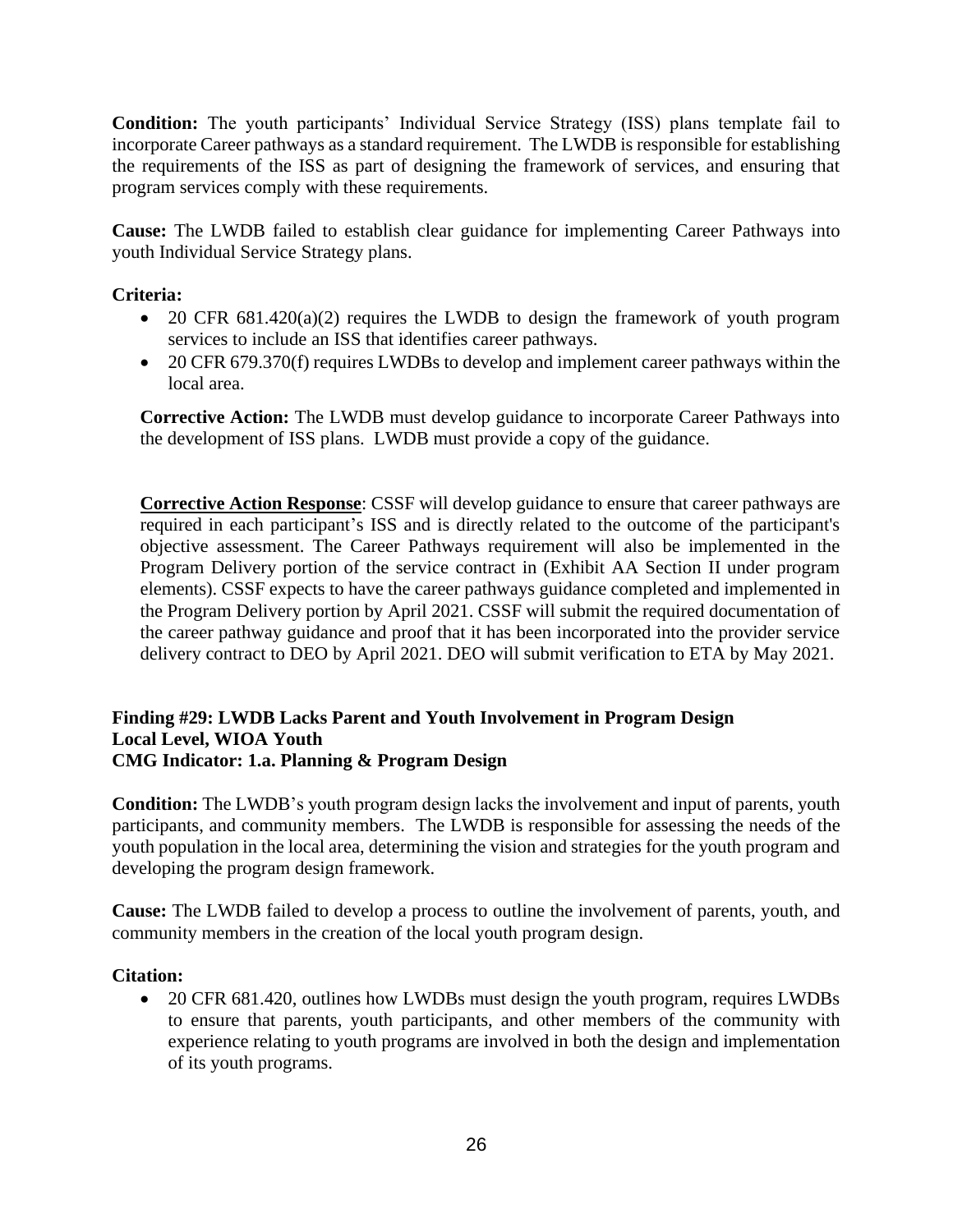• 20 CFR 681.650, explains that LWDBs must also make opportunities available to successful participants to volunteer to help other participants as mentors, tutors, or in other activities.

**Corrective Action:** To resolve this finding, the LWDA must follow the requirement for parents, youth participants, and other members of the community with experience relating to youth programs to be involved in both the design and implementation of their youth programs. LWDA must provide a copy of the established process.

**Corrective Action Response**: CSSF will develop a strategy to involve community partners and agencies to include parents and youth to participate in developing, enhancing and improving the current youth program framework. CSSF will submit the final strategy with implementation plan to DEO by April 2021. DEO will submit CSSF's strategy and implementation plan by May 2021.

### **Finding #30: Incomplete Enrollment Process for Youth Local Level, WIOA Youth CMG Indicator: 1.e.3. Eligibility/Enrollment**

**Condition:** CSSF's WIOA youth enrollment process does not comply with the law. One or more of the four (4) required activities were not completed prior to enrollment of the youth into the WIOA youth program. In several files, the objective assessment was completed after the date of participation. In many files, the objective assessment and ISS plans were incomplete.

There is a potential for questioned costs when the four (4) eligibility elements are not completed and the individual receives youth program services.

**Cause:** The LWDB has failed to create program design processes, procedures, policies and structures that comply with WIOA regulations.

# **Criteria:**

• 20 CFR 681.320(b) state, "In order to be a participant in the WIOA youth program, all of the following must occur: (1) An eligibility determination; (2) The provision of an objective assessment; (3) Development of an individual service strategy; and (4) Participation in any of the 14 WIOA youth program elements."

**Corrective Action:** To resolve this finding, CSSF must ensure that all four (4) requirements of WIOA youth participation are met.

**Corrective Action Response**: CSSF will develop a strategy to create internal controls to prevent the enrollment of youth that have not met the (4) required criteria. These strategies may include but are not limited to:

- Utilizing an automated audit tool to identify enrollment cases that has not met the criteria before enrollment.
- Validating enrollment requirements by implementing a request for enrollment process that will require CSSF authorization before enrollment.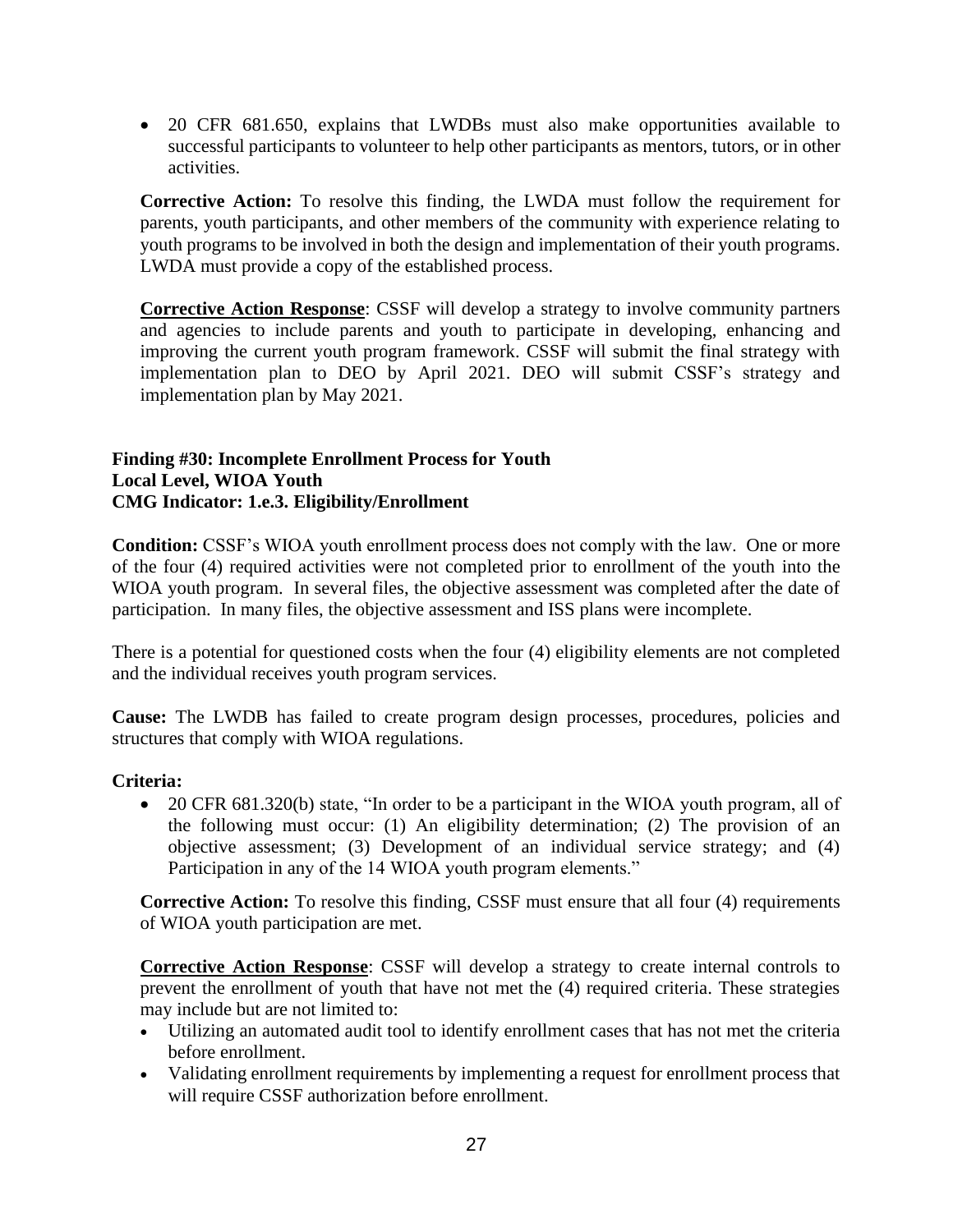• Holding youth providers accountable by implementing a \$1,000 payback penalty for enrolling youth that do not meet the enrollment criteria.

CSSF will finalize its strategy and submit verifying documents to DEO by May 2021. DEO will submit documentation to ETA by June 2021.

#### **Finding #31: Lack of Access and Referrals to the WIOA Youth Program Local Level, WIOA Youth CMG Indicator: 1.e.3. Eligibility/Enrollment**

**Condition:** LWDAs do not comply with local requirements for WIOA Youth program access and referrals. If a youth case manager is not present when a youth visits the AJC, the youth is referred to an offsite center or told to return the next day. The LWDA also lacks a referral tracking system for youth referred to offsite centers.

**Cause:** The LWDB failed to ensure the one-stop system design for delivery of youth services met WIOA requirements.

# **Criteria:**

- 20 CFR 678.305 allows direct linkage through technology as one of the three options for providing access to AJC program services, however
- 20 CFR 681.700(c) limits those options for the WIOA Youth program. The local area must have either a program staff member or a staff member from a partner program physically present at the AJC.

**Corrective Action:** To resolve this finding, the LWDB must ensure youth participants have access to services and develop a process for tracking partner referrals. The State must provide evidence that this has occurred.

**Corrective Action Response**: CSSF has a referral process in place that requires any participant who enters a career center must complete an initial assessment (IAA). The initial assessment along with the input of the participant is utilized to determine the best suitable services for the participant-based eligibility and not by the participant's age. If the participant is more suitable for youth services, the youth is referred to a designated youth provider or the youth provider of their choice. CSSF will submit a copy of the referral process to DEO by April 2021. DEO will submit the referral process to ETA by May 2021.

### **Finding #32: Noncompliance with WIOA Youth Eligibility Policy Guidance Local Level, WIOA Youth CMG Indicator: 1.e.3. Eligibility/Enrollment**

**Condition:** CSSF's guidance for WIOA youth program eligibility is inconsistent, incorrect, and not in compliance with WIOA and state requirements.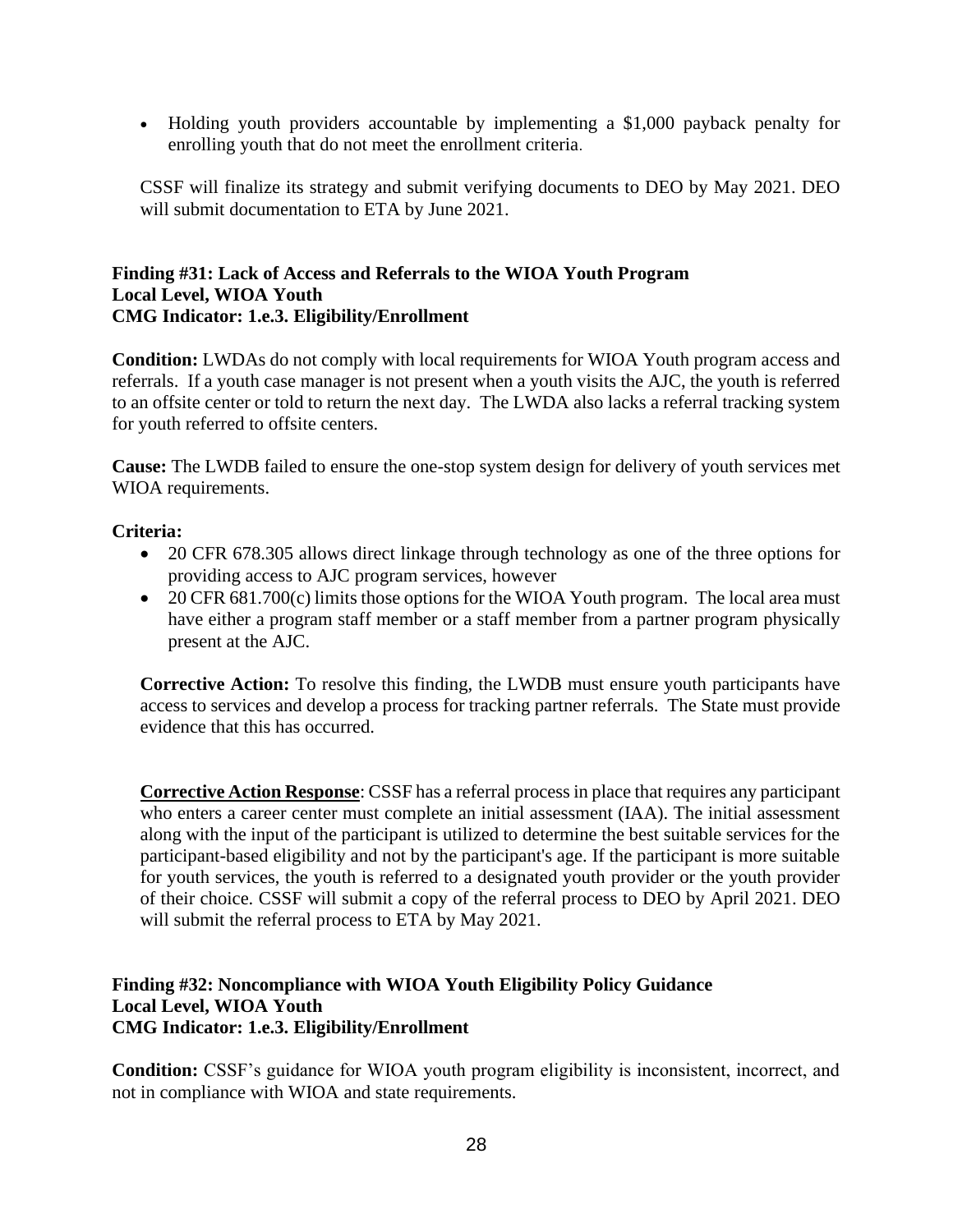- Basic Skills Deficient (BSD) and Requires Additional Assistance: CSSF has defined these criteria in their local plan, but CSSF has not issued any policy communicating this requirement, and the youth provider contracts are inconsistent with this requirement.
- BSD: The provider contract document "Exhibit AA" which covers eligibility requirements for OSY providers does not provide CSSF's definitions for BSD or "requires additional assistance". The "ISY Exhibit AA" contract document does not provide a definition for BSD. The provider contract document, "Attachment F" provides a definition of BSD, but it does not match the definition in the local plan.
- "Requires additional assistance": Many of the criteria established for this barrier in the local plan are duplicates of already existing eligibility criteria, such as "having one or more disabilities" or "pregnant or parenting youth".
- ISY Exhibit AA Contract Document: Provides a definition for "requires additional assistance" that is inconsistent with the local plan.
- "Requires additional assistance" five percent exception: The memo issued by the Executive Director on February 27, 2020 does not match the definition the local area included in their local plan.
- Incorrect OSY requirements in Youth Provider Contracts: Exhibit AA has OSY eligibility requirements that are out of compliance and states that all OSY are to be low-income or living in a high poverty area, which is incorrect.

**Cause:** The LWDB failed to develop program and operational guidance for youth eligibility that comply with WIOA regulations.

# **Criteria:**

- 20CFR 681.210-681.310 defines specific eligibility requirements for youth participants
- TEGLs 8-15 and 21-16 defines specific eligibility requirements for youth participants.
- 20 CFR 681.290(b) and 681.300 establish the requirement for the local area to establish policy for "basic skills deficient" and "requires additional assistance" criteria.

**Corrective Action**: To resolve this finding, CSSF must work with the State to establish and revise youth program eligibility guidance, and review and update all contract documents that include eligibility requirements that comply with WIOA regulations. The State must submit copies of the LWDB approved policies, revised local plan and contractual documents as applicable, and any other applicable documentation to confirm resolution.

**Corrective Action Response**: CSSF expects to provide DEO with revised local youth program youth eligibility guidance by June 2021.

CSSF is aware that the state intends to revise Administrative Policy 095: Youth Program Eligibility and that, upon issuance of the state's revised policy, CSSF will be required to review, update and obtain local board approval of its local Youth Eligibility policy within 180 days.

DEO will work with CSSF to revise their local plan and contract documents, if warranted, for provision to DEO. If local plan and contract revisions are required, DEO will review the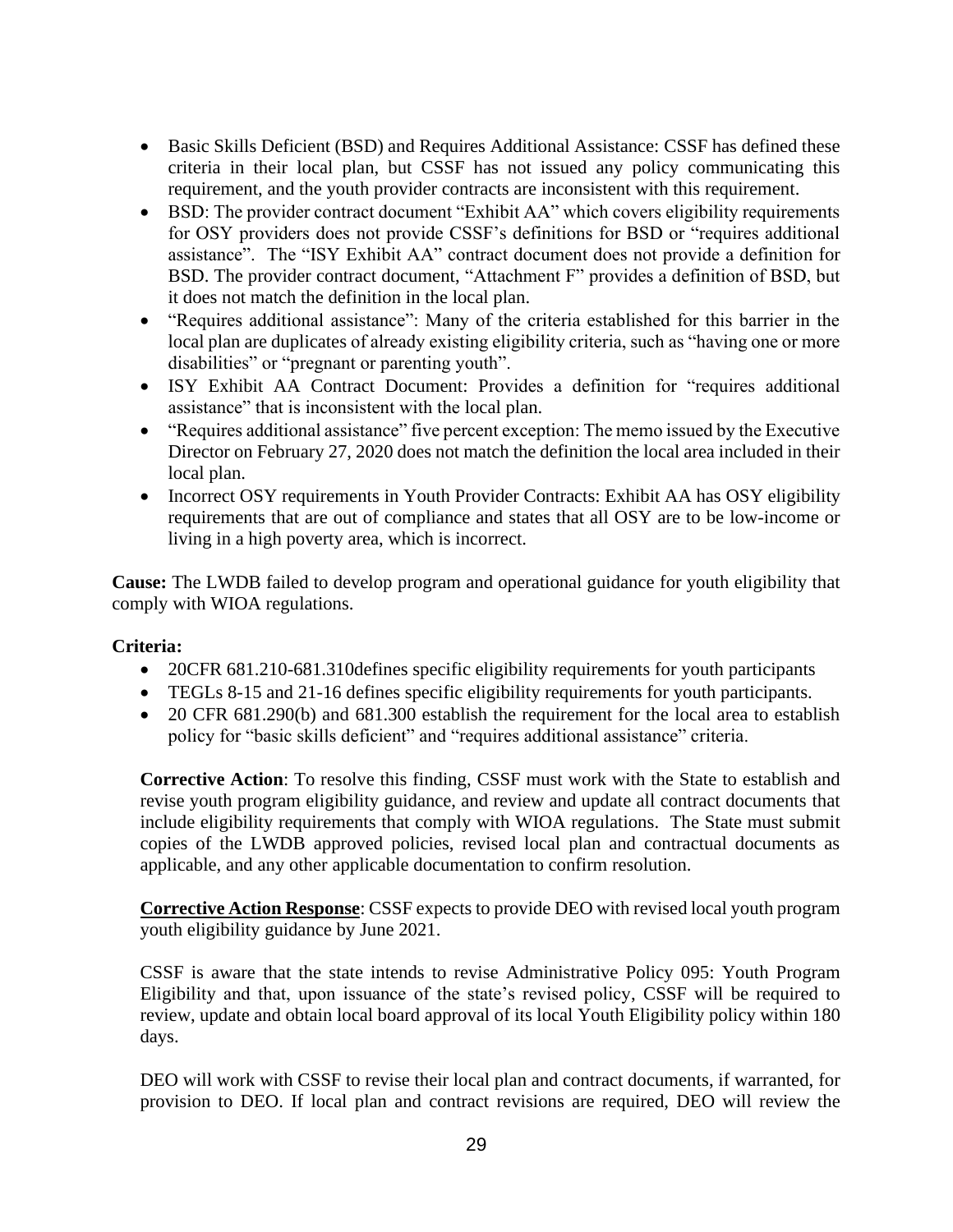revised documents for alignment with federal and state requirements and guidelines within 90 days of receipt. DEO will submit copies of the CSSF's approved policy, revised local plan and contract documents, as applicable, by September 2021.

#### **Finding #33: Local Area Determining Youth Participation Based on Age Local Level, WIOA Youth CMG Indicator: 1.e.3. Eligibility/Enrollment**

**Condition:** The local Career Center refers young, potential participants to either the WIOA Youth or Adult program, based on their age. Determining program referrals based solely on an individual's age does not consider other eligibility factors.

**Cause:** The LWDB failed to establish a referral process for services that based on factors other than age alone.

# **Criteria:**

• 20 CFR 681.440 states that a local program must determine the appropriate program for the participant based on their service needs and if the participant is career-ready based on an assessment of their occupational skills, prior work experience, and employability.

**Corrective Action:** To resolve this finding, the LWDBs must establish a process based on identified need to assist in determining the appropriate program for participants between the ages of 18 and 24. The State must provide documentation to describe an established process.

**Corrective Action Response**: CSSF has a referral process in place that requires any participant who enters a career center to complete an initial assessment (IAA). The initial assessment along with the input of the participant is utilized to determine the best suitable services for the participant based on eligibility and not by the participant's age. CSSF will submit a copy of the referral process to DEO April 2021. DEO will submit CSSF's process to ETA by May 2021.

# **Finding #34: Not All 14 Youth Elements Made Available Local Level, WIOA Youth CMG Indicator: 1.e.1. Service Delivery; 1.c Products and Deliverables**

**Condition:** The LWDA is not providing access to all 14 youth elements. The elements noted as unavailable included: occupational skills training, leadership development opportunities, entrepreneurial skills training, and adult mentoring.

**Cause:** The LWDB has not established partnerships or MOUs with partner agencies to ensure that all 14 elements are available and provided.

#### **Criteria:**

• 20 CFR 681.460 requires that all 14 program element services be made available to youth participants.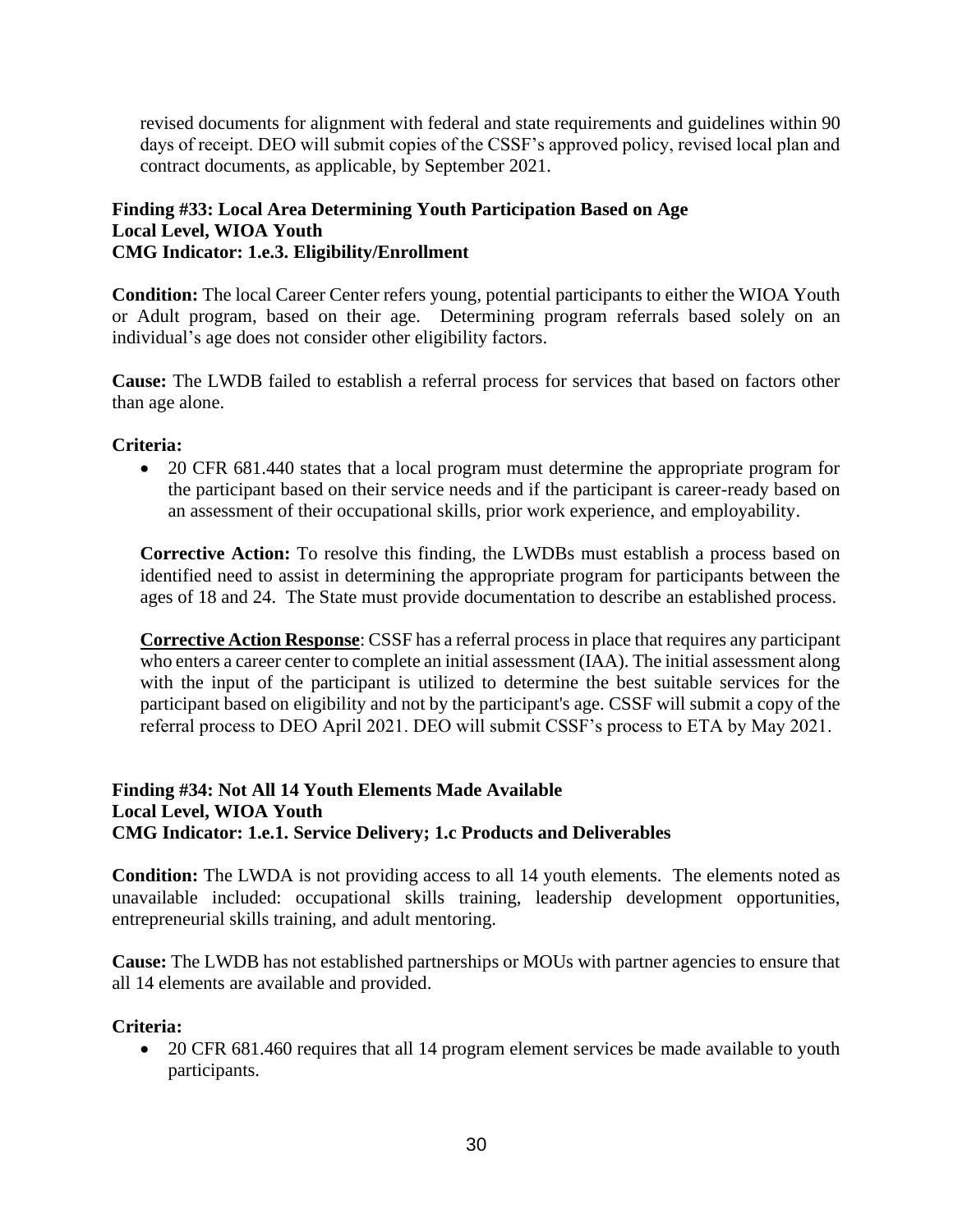- 20 CFR 681.470 states: "Local programs may leverage partner resources to provide some of the readily available program elements. However, the local area must ensure that if a program element is not funded with WIOA Title I youth funds, the local program has an agreement in place with a partner organization to ensure that the program element will be offered. The LWDB must ensure that the program element is closely connected and coordinated with the WIOA youth program."
- 20 CFR 681.420 requires that LWDBs must ensure that WIOA youth service providers provide participants with information about the full array of applicable or appropriate services available through the LWDBs or other eligible providers, or one-stop partners.

**Corrective Action:** To resolve this finding, the LWDA must ensure they make available all 14 program elements to youth participants. The State must provide a list of the LWDB providers that they have identified to provide each of the 14 program element services, and information about how those services are made available to all youth participants in the local area. The State must provide a copy of the revised local plan, policies, MOUs and contracts.

**Corrective Action Response**: All CSSF youth providers have been required to submit a resource plan that contains each of the 14 elements, who they are facilitated by, and how. The resource plan is due to CSSF by March 2021. CSSF will submit the list of youth providers, along with the youth elements provided by each and how those services are made available by the youth providers, to DEO by March 2021. DEO will submit CSSF's list of youth providers and services provided to ETA by April 2021.

### **Finding #35: Work Experience (WEX) Activities Do Not Include Occupational and Academic Components Local Level, WIOA Youth CMG Indicator: 1.e. Participant Services, 1.c. Products and Deliverables**

**Condition:** Work experience services provided to youth program participants do not include the required academic and occupational education components.

**Cause:** The LWDB failed to ensure required academic and occupational education components were included in youth work experiences.

# **Citation:**

- 20 CFR 681.460(a) (3) identify paid and unpaid work experiences "that have academic and occupational education as a component of the work experience" as one of the 14 program elements.
- 20 CFR 681.600 states that work experiences are a planned structured learning experience that takes place in a workplace for a limited period. Work experiences provide the youth participant with opportunities for career exploration and skill development.
- 20 CFR 681.460(b) states that the specific program services provided to the youth participants are based on each participant's objective assessment and individual service strategy.
- 20 CFR 681.420 requires the ISS to identify the participant's career pathways.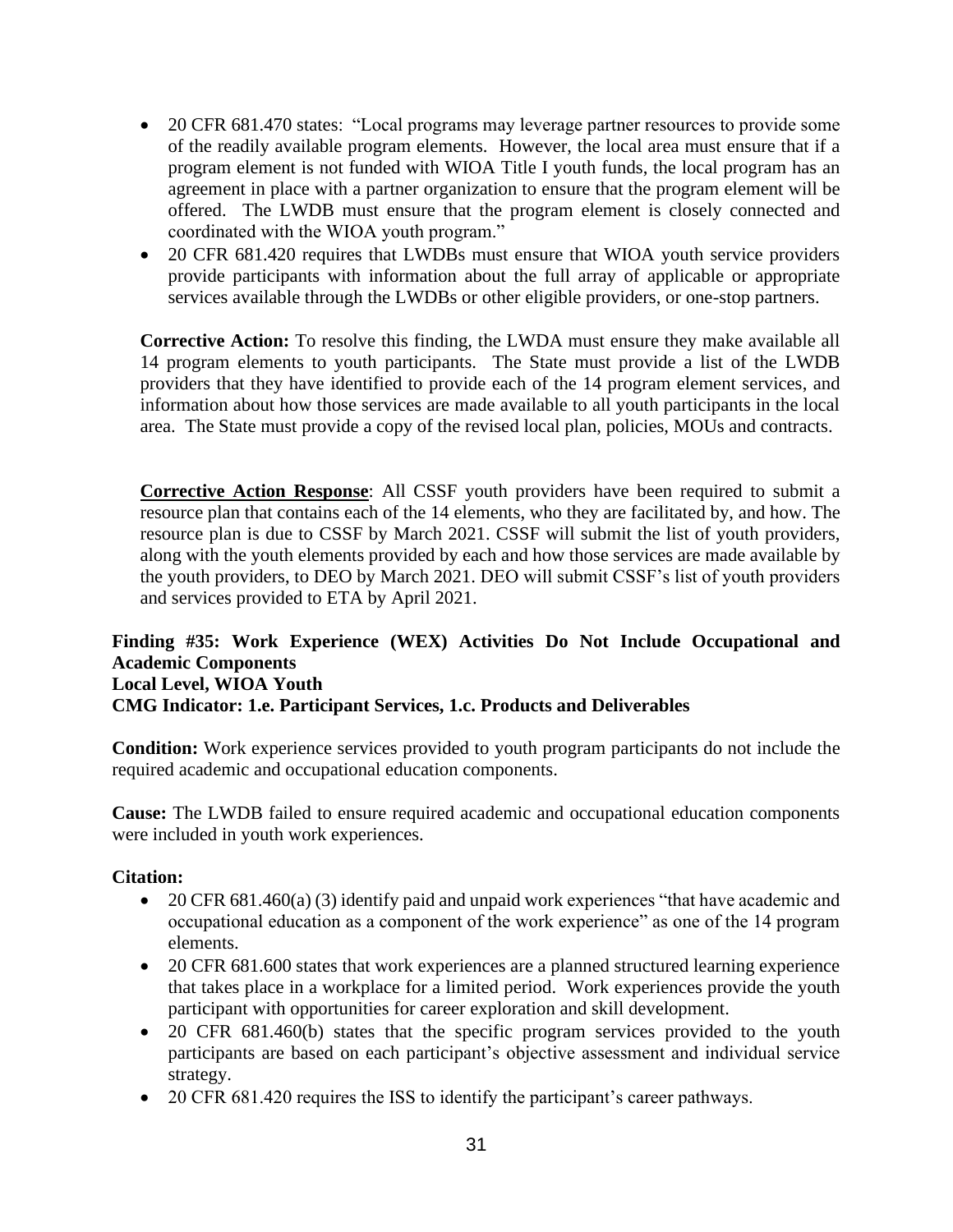**Corrective Action:** To resolve this finding**,** the LWDB must redesign their program to ensure occupational and academic education components are included in all WEX. The State must provide documentation confirming the required changes.

**Corrective Action Response**: In October 2019, all CSSF youth providers were trained on the PWE educational and occupational academic component. Verification of occupational and academic education implementation into WEX and paid work experience training for youth services providers is included an attachment.

• Attachment 15 – WEX implementation plan and PWE training

#### **Finding #36: Lack of Youth Follow-Up Opt-out Requirements Local Level, WIOA Youth CMG Indicator: 1.e.9 Follow-Up Services**

**Condition:** The LWDB does not make the opt-out of follow-up services as required by law, available to youth participants. The youth service provider contract provisions do not include language that addresses the opt-out clause for youth follow-up services. The LWDB does not have any policy that covers the follow-up requirements

**Cause:** The LWDB failed to create policy and guidance to address the opt-out of follow-up services for youth.

# **Criteria:**

- 20 CFR 681.580 discusses the requirement for follow-up services in general.
- TEGL 21-16 further clarifies: "If at any point in time during the program or during the 12 months following exit the youth requests to opt out of follow-up services, they may do so. The request to opt out or discontinue follow-up services made by the youth must be documented in the case file".

**Corrective Action:** To resolve this finding, the LWDB must revise local level documentation to ensure compliance with youth follow-up service requirements. The State must provide a copy of the revised documentation.

**Corrective Action Response**: CSSF has developed a WIOA follow-up policy which has be updated to include the opt out of follow up. The policy is scheduled to be presented for approval at the SFWIB February 18, 2021 meeting. The follow-up policy addresses the opt-out option. CSSF will submit the local WIOA follow up policy to DEO by April 2021. DEO will submit CSSF's local WIOA follow-up policy to ETA by May 2021.

#### **Finding #37: Lack of Local Area Youth Incentive Policy Local Level, WIOA Youth CMG Indicator: 1.e Participant Services, 2.1 Administrative Controls**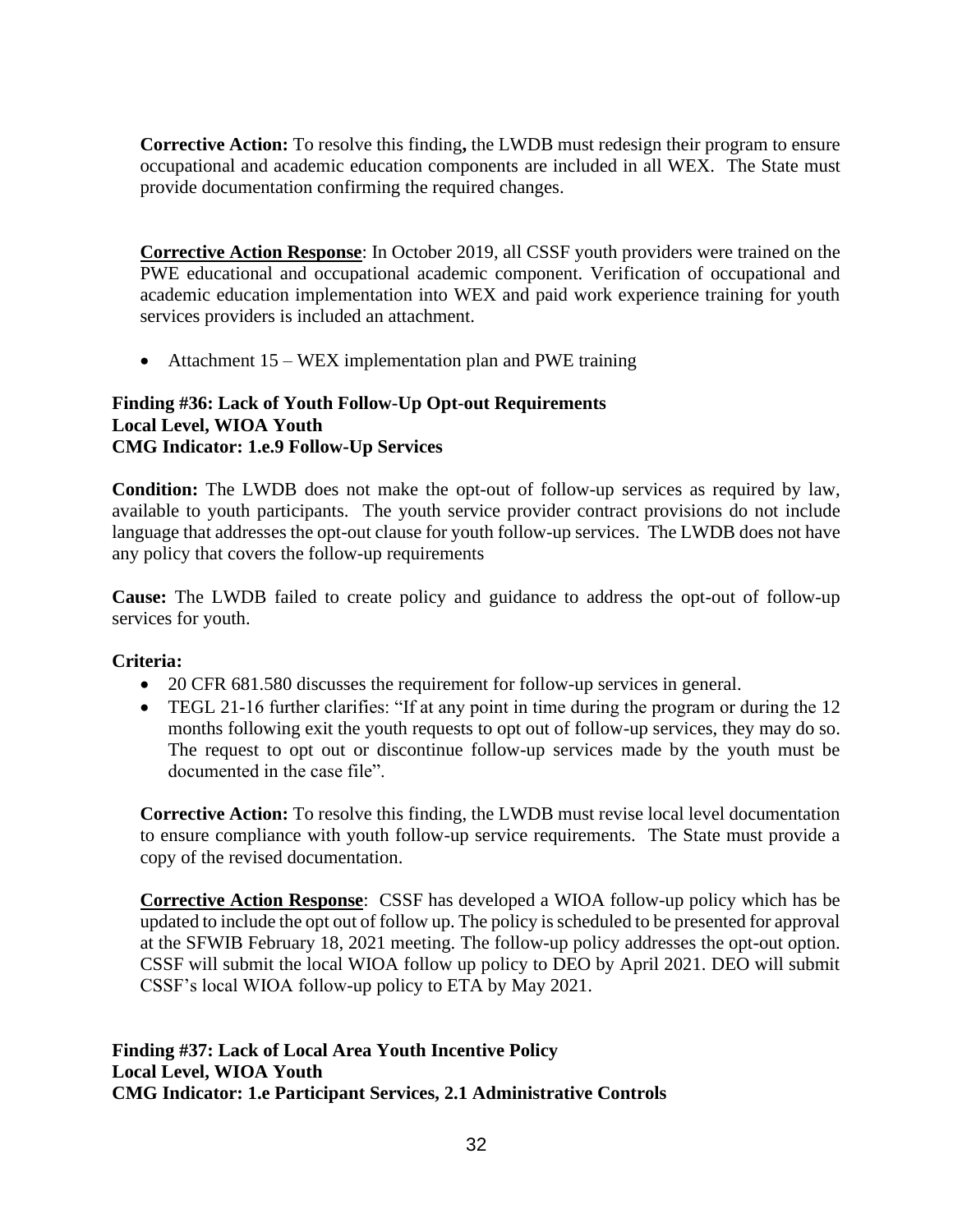**Condition:** CSSF does not have a policy for the provision of incentives for youth program participants. A review of participant files revealed that incentive payments are entered into the participant record system as supportive services. Incentive payments are allowable; however, incorrectly reporting them as supportive service payments could impact the participants' ability to receive needed supportive service assistance.

**Cause:** The LWDB failed to develop a youth incentive payments policy.

### **Criteria:**

- 20 CFR 681.640, state: The local program must have written policies and procedures in place governing the award of incentives and must ensure that such incentive payments are tied to the goals of the specific program; outlined in writing before the commencement of the program that may provide incentive payments; align with the local program's organizational policies and are in accordance with the requirements contained in 2 CFR part 200.
- 20 CFR 681.570 defines supportive services that enable an individual to participate in WIOA activities.

**Corrective Action:** To resolve this finding, CSSF must develop a youth incentive payments policy, in accordance with WIOA regulations and guidance. This policy must include the method for ensuring that payments are recorded in the case management system. The State must provide a copy of the policy.

**Corrective Action Response**: CSSF has developed a WIOA Incentive policy. The policy is scheduled to be presented for approval at the SFWIB February 18, 2021 meeting. CSSF will submit the local board approved WIOA incentive policy to DEO by April 2021. DEO will submit the policy to ETA by May 2021.

**Finding #38: Inadequate Monitoring and Oversight of Local Youth Program Design and Fiscal Requirements Local Level, WIOA Youth CMG Indicator: 2.f. Sub-recipient Management & Oversight**

**Condition:** The LWDB's current monitoring processes does not ensure that providers are meeting all of the program and contract requirements, or that participants are receiving the services as required by WIOA. The LWDAs did not have a method to track and monitor the five percent eligibility exception for those qualifying under the "requires additional assistance" criteria.

**Cause:** The LWDB failed to create a monitoring tool that would allow them to monitor all programmatic requirements.

#### **Criteria:**

• 20 CFR 679.370 indicates that the local board must conduct oversight of youth workforce investment activities.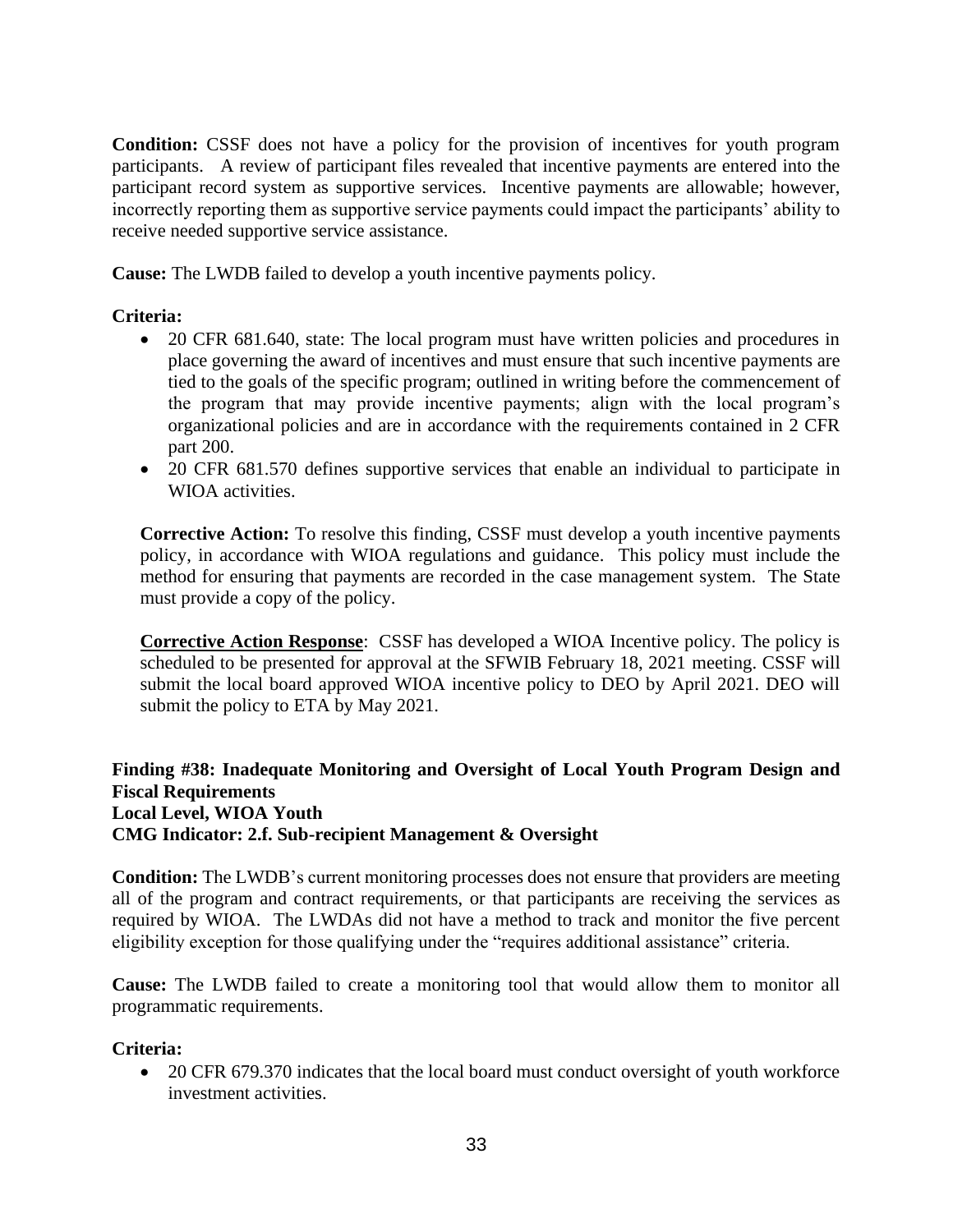• 2 CFR 200.328(a) and 2 CFR 200.331(d). These sections require that the non-federal entity monitor its activities under Federal awards to assure compliance with Federal requirements and to ensure performance expectations are being achieved and that the non-federal entity "monitor the activities of the sub-recipient as necessary to ensure that the sub award is used for authorized purposes, in compliance with Federal statutes, regulations, and the terms and conditions of the sub-award…"

**Corrective Action:** To resolve this finding, CSSF must establish and implement a formal monitoring program for their youth service providers. CSSF must describe the steps it will take to ensure its monitoring complies with WIOA regulations and CSSF must provide a copy of the monitoring tool, monitoring plan, and monitoring schedule for CSSF's monitoring of the service providers.

**Corrective Action Response**: CSSF has a formal WIOA Youth monitoring Plan. CSSF previously submitted the monitoring reports containing the tool in November 2020. Additionally, the monitoring tools are developed to include all eligibility criteria (5% eligibility criteria). The PY 20-21 tool has been revised to include specific language (clarification) of the 5% exception. CSSF will provide DEO with its monitoring plan, monitoring tool, and monitoring schedule by June 2021. DEO will provide the documents to ETA by July 2021.

*Section 3: Adult/Dislocated Worker*

### **Finding #39: Lack of Adult Priority of Service Policy Local Level, WIOA Adult CMG Indicator: 1.e Participant Services, 1.e.2: Priority of Service**

**Condition:** The LWDB's priority of services and special populations' policy does not comply with WIOA regulations.

**Cause:** The LWDB failed to develop the WIOA required priority of services policy.

# **Criteria:**

• 20 CFR 680.600 – 680.680, establishes state and local areas must develop a priority and special population's policy.

**Corrective Action**: To resolve this finding, CSSF must develop a priority of service and special population policy that complies with WIOA regulations. The State must provide a copy of the policy.

**Corrective Action Response**: CSSF will provide its local adult priority of service policy to DEO by April 2021. DEO will provide CSSF's local dislocated worker policy to ETA by May 2021.

# **Finding #40: Lack of Dislocated Worker Policies**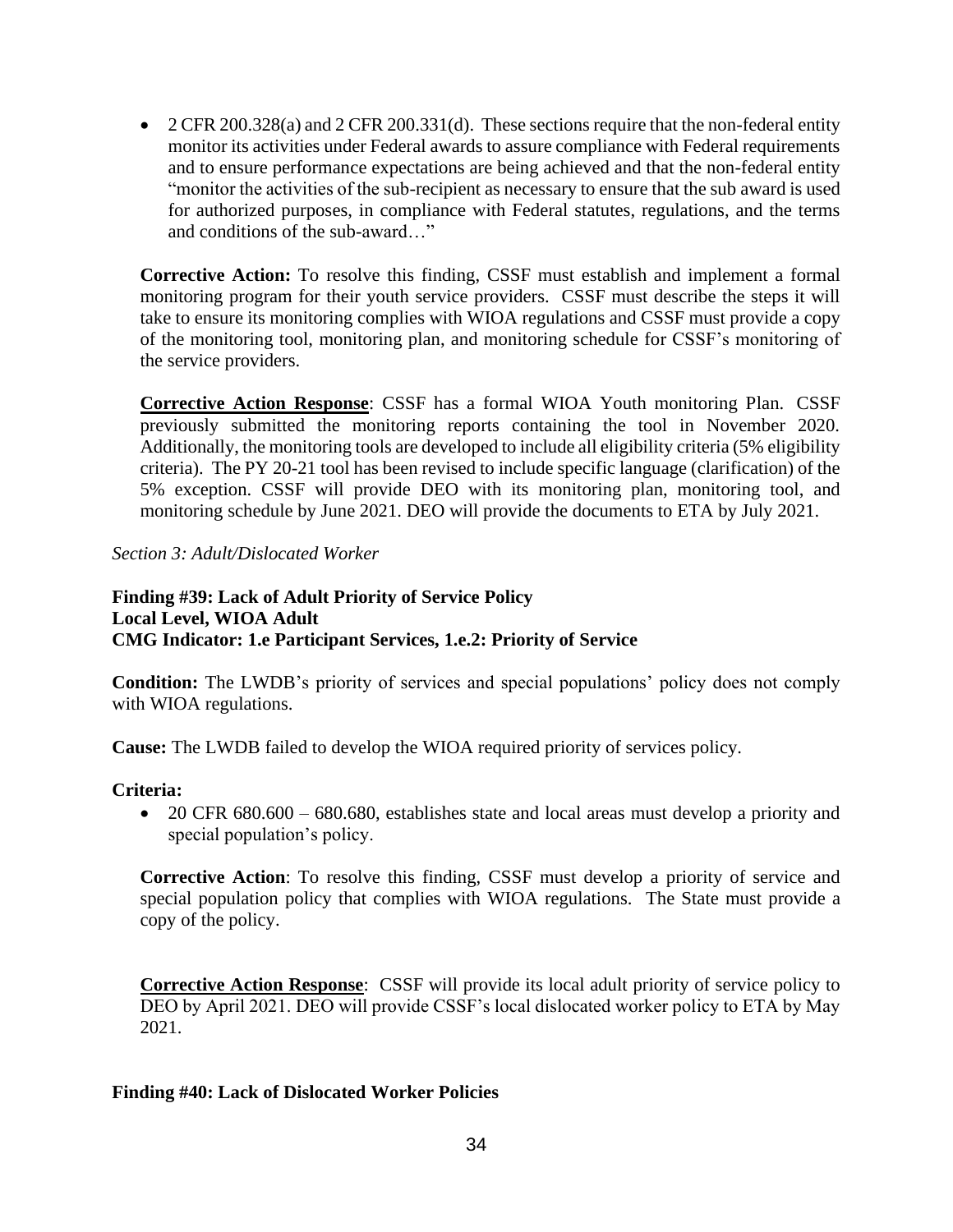# **Local Level, WIOA DW CMG Indicator: 1.e Participant Services, 1.e.3: Eligibility/Enrollment**

**Condition:** The LWDB has does not have a required Dislocated Worker policy for determining eligibility.

**Cause:** The local board failed to develop the WIOA required dislocated worker policy

# **Criteria:**

- WIOA sec.  $3(15)(B)(ii)$  or (iii), "unemployed as a result of general economic conditions in the community in which the individual resides or because or natural disasters," and "unlikely to return to a previous industry or occupation" under WIOA sec.  $3(15)(A)(iii)$
- 20 CFR 680.600

**Corrective Action**: To resolve this finding, CSSF must develop a dislocated worker policy in compliance with WIOA regulations. The State must provide a copy of the policy.

**Corrective Action Response**: CSSF will provide its local dislocated worker policy to DEO by April 2021. DEO will provide CSSF's local dislocated worker policy to ETA by May 2021.

# *Section 4: Fiscal*

### **Finding #41: Inadequate Contract Administration Processes Local Level, Fiscal CMG Indicator: 2.d.5: Contract Administration**

**Condition:** CSSF's one stop operator and youth provider contracts contain provisions for performance incentive payments for each Title I participant entering employment at or above a set hourly wage.

The review identified numerous instances in which participants were not properly exited from the system as required when AJC staff could not confirm a favorable employment outcome. In these instances, AJC staff manually extended participants' enrollment in the WIOA Adult, DW and Youth programs without providing a career service. CSSF's contract structure creates an incentive to delay exit from the program when a participant does not become gainfully employed after receiving career services. Potentially paying providers for services provided to ineligible participants or for services not provided could result in questioned costs.

Other areas of the contract boilerplate that are of concern include:

- The contract is confusing and ambiguous on what the local area is actually paying for due to the numerous attachments and exhibits that describe services.
- There is no indication in the contract that the contractor is a sub-recipient. Local areas must monitor sub-recipients.
- The statement of work (SOW) does not provide a detailed process for the supervision of partners, management of State employees, and management of the one-stop center. Management of the Wagner-Peyser (WP) staff may violate the WP regulations that were in place at that time.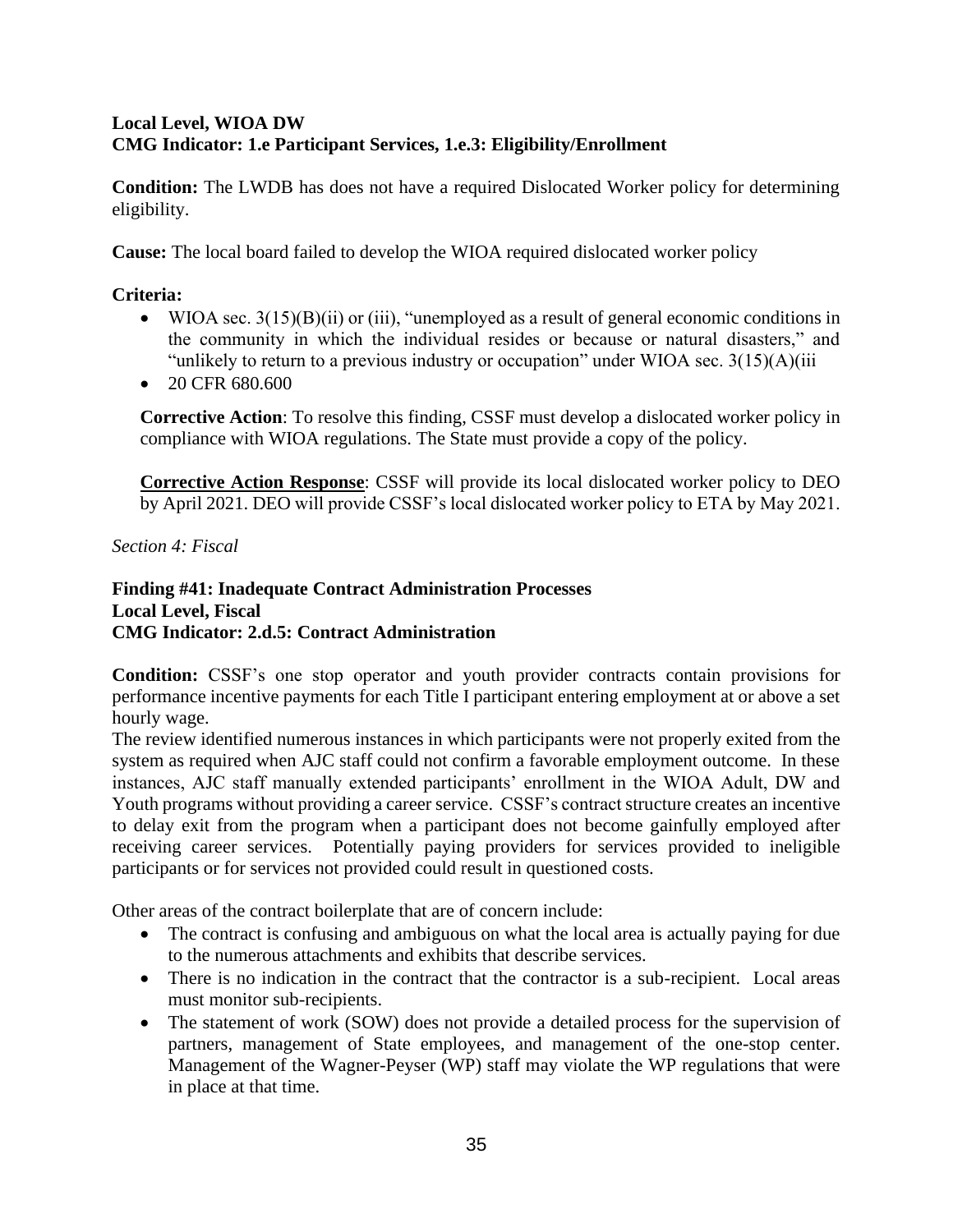- Performance measures stated are not tied to WIOA indicators, which may not result in positive WIOA performance outcomes.
- The contract includes a provision to provide all business services, but LMI is not included, and it is not clear who will be performing this function.

**Cause:** The LWDB failed to develop contract administration processes that involve performance monitoring and quality assurance to identify deficiencies in the contract implementation, scope and conditions.

### **Criteria:**

- 2 CFR 200.318(b) requires Non-Federal entities to maintain oversight to ensure that contractors perform in accordance with the terms, conditions, and specifications of their contracts or purchase orders.
- 20 CFR 677.150(c)(1) defines the date of exit as the last date of service for Title I Adult, DW, and Youth programs. ETA regulations do not allow an exemption to postpone an exit to wait for a better employment outcome.

**Corrective Action:** To resolve this finding, the State must review the invoices received and all payments made in regards to the CareerSource centers, OSY and ISY service provider contracts to ensure payments are consistent with the performance/milestones outlined in the contract

The LWDB must develop a contract template that may be modified to cover other services and reduce the number of exhibits and attachments. The contract must include a specified SOW that outlines the goods or services provided in consideration for specified payments. The State must provide a copy of the revised contract template.

**Corrective Action Response**: The current contract includes a Program Design and Service Delivery, Exhibit AA which outlines the goods and services. Program staff is working to incorporate the SOW into the Service Delivery.

CSSF will ensure that duplicate language contained in the performance exhibits for payment, and deliverables be streamlined into one exhibit. CSSF expects that the updated contract template will be completed by May 2021 and will submit the template to DEO by May 2021. DEO will submit CSSF's updated contract templates to ETA by June 2021.

DEO will work with CSSF to obtain copies of all contracts, amendments, and invoices for the period of time under review for the one-stop operator and youth service provider to ensure that the payments are consistent with the performance/milestones outlined in the contract.

**Finding #42: Noncompliance with Grievance Process Requirements Local Level, Fiscal CMG Indicator: 2.i.4 Grievance and Complaint System**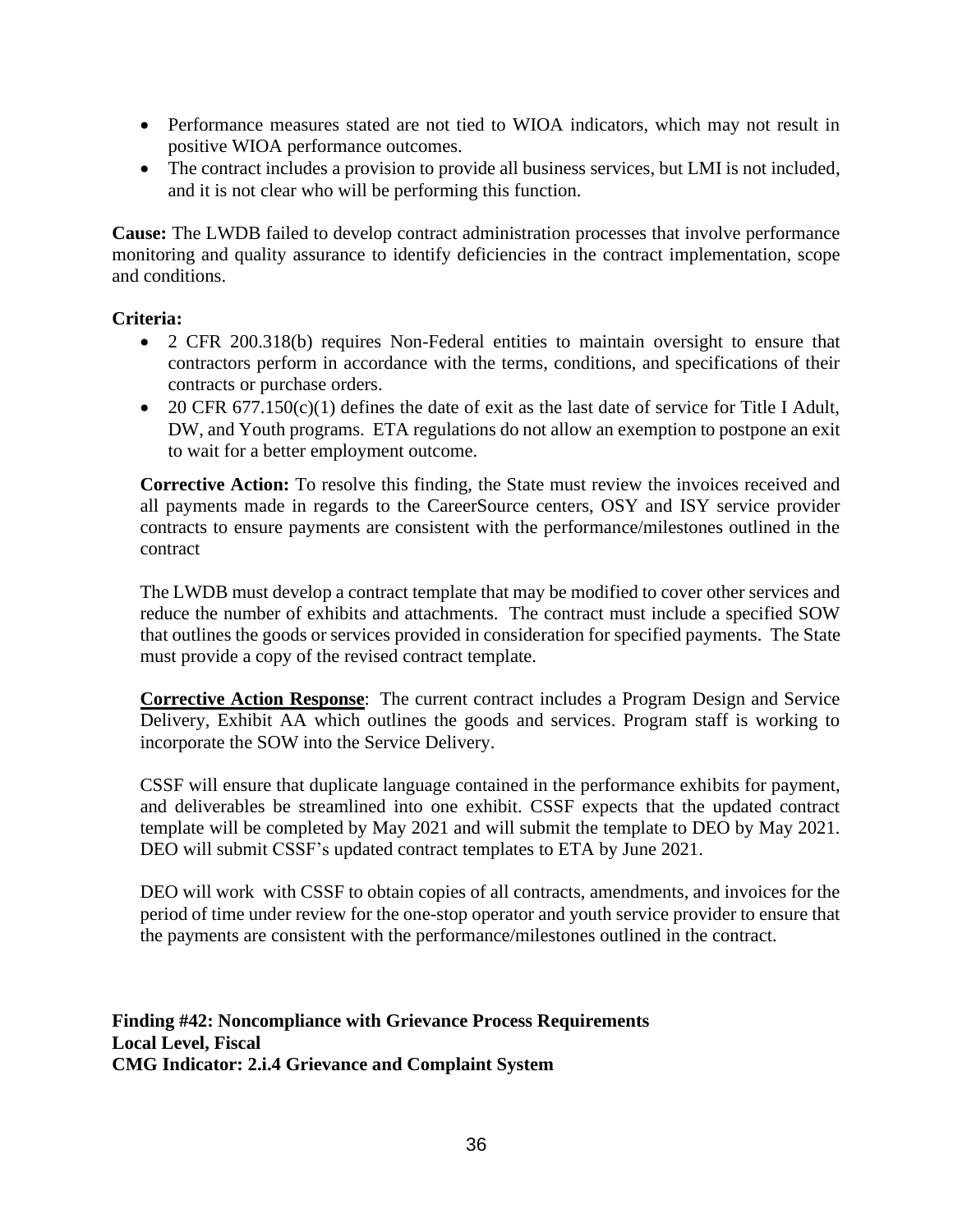**Condition:** CSSF handles most complaints and grievances through informal resolution procedures, but lacks a monitoring process to track resolution of those complaints and grievances. CSSF has available on its website Grievance Procedures and Statewide Discrimination-Complaint Processing Information to address participant and interested party formal grievances and complaints.

**Cause:** The LWDB failed to develop a process to track and monitor grievances and complaints resolved through informal resolution.

### **Citation:**

• WIOA sec. 188, 20 CFR 683.600-683.650, 20 CFR Part 658, and 20 CFR 683.700 requires States and local areas to establish grievance procedures that allow participants to file grievances and complaints alleging violations of the requirements of WIOA. The regulations also require a system to maintain and monitor grievances.

**Corrective Action:** To resolve this issue, the LWDB must update their Grievance Procedures to include a system for monitoring the resolution of informal grievances. The State must provide a copy of the policy.

**Corrective Action Response**: CSSF has updated its Grievance procedures to include a system for monitoring resolution of informal grievances. The procedures are being presented to the SFWIB on February 18, 2021 for approval. CSSF will submit the approved procedures and verification of the board's approval to DEO by April 2021. DEO will submit CSSF's updated grievance procedures by May 2021.

# *Section 5: SCSEP/ES/MSFW/TAA/All Programs*

# **Finding #43: SCSEP Memorandum of Understanding Not in Place AARP Foundation Sub-Grantee and Host Agency, SCSEP CMG Indicator: 1.a.3 Coordination integration, 1.b.4 Required One Stop Partner**

**Condition:** The LWDB has not entered into a MOU and IFA Agreement with the local SCSEP provider, AARP. As a direct provider of services listed in Section 121 of the WIOA, AARP Foundation is a required partner and must enter into an MOU, including an Infrastructure Funding Agreement (IFA), with the AJC in the LWDAs where it provides those direct services.

**Cause**: LWDA failed to enter into a MOU and IFA with the sub-recipient.

# **Criteria**:

- TEGL 16-16 states, "One of the critical requirements that a one-stop partner must satisfy is signing the local MOU…"
- 20 CFR 678.500, "the MOU must describe the services to be provided, infrastructure and additional costs and contributions, the duration of the agreement, and other elements…"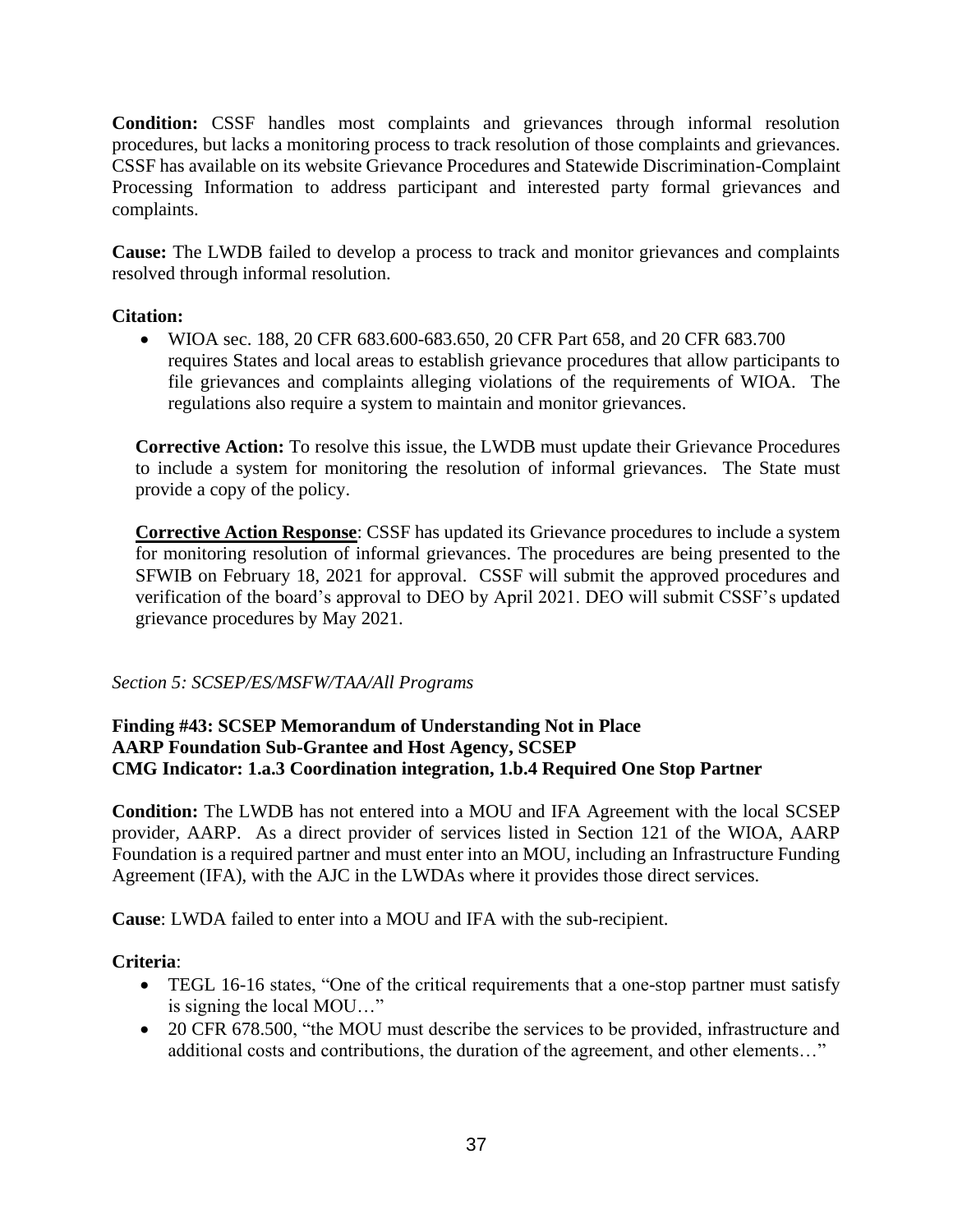**Corrective Action**: To resolve this finding, the LWDA must enter into an MOU and IFA agreement with the AARP Foundation. The State must provide copies of the signed MOU and IFA.

**Corrective Action Response**: The Florida Department of Elder Affairs will provide a separate response for this finding, along with the executed agreement between CSSF and AARP Foundation for the time period of 2019-2020.

CSSF is in the process of executing a MOU and IFA with AARP Foundation for PY20-21 and PY21-22. CSSF expects the PY20-21 agreement will be effective March 2021.

# **Finding #44: No Host Agency Policies to Govern Training Plan Independent Living Facility Host Agency, SCSEP CMG Indicator: 1.e.7 Training Service**

**Condition:** The Host Agency did not have policies governing the development of training plans and the delivery of training services. The participant files did not document regular contact between host agency staff and participants to discuss participants' employment goals and documentation of participants' training milestones. Training should include lectures, seminars, classroom instruction and on the job experience. The Host Agency only documented the on the job experience.

**Cause:** The Host Agency failed to develop required policy to guide the development of participant training plans.

# **Criteria:**

- 20 CFR 641.540-545, OAA 502 (c) (6) (A) (ii)
- Older Workers Bulletin 04-04, "A detailed training plan must be developed through the IEP that lists the needed skills and a realistic timeline for learning them".

**Corrective Action**: To resolve this finding the host agency and grantee must develop a policy to ensure all requirements are included in the participant's training plan. The State must provide a copy of the policy.

**Corrective Action Response**: The Florida Department of Elder Affairs will provide a response to USDOL separately.

**Finding #45: No Joint IEP and Service Plan Development between the Sub-Grantee, Host Agency, and Participants Independent Living Facility Host Agency, SCSEP CMG Indicator: 1.e.5: Participant Service Plan**

**Condition:** The sub-grantee and host agency did not have a policy that provides guidance in the development of a participant's IEP.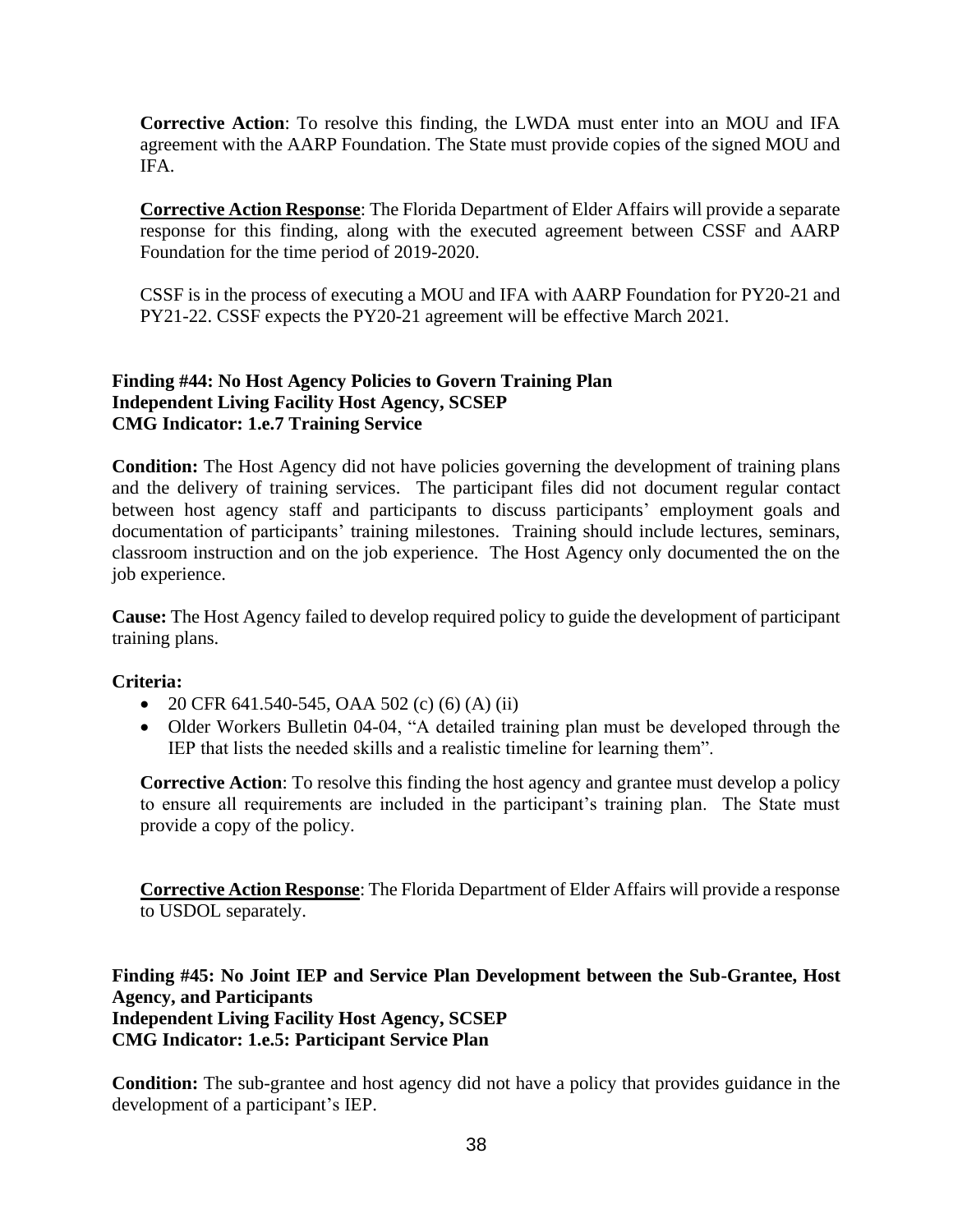**Cause:** The Host Agency failed to develop operational policy to guide local sub-grantees on IEP development.

# **Criteria:**

- 20 CFR 641.535(a) (3) "Using the information gathered during the initial assessment to develop an IEP that includes an appropriate employment goal for each participant…"
- WIOA sec.  $134(c) (2) (A) (xii) (II)$
- Older Worker Bulletin 04-04, "Quality training must have a foundation of a good assessment followed by the development of a service strategy which is documented on the Individual Employment Plan (IEP)".

**Corrective Action:** To resolve this finding, the Host Agency, Independent Living Facility, must develop a policy that provides guidance in the development of the participant's IEP. The State must provide a copy of the policy.

**Corrective Action Response**: The Florida Department of Elder Affairs will provide a response to USDOL separately.

# **Finding #46: No Joint IEP and Service Plan Development between the Sub-Grantee, Host Agency, and Participants The City of Coral Gables Police Department Host Agency, SCSEP CMG Indicator: 1.e.5: Participant Service Plan**

**Condition:** The sub-grantee and host agency did not have a policy that provides guidance in the development of a participant's IEP.

**Cause:** The Host Agency failed to develop operational policy to guide local sub-grantees on IEP development.

# **Criteria:**

- 20 CFR 641.535(a) (3) "Using the information gathered during the initial assessment to develop an IEP that includes an appropriate employment goal for each participant…"
- WIOA sec.  $134(c)$  (2) (A) (xii) (II)
- Older Worker Bulletin 04-04, "Quality training must have a foundation of a good assessment followed by the development of a service strategy which is documented on the Individual Employment Plan (IEP)".

**Corrective Action:** To resolve this finding, the City of Coral Gables Police Department must develop a policy that provides guidance in the development of the participant's IEP. The State must provide a copy of the policy.

**Corrective Action Response**: The Florida Department of Elder Affairs will provide a response to USDOL separately.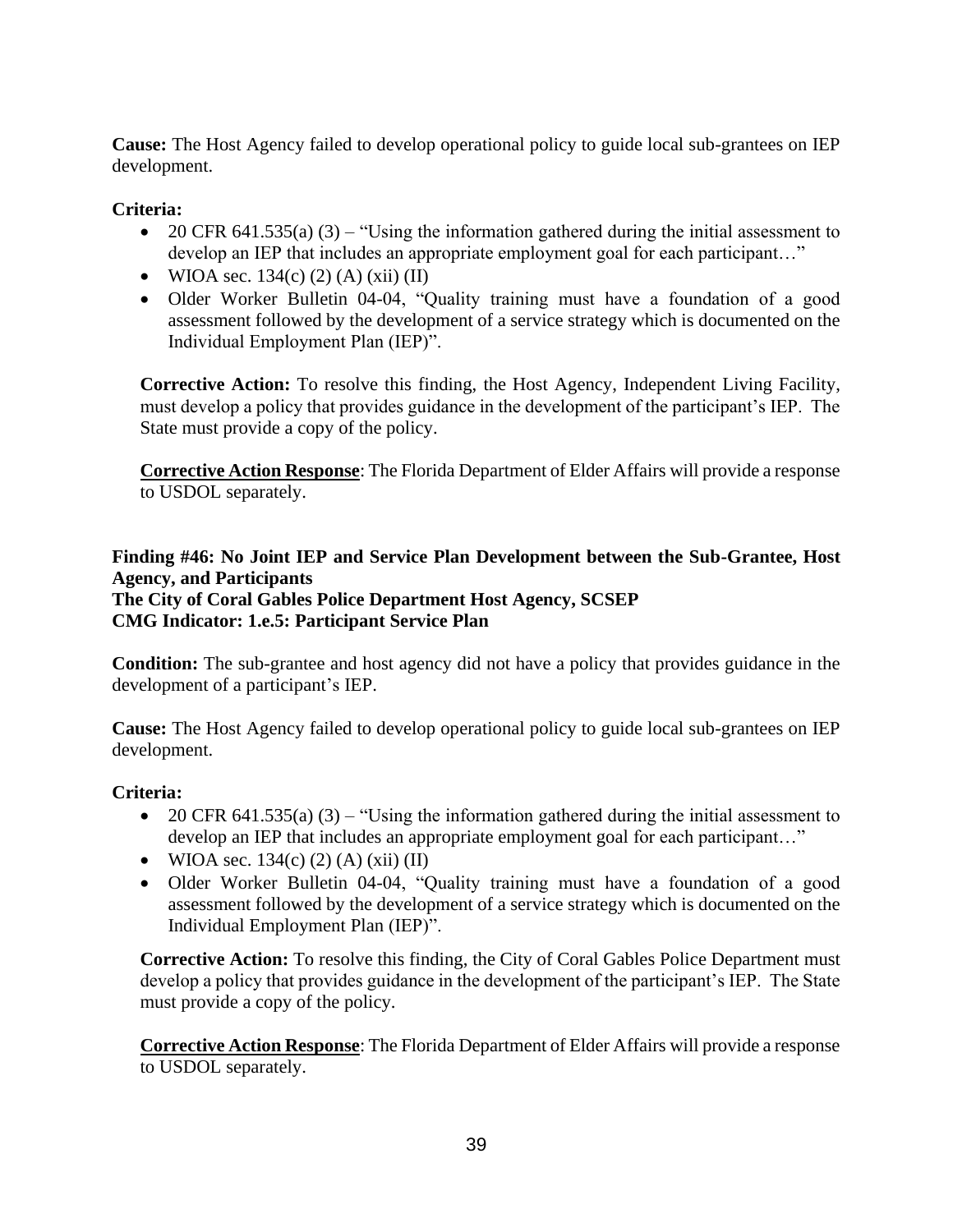### **Finding #47: Inadequate Procedures for Processing ES and Employment-Related Law Complaints Local Level, ES CMG Indicator: 2.i.4 Grievance and Complaint System**

**Condition:** CSSF complaint procedures do not comply with the ES and Employment-Related law procedures. Career center staff do not use ETA Form 8429 to record complaints. The complaint form used by CSSF staff does not solicit all required information necessary to process a complaint. The process for filing complaints alleging discrimination does not include the option to file directly with the Civil Rights Center (CRC). State Workforce Agencies (SWAs) are required to report information pertaining to complaints and apparent violations to ETA quarterly through 5148 reports. A request to review PY 2019 complaint files was sent to the LWDB, to determine if CSSF accurately reported complaints and/or apparent violations. LWDB did not provide these files.

**Cause:** CSSF failed to establish requirements for processing and reporting complaints

### **Criteria:**

- 20 CFR 658.410(c)(1-6) list the required information necessary for ES staff to process a complaint. To ensure that complainants provide this information
- 20 CFR 658.411(a)(3) requires that States use the Complaint/Referral Form 8429 (see Training and Employment Notice 20-19 to access ETA Form 8429: [https://wdr.doleta.gov/directives/corr\\_doc.cfm?DOCN=3427\)](https://wdr.doleta.gov/directives/corr_doc.cfm?DOCN=3427).
- 29 CFR 38.35 describes how individuals can file complaints alleging discrimination with the local Equal Opportunity Officer, or to file directly with the Civil Rights Center (CRC).
- 20 CFR 653.109(b)(9) requires SWAs to collect data on complaints and apparent violations.

**Corrective Action:** To resolve this finding, CSSF must revise its local complaint procedures to ensure career center staff are compliant with recordkeeping, processing, and reporting requirements. The State must provide a copy of the revised local complaint procedures.

**Corrective Action Response**: CSSF is currently developing ES and Employment-Related law complaint guidance and procedures to track local complaints. CSSF expects that the guidance and procedures will be completed by March 2021 and will submit proof to DEO by April 2021. DEO will submit CSSF's complaint guidance and procedures to ETA by May 2021.

#### **Finding #48: Incorrectly Recording Job Referrals and Placements during Mass Recruitments Local Level, MSFW CMG Indicator: 1.e.1 Service Delivery**

**Condition:** Career center staff incorrectly recorded job referrals and placements. Growers and farm labor contractors (FLCs) organize mass recruitment events onsite at the employer's location, and AJC staff assist workers with completing I-9 forms to verify work authorization. These farmworkers are also enrolled as ES Program participants. Federal staff reviewed the case files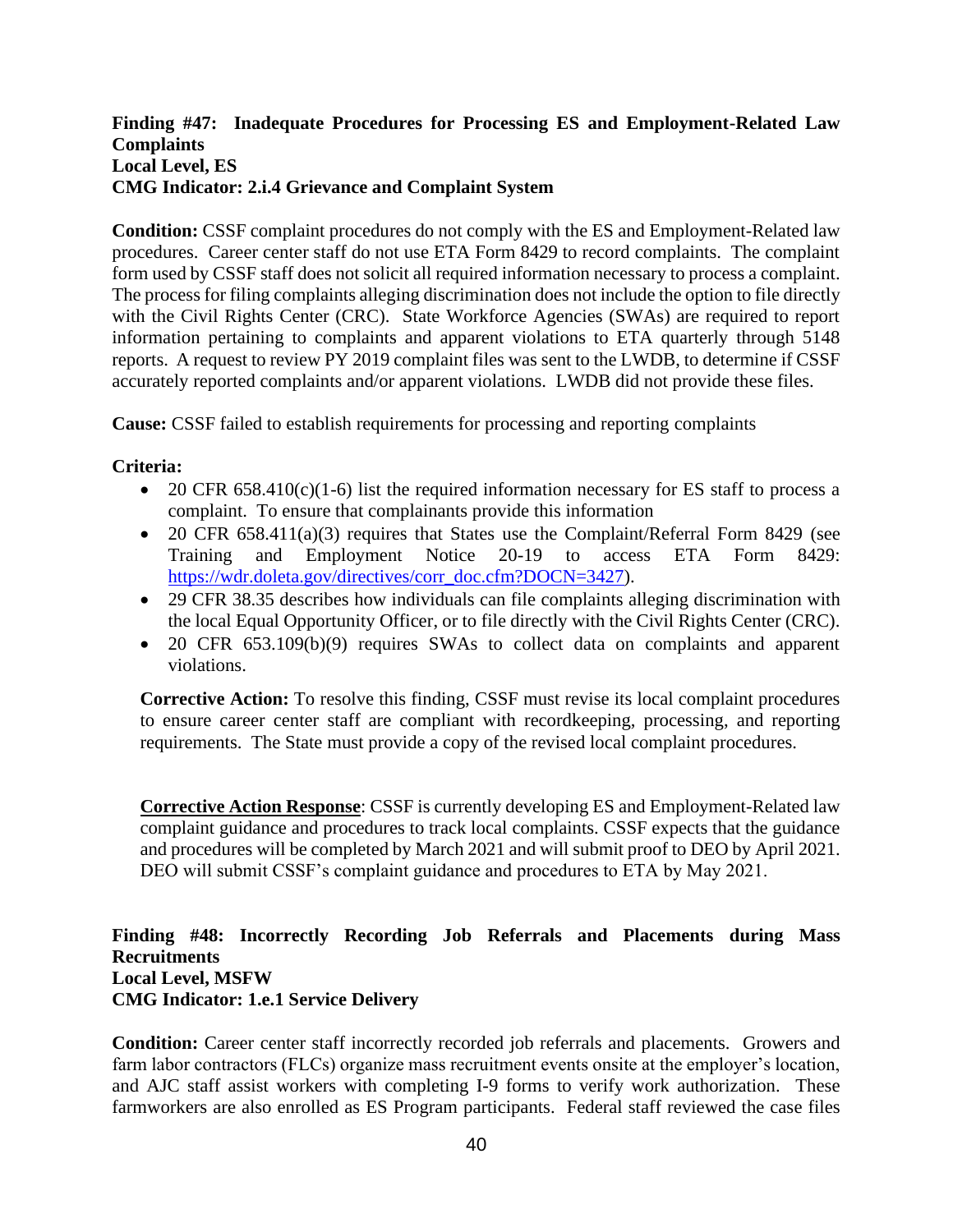for several farmworkers that received the I-9 assistance. Service records, in case files # 9163621, 14714676, 9415946, 12197816, 13077355, and 14104313 show job referrals and job placements connected to the mass recruitment events. Career center staff did not provide job referrals or job placements to farmworkers at these mass recruitment events. These farmworkers were already recruited and hired by Growers and FLCs.

**Cause:** The LWDB failed to provide guidance on how to record job referrals and placements properly during mass recruitment events.

# **Criteria:**

• 20 CFR 651 defines a job referral as "the act of bringing to the attention of an employer a participant or group of participants who are available for specific job openings or for a potential job" and a job placement as "the hiring by a public or private employer of an individual referred by the ES office for a job or an interview."

**Corrective Action:** To resolve this finding, the LWDB must revise and/or create processes that correctly define job referrals and job placements. The State must provide copies of the revised or new processes.

**Corrective Action Response**: CSSF is currently developing guidance/processes regarding Job Referrals and Placements for MSFW Program. CSSF expects that the procedures will be completed by March 2021 and will submit proof to DEO by April 2021. DEO will submit the procedures by May 2021.

# **Finding #49: Lack of Trade Adjustment Assistance (TAA) Case Management Policy CMG Indicator: Trade Supplement 4.82 Case Management Process for Trade-Affected Workers**

**Condition:** CSSF does not have a policy to document the required eight (8) case management services to trade-affected workers. Without the policy, the State and LWDB could not demonstrate that they provide or offer these eight employment and case management services to eligible workers.

**Cause:** LWDB failed to create a required trade program policy.

# **Criteria:**

- Trade Act Sec. 235, Governor-Secretary Agreement, and TEGL No. 22-08 Operating Instructions for Implementing the Amendments to the Trade Act of 1974 Enacted by the Trade and Globalization Adjustment Assistance Act of 2009 Section G 1
- Employment and Case Management Services Provision of Services, stated as Statutory Change: Section 1826 of the 2009 Amendments amends Section 235 of the 2002 Act to read: SEC. 235.
- The Secretary shall make available, directly or through agreements with States under section 239, to adversely affected workers and adversely affected incumbent workers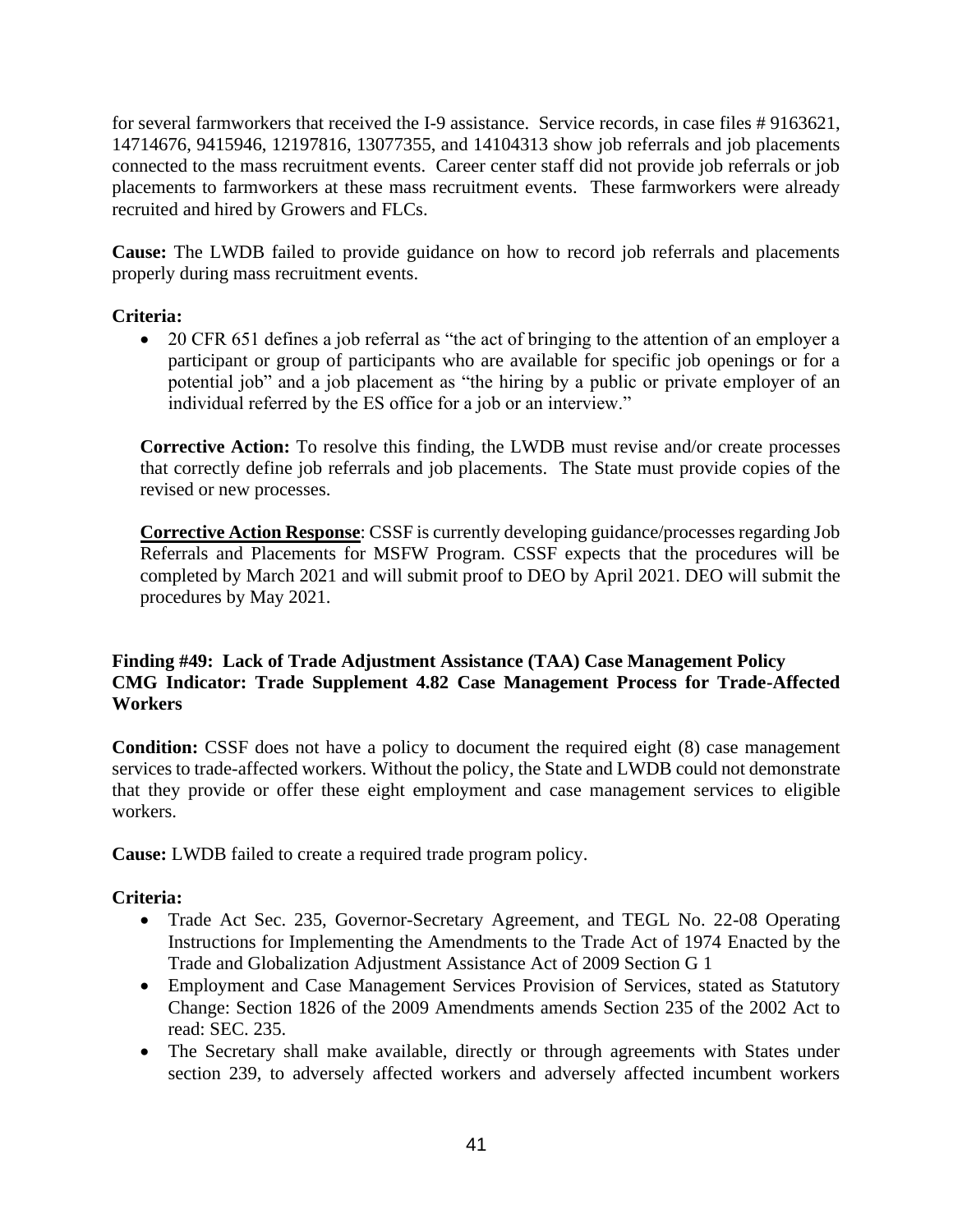covered by a certification under subchapter A of this chapter…" eight employment and case management services.

**Corrective Action:** To resolve this finding, the SWDB and LWDB must develop a policy to ensure staff are aware of and make the eight (8) employment and case management services available to eligible individuals. The State must provide a copy of the policy.

**Corrective Action Response**: The Department issued [Administrative Policy 108: TAA](http://www.floridajobs.org/docs/default-source/lwdb-resources/policy-and-guidance/guidance-papers/2020-guidance-papers/adminpolicy108_taa-employment-andcasemgmtsvcs---final.pdf?sfvrsn=634a49b0_2)  [Employment and Case Management Services](http://www.floridajobs.org/docs/default-source/lwdb-resources/policy-and-guidance/guidance-papers/2020-guidance-papers/adminpolicy108_taa-employment-andcasemgmtsvcs---final.pdf?sfvrsn=634a49b0_2) to the LWDBs on 06/04/2020. The policy outlines minimum requirements for providing the eight (8) employment and case management services under the TAA program, along with reporting instructions and required documentation. The policy was approved by the SWDB on 06/04/2020. The policy was provided to USDOL on 07/14/2020. The Department will conduct mandatory statewide TAA training on 02/25/2021-02/26/2021 which will include a component dedicated to reviewing the requirements outlined in Administrative Policy 108.

CSSF has developed a TAA policy that is scheduled to be presented for approval at the SFWIB on February 18, 2021. CSSF will provide the policy to DEO by April 2021 for submission to USDOL. DEO will submit CSSF's local board approved TAA policy by May 2021.

#### **Finding #50: Noncompliance with 504 Disability Requirements Local Level, All programs CMG Indicator: 2.i: Civil Rights, Complaints, Grievances and Incident Reporting, 2.i.3: Facilities**

**Condition:** CSSF one-stop career centers do not comply with disability, physical and programmatic accessibility requirements. Individuals with disabilities cannot access the water fountain, door, bathroom or parking lot in two (2) of the centers. In addition, the career centers do not provide language translation services for all non-English speaking individuals, as well as individuals who are blind or deaf.

**Cause:** LWDB failed to provide adequate accommodations for individuals with disabilities.

# **Criteria:**

- Section 504 of the Rehabilitation Act of 1973: provides that no otherwise qualified individual with a disability shall, solely by reason of this or her disability, be excluded from the participation in, be denied the benefits or, be subjected to discrimination. Recipients are obligated to provide physical and programmatic accessibility and reasonable accommodation.
- WIOA 20 CFR 678.305(e) requires that all comprehensive one-stop centers must be physically and programmatically accessible to individuals with disabilities as described in 29 CFR, part 38, the implementing regulations of WIOA section 188; also reference 20 CFR 678.800(e).